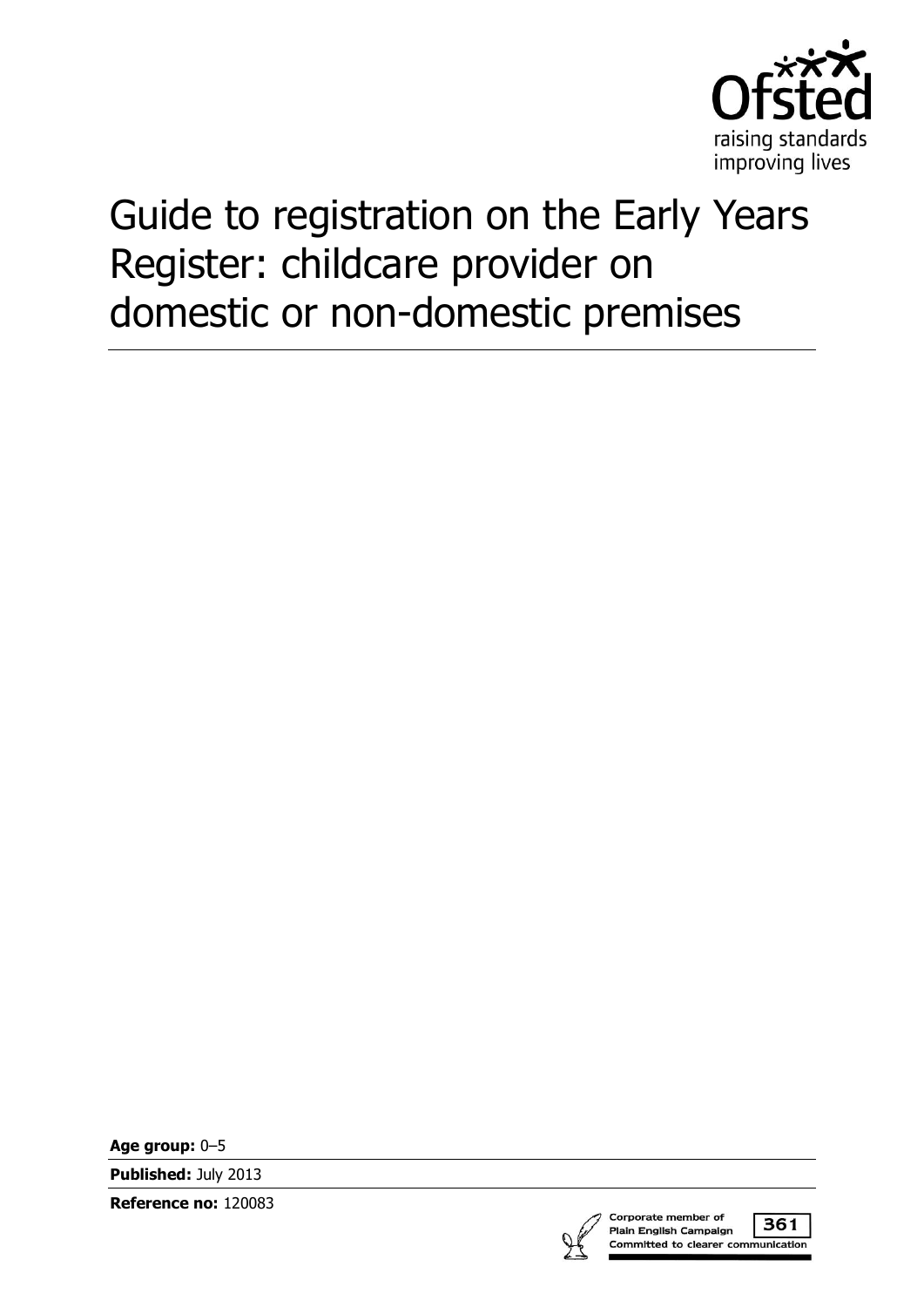The Office for Standards in Education, Children's Services and Skills (Ofsted) regulates and inspects to achieve excellence in the care of children and young people, and in education and skills for learners of all ages. It regulates and inspects childcare and children's social care, and inspects the Children and Family Court Advisory Support Service (Cafcass), schools, colleges, initial teacher training, work-based learning and skills training, adult and community learning, and education and training in prisons and other secure establishments. It assesses council children's services, and inspects services for looked after children, safeguarding and child protection.

If you would like a copy of this document in a different format, such as large print or Braille, please telephone 0300 123 1231, or email enquiries@ofsted.gov.uk.

You may reuse this information (not including logos) free of charge in any format or medium, under the terms of the Open Government Licence. To view this licence, visit www.nationalarchives.gov.uk/doc/open-government-licence/, write to the Information Policy Team, The National Archives, Kew, London TW9 4DU, or email: psi@nationalarchives.gsi.gov.uk.

This publication is available at www.ofsted.gov.uk/resources/120083.

http:///Interested in our work? You can subscribe to our website for news, information and updates at www.ofsted.gov.uk/user.

Piccadilly Gate Store Street Manchester M1 2WD

T: 0300 123 1231 Textphone: 0161 618 8524 E: enquiries@ofsted.gov.uk W: www.ofsted.gov.uk

No. 120083 © Crown copyright 2013

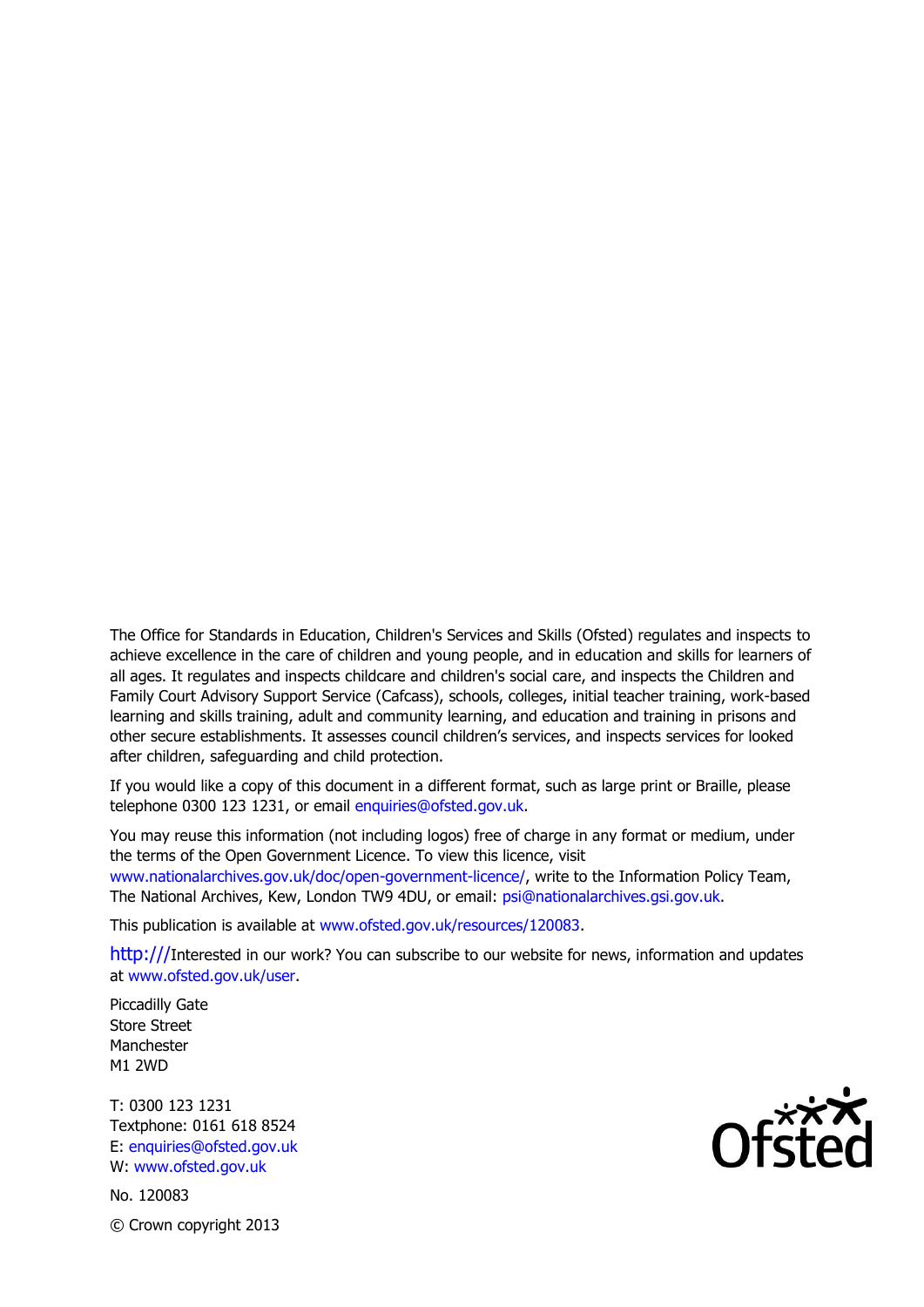# **Contents**

| What do we mean by?                                                       | 6  |
|---------------------------------------------------------------------------|----|
| <b>Introduction</b>                                                       | 11 |
| Childcare providers on domestic or non-domestic premises                  | 11 |
| Why childcare providers on domestic or non-domestic premises are          |    |
| registered                                                                | 12 |
| Who needs to register as a childcare provider on domestic or non-domestic |    |
| premises                                                                  | 12 |
| Early years provision in academies, maintained and independent schools 13 |    |
| <b>Childcare for older children</b>                                       | 14 |
| The registered person                                                     | 15 |
| <b>Applying for registration</b>                                          | 16 |
| The nominated person                                                      | 19 |
| The manager                                                               | 20 |
| The requirements for registration on the Early Years Register             | 21 |
| <b>Other agencies</b>                                                     | 24 |
| The application process                                                   | 24 |
| Preparing for the inspector's visit                                       | 29 |
| After the registration visit                                              | 33 |
| <b>Withdrawing your application</b>                                       | 35 |
| What you need to tell us about once you are registered                    | 35 |
| The records, policies and procedures you must keep                        | 35 |
| <b>Corporal punishment</b>                                                | 36 |
| <b>Paying the annual fee</b>                                              | 36 |
| <b>Continuing registration</b>                                            | 36 |
| <b>Inspection</b>                                                         | 36 |
| <b>Other visits</b>                                                       | 37 |
| How we use information related to your registration                       | 38 |
| Publication of name, address and telephone number                         | 38 |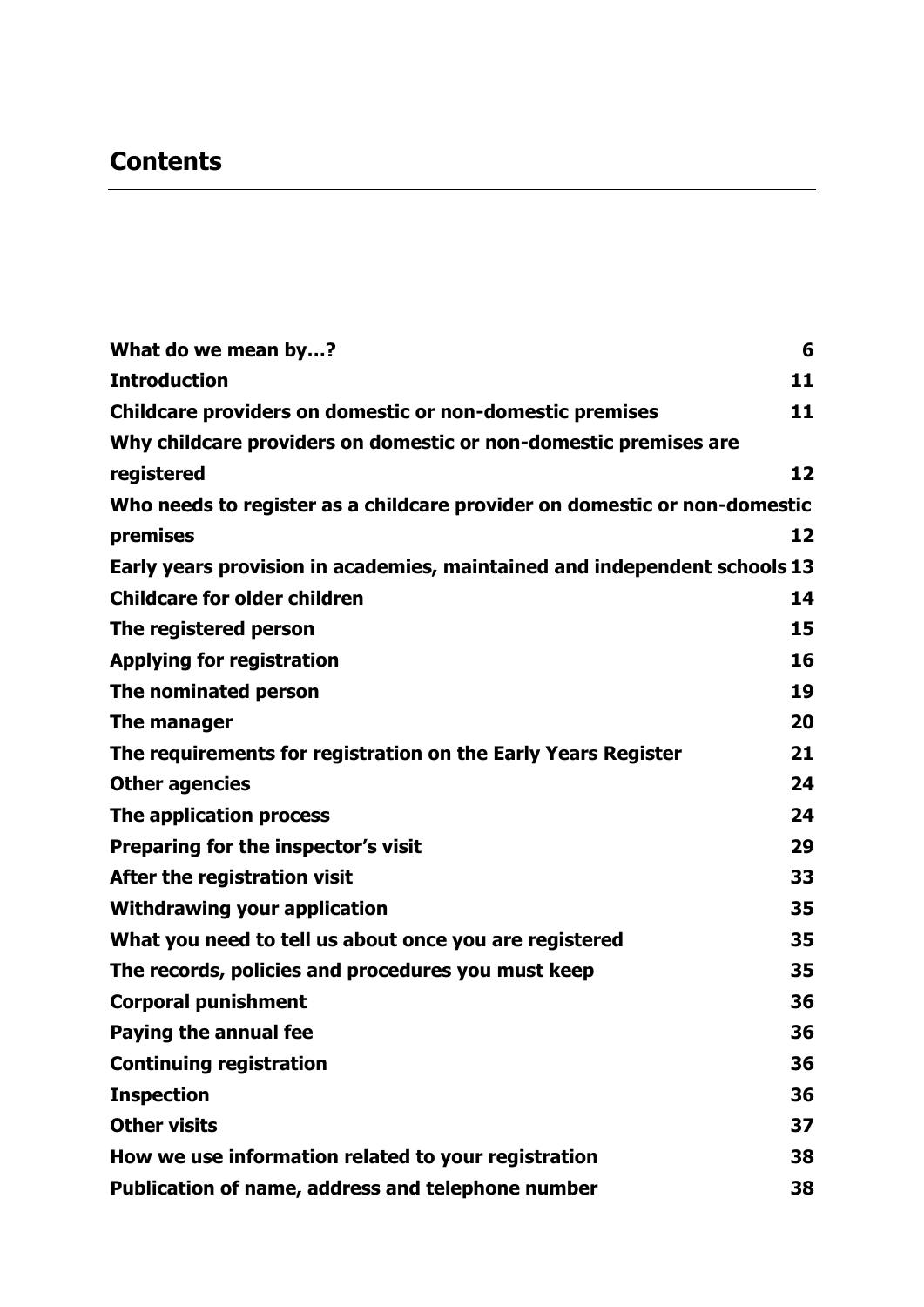| <b>Resigning registration</b>                                            | 39 |
|--------------------------------------------------------------------------|----|
| <b>Annex A: Registration on the Childcare Register</b>                   | 40 |
| Annex B: Assessing the suitability of staff on domestic and non-domestic |    |
| premises                                                                 | 41 |
| <b>Annex C: Further information</b>                                      | 45 |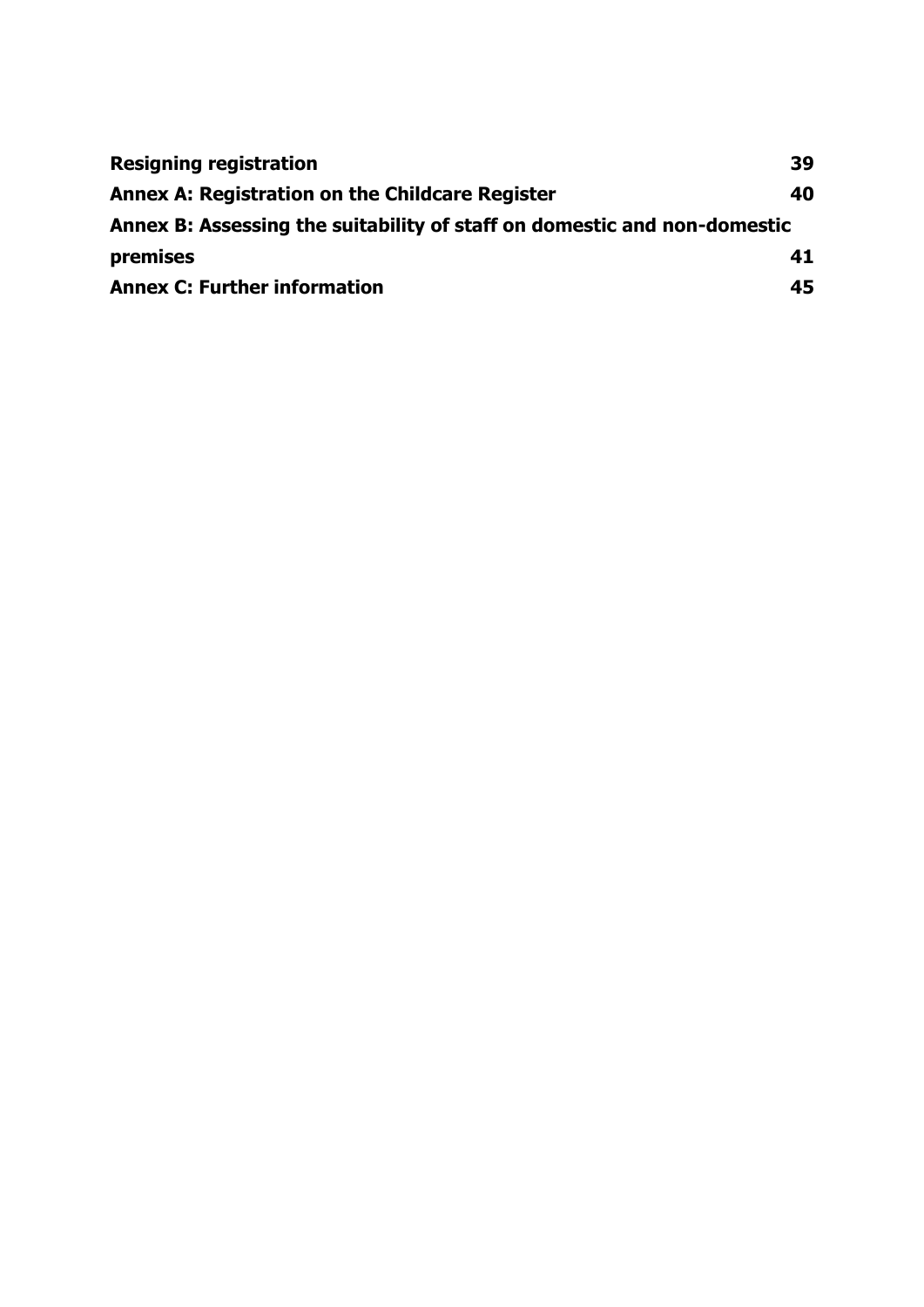

# <span id="page-4-0"></span>**What do we mean by…?**

Here is an explanation of some of the terms used in this booklet.

#### **Applicant**

A person who applies for registration as a childminder or childcare provider.

#### **Childcare Act 2006**

The law that sets out:

- duties on local authorities to improve outcomes for children and ensure access to information about provision in their area
- $\blacksquare$  legal frameworks for the regulation and inspection of provision for children from birth to age 17
- the Early Years Foundation Stage: this is the framework for the delivery of high quality integrated learning, development and care for children from birth to the 31 August following their fifth birthday.

### **Childminder<sup>1</sup>**

A person who is registered to look after one or more children to whom they are not related on domestic premises for reward.<sup>2, 3</sup>

Childminders work with no more than two other childminders or assistants. They:

- care for children at a private dwelling that is not the home of one of the children, or
- care for children from more than two families wholly or mainly in the home of one of the children

and:

 $\overline{a}$ 

- **nust register to care for children under the age of eight**
- can choose to register to care for older children.

Childminders care for at least one individual child for a total of more than two hours in any day. This is not necessarily a continuous period of time. For example if they provide care for the **same** child aged under eight for an hour before and an hour and a half after school then registration is required; however, if they provide care for

 $1$  For further information about registering as a childminder, see our *Guide to registration on the Early* Years Register: childminder, Ofsted, 2012; [www.ofsted.gov.uk/resources/120082.](http://www.ofsted.gov.uk/resources/guide-registration-early-years-register-childminder)

<sup>&</sup>lt;sup>2</sup> There is more information about reward in our factsheet Childminding between friends, Ofsted, 2012; [www.ofsted.gov.uk/resources/100108.](http://www.ofsted.gov.uk/resources/factsheet-childcare-childminding-between-friends)

 $3$  Please refer to the definition of domestic premises on page 7.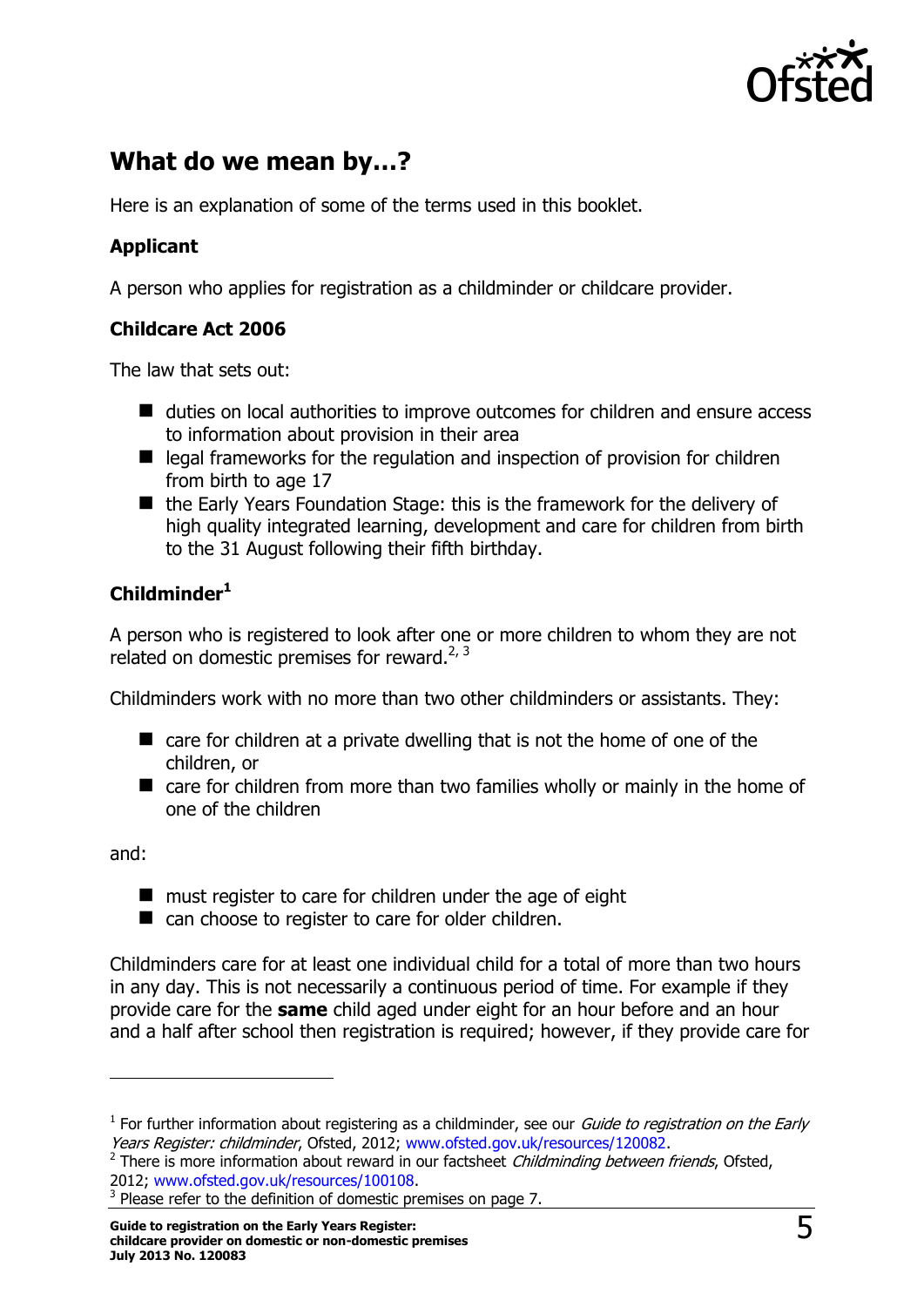

one child aged under eight for an hour before school and provide care for a **different** child aged under eight for an hour and a half after school then registration is not required.

#### **Childcare providers on domestic premises<sup>4</sup>**

People who provide care on domestic premises with at least three other people.

The difference between childminding and childcare on domestic premises is the number of people involved. If four or more people look after children at any time, they are providing childcare on domestic premises, not childminding.

#### **Childcare providers on non-domestic premises**

Registered providers that care for children on premises that are not someone's home.

These premises can range from converted houses to purpose-built nurseries and are usually known as day nurseries, private nursery schools, pre-schools and before and after school clubs for children in the early years age group.

#### **Childcare Register**

A register of providers who are registered by Ofsted to care for children from birth to 17 years.

The register has two parts:

#### ■ the **compulsory** part

Providers must register on this part if they care for one or more children following their fifth birthday until they reach their eighth birthday.

#### ■ the **voluntary part**

Providers who are not eligible for compulsory registration may choose to register on this part. These are mainly people looking after children aged eight and over, or providing care in the child's home (usually nannies).

More information about registration on the Childcare Register is available on our website or by contacting your local family information service.<sup>5</sup>

#### **Department for Education (DfE)**

The government department responsible for the Childcare Act 2006 and the regulations that underpin it.

<sup>5</sup> Guide to registration on the Childcare Register, Ofsted, 2012; [www.ofsted.gov.uk/resources/120084.](http://www.ofsted.gov.uk/resources/guide-registration-childcare-register)

<sup>&</sup>lt;sup>4</sup> Please refer to the definition of domestic premises on page 7.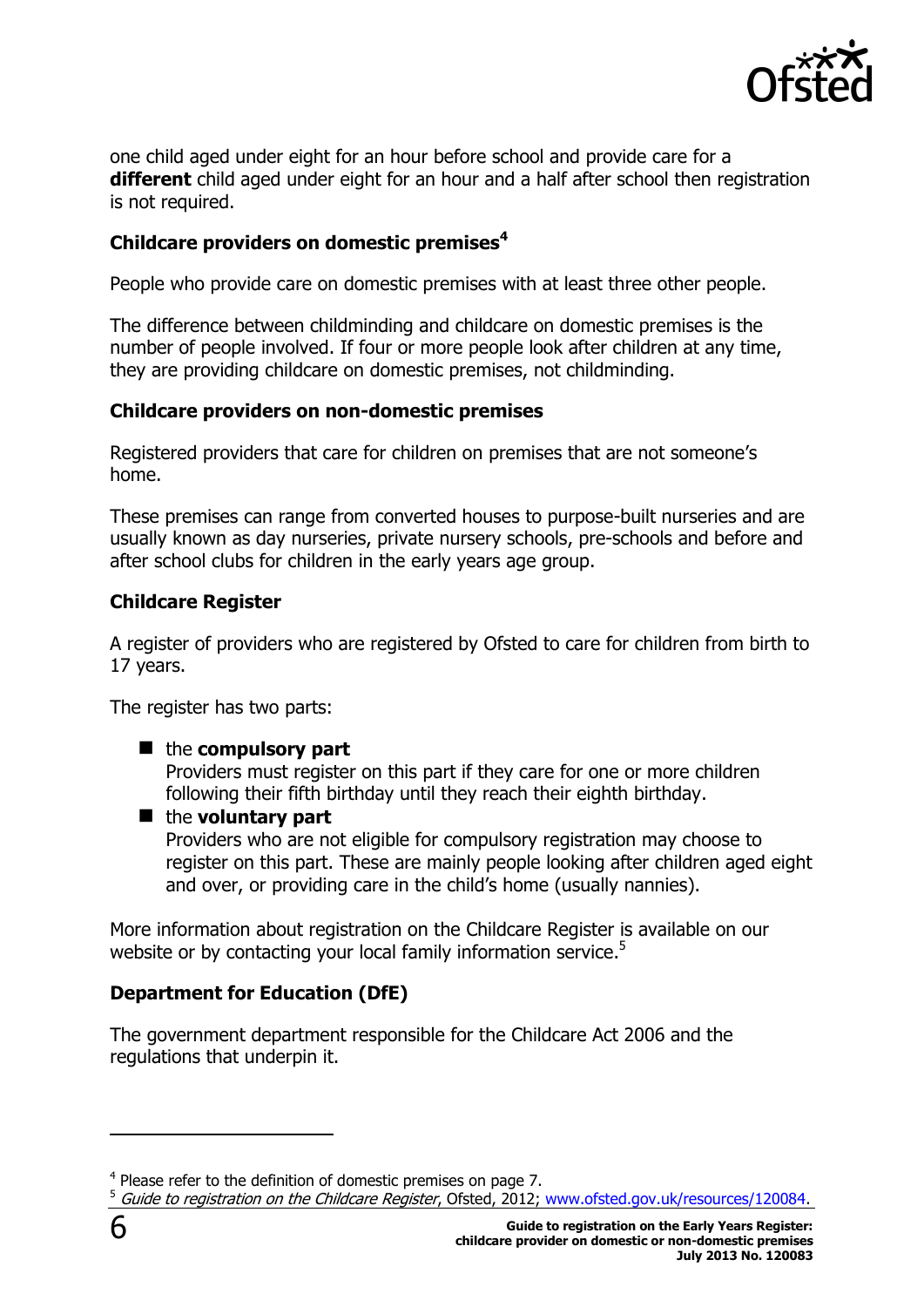

This includes Ofsted's responsibilities for regulating and inspecting childcare and early education. The Department for Education is also responsible for the Early Years Foundation Stage, which underpins our inspections of registered early years provision.

#### **Domestic premises**

Any premises that are wholly or mainly used as a private dwelling – that is, someone's home. A home is where someone lives outside of any work or study. This means they normally have meals there, sleep there and spend their leisure time there.

#### **Early years age group**

Children aged from birth until the 31 August following their fifth birthday who attend early years settings that deliver the Early Years Foundation Stage.

#### **Early Years Foundation Stage**

The statutory framework for the early education and care of children from birth to the 31 August following their fifth birthday.

The Early Years Foundation Stage includes requirements that all providers must meet for the provision of young children's safeguarding and welfare and their learning and development, as well as good practice guidance. The Early Years Foundation Stage must be delivered by all schools and early years settings that are registered on the Early Years Register.

Further information on the Early Years Foundation Stage can be accessed through the Department for Education and Foundation Years websites.<sup>6, 7</sup>

#### **Early years providers**

Those who are registered on the Early Years Register to provide for children in the early years age group.

#### **Early Years Register**

j

A register of providers who are registered by Ofsted to care for children in the early years age group. Unless exempt, the following must register on the Early Years Register:

<sup>&</sup>lt;sup>6</sup> The *Statutory framework for the Early Years Foundation Stage* is available on the Department for Education website at:

[www.education.gov.uk/childrenandyoungpeople/earlylearningandchildcare/delivery/education/a00681](http://www.education.gov.uk/childrenandyoungpeople/earlylearningandchildcare/delivery/education/a0068102/early-years-foundation-stage-eyfs) [02/early-years-foundation-stage-eyfs.](http://www.education.gov.uk/childrenandyoungpeople/earlylearningandchildcare/delivery/education/a0068102/early-years-foundation-stage-eyfs)

<sup>&</sup>lt;sup>7</sup> The Foundation Years website is available at: [www.foundationyears.org.uk/early-years-foundation](http://www.foundationyears.org.uk/early-years-foundation-stage-2012/)[stage-2012/.](http://www.foundationyears.org.uk/early-years-foundation-stage-2012/)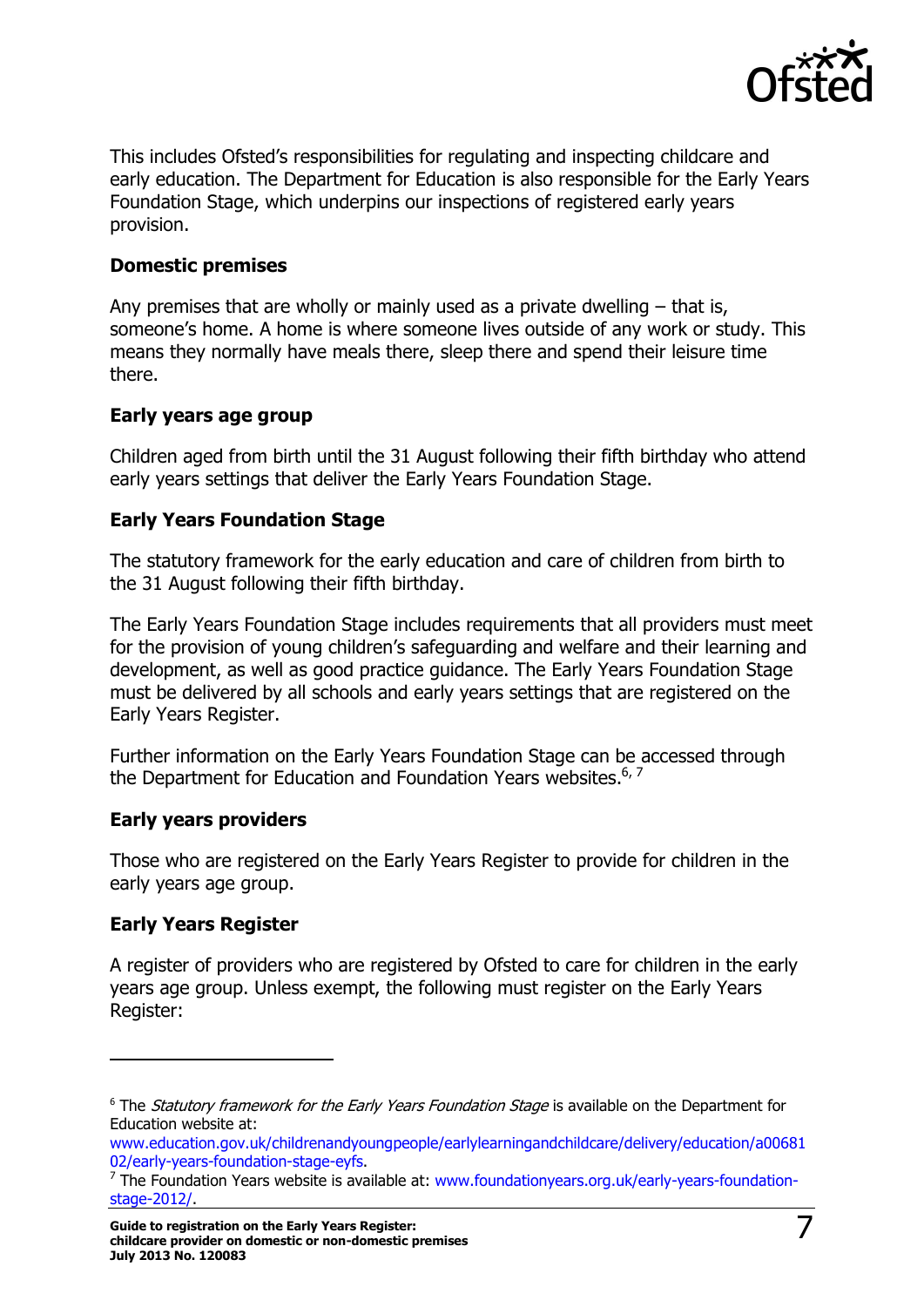

- maintained and independent schools directly responsible for provision for children from birth to the age of three or where no child attending the provision is a pupil of the school<sup>8</sup>
- childcarers, such as childminders, day nurseries, pre-schools and private nursery schools, which provide for children in the early years age group.

For more information about registration on the Early Years Register please look on our website or contact your local family information service.<sup>9</sup>

#### **Early years settings**

Childminders, day nurseries, playgroups and any other setting registered with Ofsted on the Early Years Register, including in children's centres, maintained and independent schools.

Early years settings provide the Early Years Foundation Stage for children in the early years age group.

#### **Enforcement**

The action we take when a provider does not meet the requirements for registration.

#### **Home childcarers**

A person aged 18 or over who cares for the children aged birth to 17 years of no more than two families at any one time wholly or mainly at the home of one of the children. This includes nannies.

#### **Inspection**

A system to check that registered providers continue to meet requirements. In the case of those on the Early Years Register, inspection also evaluates and reports on the quality and standards of the early years provision.

#### **Investigation**

The action we take in some cases following receipt of information to establish whether a registered provider continues to meet the requirements for registration or whether an unregistered person is providing childminding or childcare for which registration is required.

 $\overline{a}$ 

 $8$  Schools that admit children who are three during the term in which they start school, known as 'rising threes', may treat those children as three-year-olds for the purposes of registration.

 $9$  For more information, see the National Association of Family Information Services website: [www.nafis.org.uk/index.php?option=com\\_comprofiler&task=userslist&listid=2&Itemid=73](http://www.familyinformationservices.org.uk/contactcis/england/index.htm)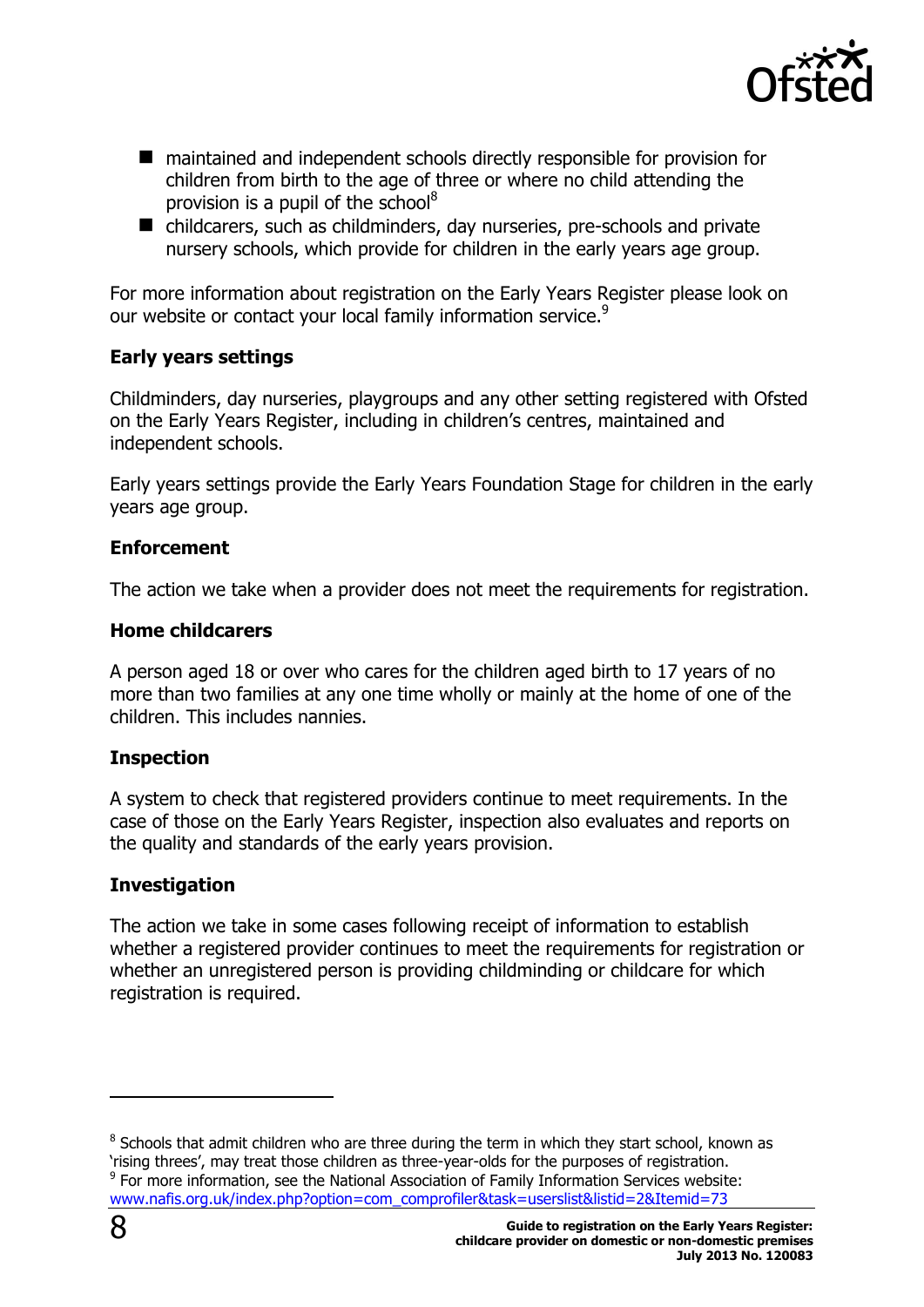

#### **Later years provision**

The provision of childcare for children from the 1 September following their fifth birthday to the day they reach the age of 18.

#### **Ofsted**

We are an independent, non-ministerial government department, which is responsible for the inspection of a range of education and children's services, and for the inspection and regulation of registered early years and childcare provision. Our full title is the Office for Standards in Education, Children's Services and Skills. For more information about us visit our website: [www.ofsted.gov.uk.](http://www.ofsted.gov.uk/)

#### **Registered person**

An individual or organisation that is registered to provide childcare and/or early years provision.

#### **Regulation**

<span id="page-8-0"></span>j

This covers registration, inspection, investigation and enforcement.

#### **Self-evaluation form**

An optional form that we provide to help those on the Early Years Register records the outcomes of their evaluation of their provision.

Inspectors will discuss how providers evaluate their provision during inspection, whether or not they choose to use the Ofsted form. The early years self-evaluation form is available on our website or on request by telephoning **0300 123 1231**. 10

<sup>&</sup>lt;sup>10</sup> Early years self-evaluation form, Ofsted, 2012; [www.ofsted.gov.uk/resources/120332.](http://www.ofsted.gov.uk/resources/early-years-online-self-evaluation-form-sef-and-guidance-for-providers-delivering-early-years-founda)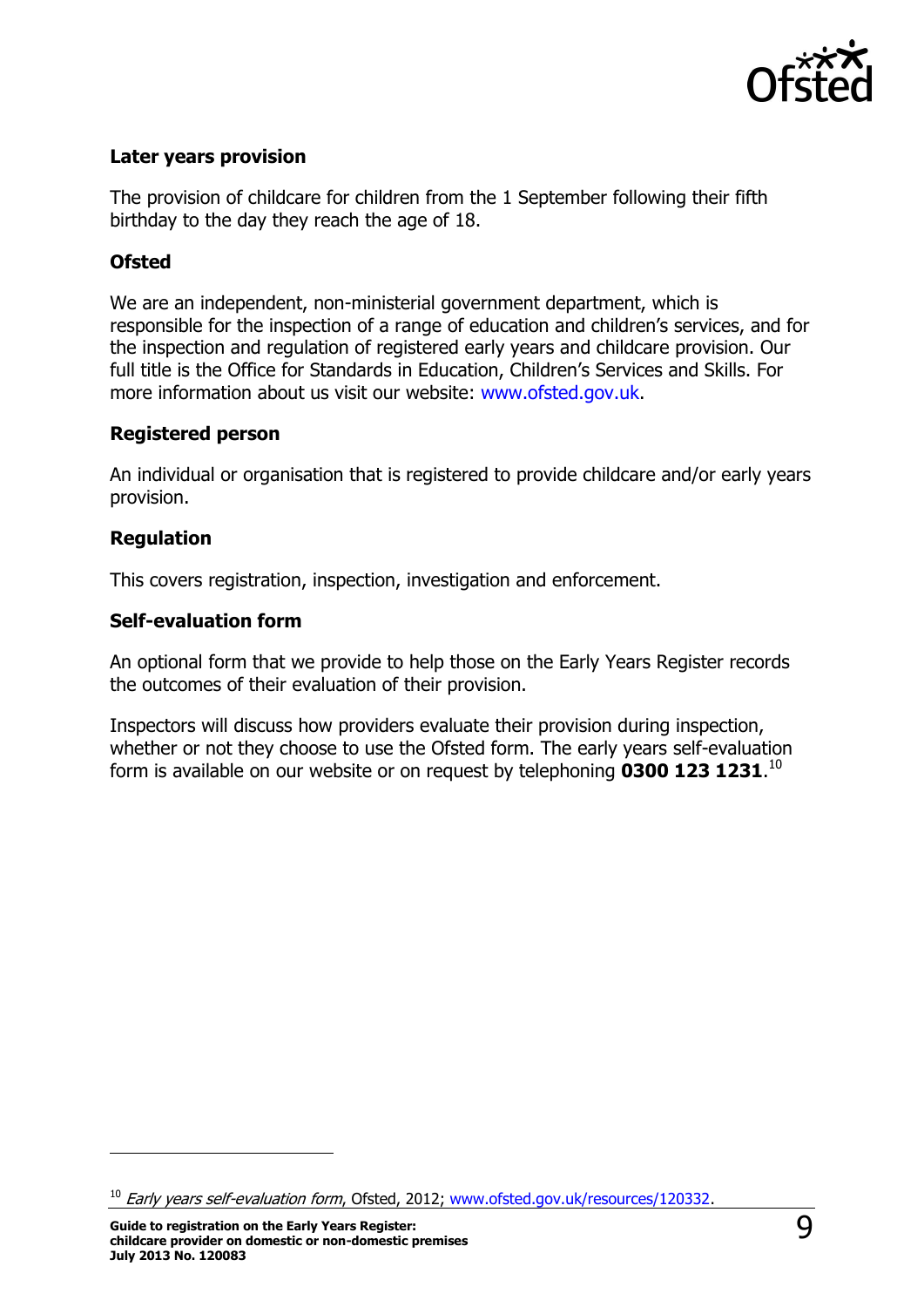

# **Introduction**

1. This guidance provides you with information about registration on the Early Years Register. It is not authoritative legal advice.

2. It will help you decide whether to apply for registration. It explains what processes your application will go through before we can decide whether you are suitable to be registered as a childcare provider on the Early Years Register.

3. The registration process looks at your ability and suitability to deliver the Early Years Foundation Stage.<sup>11</sup> The Early Years Foundation Stage is a comprehensive framework that sets the standards for learning, development and care of children from birth to 31 August following a child's fifth birthday, known as the early years age group. Once you are registered, we will continue to assess your ability and suitability to provide childcare through regular inspections. There is more information on inspection in our booklet Are you ready for your inspection?<sup>12</sup>

4. The guidance also includes information on the Childcare Register to help you decide if you want to be placed on this register as well as the Early Years Register.

# <span id="page-9-0"></span>**Childcare providers on domestic or non-domestic premises**

5. A childcare provider on non-domestic premises cares for individual children in premises that are not someone's home. These premises can range from converted houses to purpose-built nurseries, and are usually known as day nurseries, private nursery schools, pre-schools and before and after school clubs for children in the early years age group.

6. A childcare provider on domestic premises works with three or more other people in a home. This may be their own home or someone else's home, but is not usually the child's home. Such a provider may employ the other people as assistants or staff members, or work in partnership with them.

7. If you intend to provide care on domestic premises and will work with no more than two other people at any time, you should apply to register as a childminder.

 $11$  The Childcare Act 2006 contains the full legal definitions of who needs to register as a childcare provider.

 $^{12}$  Are you ready for your inspection? A guide to inspections of provision on Ofsted's Childcare and Early Years Registers, Ofsted, 2012; [www.ofsted.gov.uk/resources/120085](http://www.ofsted.gov.uk/resources/are-you-ready-for-your-inspection-guide-inspections-of-provision-ofsteds-childcare-and-early-years-r) or by telephoning 0300 123 1231. We send a copy of this booklet to all newly registered providers with their certificate of registration.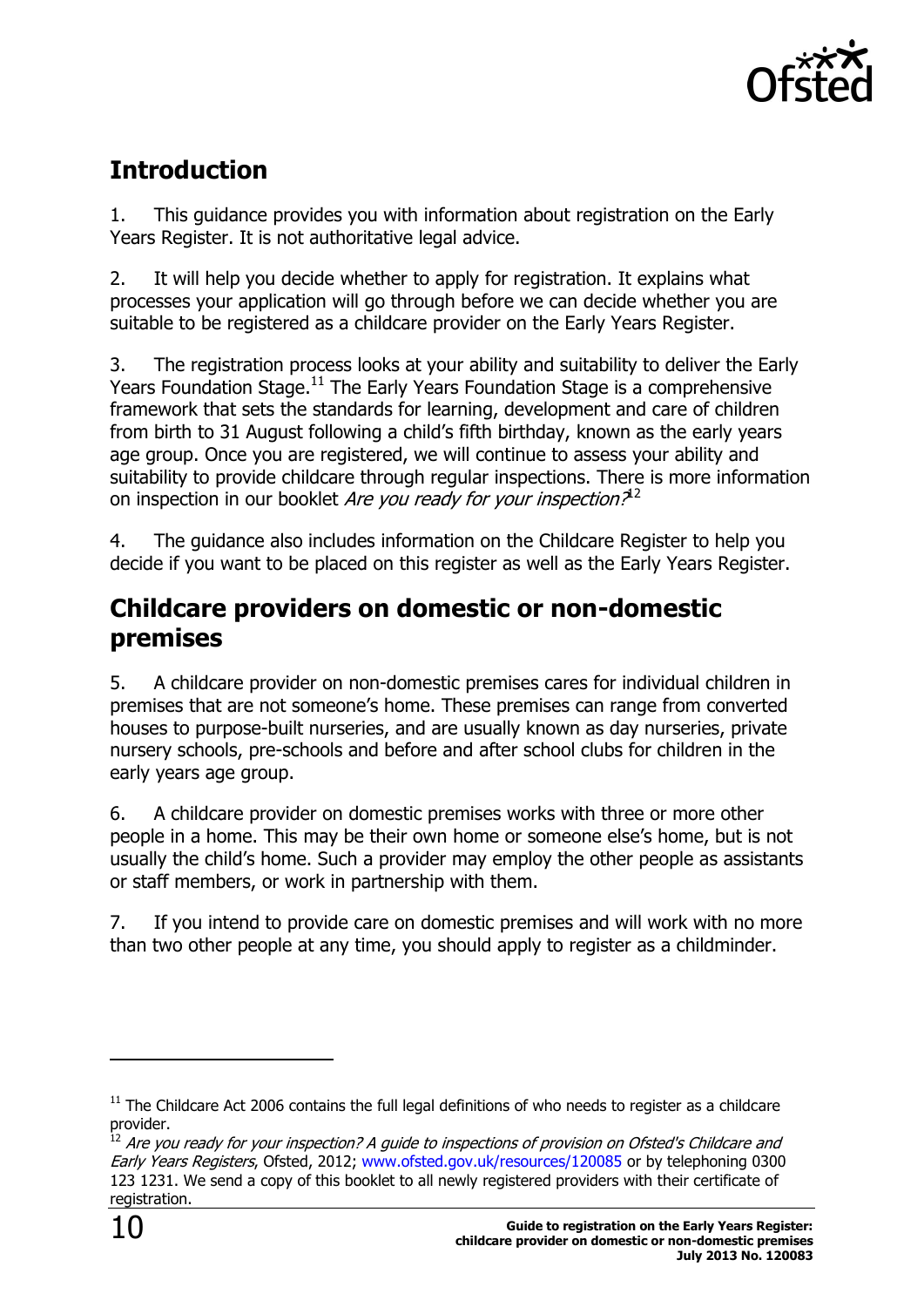

You should read the Guide to registration on the Early Years Register: childminder before submitting your application. This is available from our website.<sup>13</sup>

8. Depending on the information you have given us about your service and its times and days of opening, we may identify your service in our published materials as a particular type of childcare, for example a nursery or pre-school. You may identify yourself differently, and it will not affect your registration, as we will register you as childcare on domestic or non-domestic premises.

# <span id="page-10-0"></span>**Why childcare providers on domestic or non-domestic premises are registered**

- 9. We register childcare providers to:
	- **P** protect children and keep them safe
	- $\blacksquare$  ensure that providers meet the requirements of the Early Years Register
	- $\blacksquare$  ensure that they contribute to children's well-being; that is, they promote children's good health and safety; help them develop the skills and attributes to be successful in their later life; and make sure children enjoy what they do and achieve well in relation to their starting points $14$
	- $\blacksquare$  promote high quality in the provision of care and learning and development
	- **P** provide reassurance to parents.

# <span id="page-10-1"></span>**Who needs to register as a childcare provider on domestic or non-domestic premises**

10. We register childcare providers who provide care in England. We cannot register childcare provision that operates in another country, including Wales and Scotland.

11. Applicants must have the right to work in the UK. If you are not sure whether you have the right to work in the UK, you should contact the UK Border Agency for advice at [www.bia.homeoffice.gov.uk](http://www.bia.homeoffice.gov.uk/) or by telephoning 0870 606 7766.

12. You must register on the Early Years Register if you intend to provide care at any time (day or night) for the early years age group and you intend to look after at least one individual child on the premises for a period of more than two hours in any day, unless any of the circumstances described below apply to you.<sup>15</sup>

 $13$  Guide to registration on the Early Years Register: childminder, Ofsted, 2012; [www.ofsted.gov.uk/resources/120082.](http://www.ofsted.gov.uk/resources/guide-registration-early-years-register-childminder)

 $14$  Framework for the regulation of provision on the Early Years Register, Ofsted, 2012; [www.ofsted.gov.uk/resources/120288](http://www.ofsted.gov.uk/resources/framework-for-regulation-of-provision-early-years-register) and Framework for the regulation of provision on the Childcare Register, Ofsted, 2012; [www.ofsted.gov.uk/resources/120338.](http://www.ofsted.gov.uk/resources/framework-for-regulation-of-provision-childcare-register)

<sup>&</sup>lt;sup>15</sup> It is an offence if a person without reasonable excuse provides childcare without being registered (Childcare Act 2006, section 34(5)).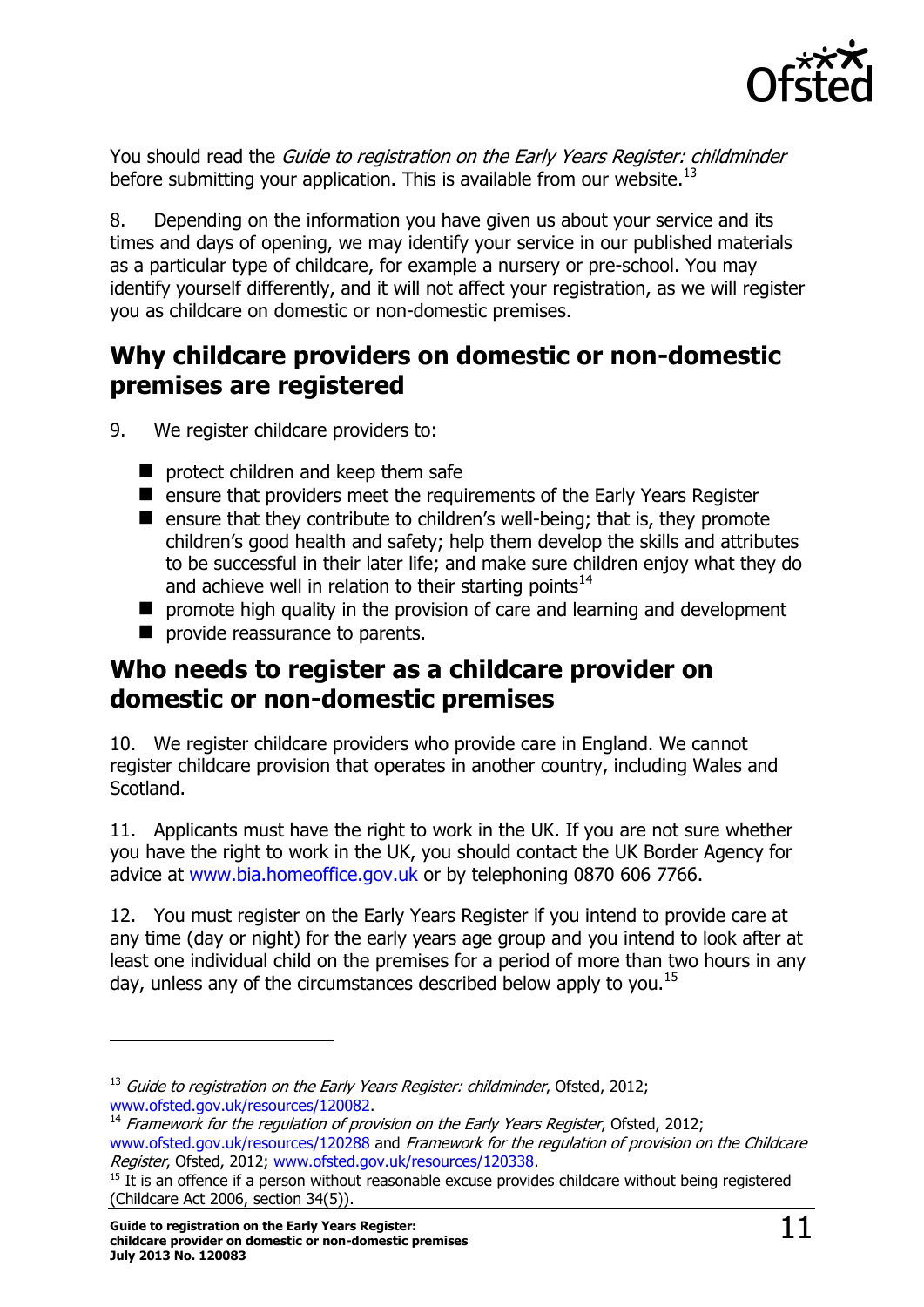

13. You cannot register if you provide childcare for the early years age group at the following establishments and it is an integral part of the establishment's activities:

- $\blacksquare$  a children's home
- $\blacksquare$  a care home
- $\blacksquare$  a hospital (where the children are looked after as patients)
- $\blacksquare$  a residential family centre
- a young offender institution or secure training centre.

14. There are other circumstances in which you are not required to register with us. These are set out in the *Registration not required* factsheet on our website.<sup>16</sup>

# <span id="page-11-0"></span>**Early years provision in academies, maintained and independent schools<sup>17</sup>**

15. If you are a school or academy that directly provides the Early Years Foundation Stage as part of its activities for children aged three and over, and **at least one child is a pupil of the school**, then you do not need to register on the Early Years Register.

16. Registration is required where schools directly provide the Early Years Foundation Stage for children aged under three, or where the provision does not include any children who are pupils of the school, or where the provision is not part of the school's activities. The only exception is where schools accept two-year-old children at the beginning of the school term in which they reach the age of three, known as 'rising threes'. For the purposes of registration these children may be counted as three years of age.

Some examples:

- $\blacksquare$  an independent school takes children into its kindergarten in the term in which the children are three; the children are pupils of the school who move into reception class at age four: registration is not required
- $\blacksquare$  a secondary school provides a nursery for the children of staff, pupils and the local community: registration is required as no children attending are pupils of the school
- a maintained nursery wants flexibility to offer places to children aged from two years and six months upwards, where families are identified as in need: registration is required as children are under three and are not 'rising threes'.

17. If a school works in partnership with another provider who is independent of the school, for example to provide wraparound care or extended services, which

<sup>&</sup>lt;sup>16</sup> Registration not required, Ofsted, 2012; [www.ofsted.gov.uk/resources/080134.](http://www.ofsted.gov.uk/resources/factsheet-childcare-registration-not-required)

<sup>&</sup>lt;sup>17</sup> The Childcare Act 2009, section 34(2) and The Childcare (Exemptions from Registration) Order 2008, regulation 9. This section also applies to academies.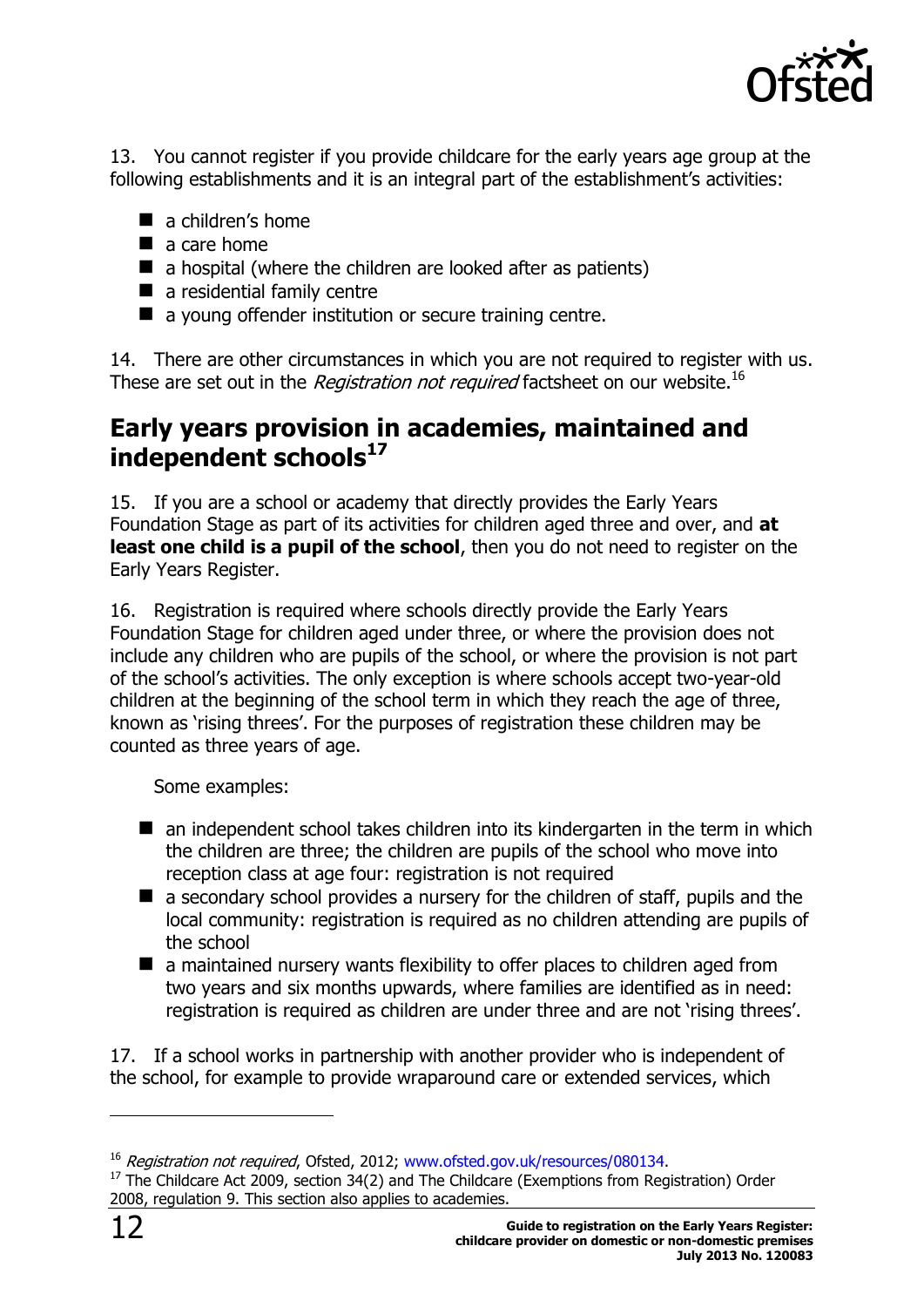

includes care for pupils of the school, then in most cases the provider will need to register. Much will depend on the partnership arrangements and where overall responsibility for the provision lies. When deciding if registration is required we consider aspects such as:

- who is accountable for the childcare
- $\blacksquare$  who employs the staff and pays their wages
- $\blacksquare$  who is responsible for the premises and if there is a lease agreement for their use
- who is responsible for policies and procedures when making decisions about registration.

18. If a school has a contract with another provider to use part of the school premises to provide a separate, discrete service then registration is required for the other provider.

19. You can obtain further information from our factsheet on registering schoolbased childcare provision. This is available on our website.<sup>18</sup>

# <span id="page-12-0"></span>**Childcare for older children**

20. As well as the Early Years Register we administer the Childcare Register, which has a compulsory and a voluntary part. Schools **cannot** register on either part of the Childcare Register where they provide care for children as part of their activities and where at least one child is a pupil of the school. However, schools must meet the requirements of the register where they provide childcare for children from the end of the foundation stage up to the age of eight, whether or not they are registered with Ofsted. 19

21. You **must** register on the compulsory part of the Childcare Register if you want to provide care for children from the 1 September following their fifth birthday up to the age of eight, unless you are exempt from registration.

22. If you want to care for children aged eight and over, you may **choose** to register on the voluntary part of the Childcare Register.

23. You may also **choose** to be on the voluntary part of the Childcare Register in most cases where you offer services for younger children for which registration is not required. For example, you may want to offer sports coaching for children aged from three upwards for three hours a day. For sports coaching of this length of time for children aged three and over you do not need to register on the Early Years Register but may wish to apply to register on the voluntary part of the Childcare Register.

<sup>&</sup>lt;sup>18</sup> Childcare: registering school-based provision, Ofsted, 2012; [www.ofsted.gov.uk/resources/080291.](http://www.ofsted.gov.uk/resources/factsheet-childcare-registering-school-based-provision)  $19$  Childcare Act 2006, section 59 (1)(b).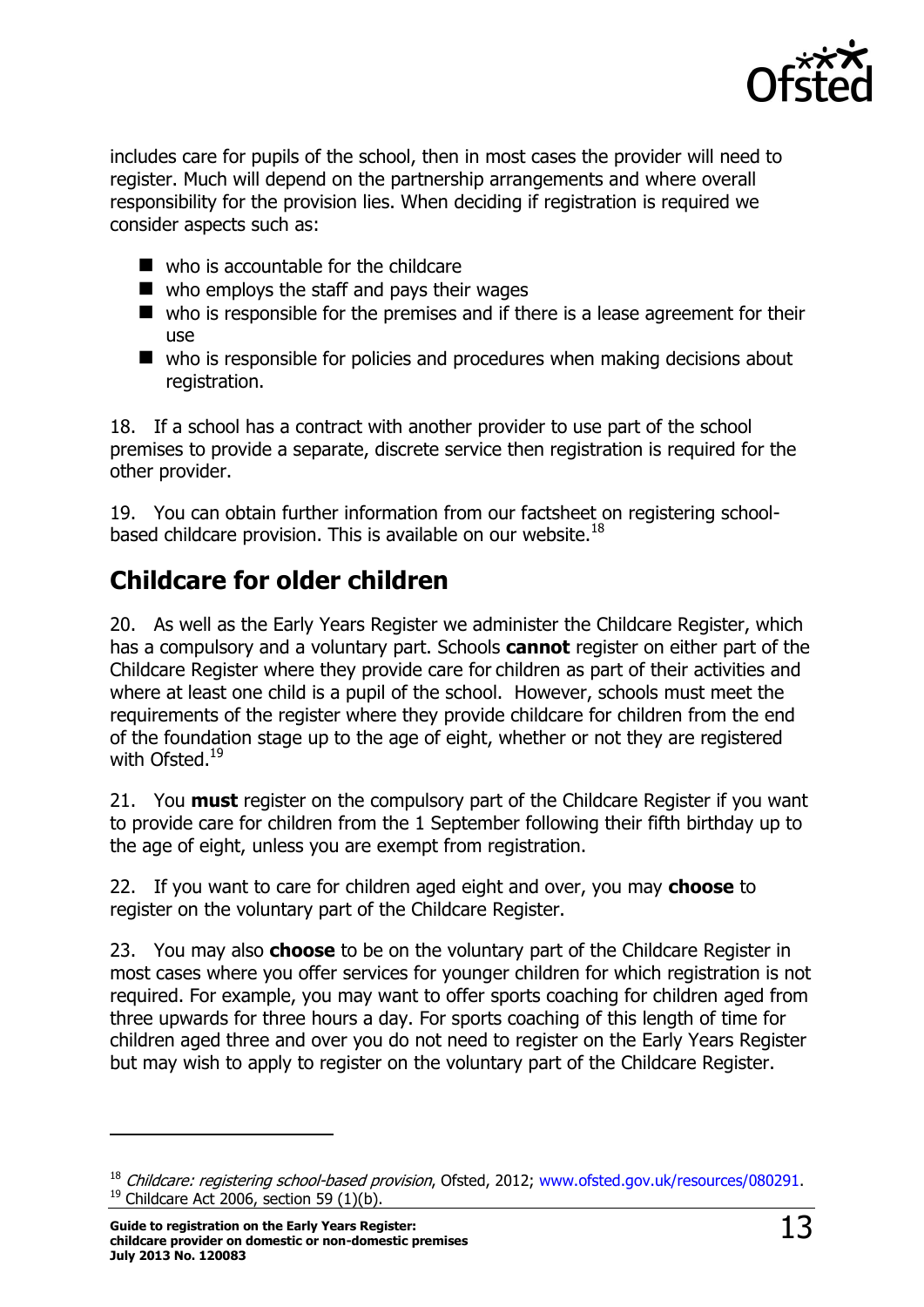

24. If you offer care for two hours or less in a day you **cannot** normally register on either part of the register. The only exception is that you may register on the voluntary part of the Childcare Register if the care you provide is immediately before or after a school day, for example if you provide a breakfast club for one and a half hours immediately before school.

25. It is helpful if you decide whether or not you need to register on the Childcare Register before applying for registration on the Early Years Register. The application form for the Early Years Register includes a section where you can apply to register on the Childcare Register without completing a separate form or paying an additional fee.

26. You can obtain a copy of the requirements of registration on the Childcare Register from our website. $^{20}$  You should read these if you want to apply for registration on the Childcare Register as well as the Early Years Register.

# <span id="page-13-0"></span>**The registered person**

27. The registration system for childcare on domestic and non-domestic premises uses the concept of a **'registered person'**. 'Person' used in this context means both individuals and organisations. Examples of organisations are given in the table in paragraph 38.

28. The registered person has overall responsibility for the provision of childcare and is legally responsible for ensuring compliance with the requirements of the Early Years Register or Childcare Register, regulations and any conditions of registration that we impose. Where we have to take action against a registered person who fails to meet the requirements set out in law, this can include taking action against individual members of an organisation, such as the committee members. It is important that those people who make up the registered person have a full understanding of the requirements and responsibilities of their role and the implications arising from it. Each individual must understand and feel confident about their role before accepting such a position.

29. During the registration visit, the proposed registered person must provide sufficient evidence that they understand the requirements of the Early Years Foundation Stage and associated regulations. This does not mean that they must have a detailed and thorough knowledge of how their intended provision will deliver all the requirements of the Early Years Foundation Stage, as this will normally be the role of their appointed manager. However, the proposed registered person must ensure that they have sufficient knowledge and understanding of the requirements to ensure that they can appoint a manager who is suitably qualified, experienced and knowledgeable about the requirements of the Early Years Foundation Stage to

 $20$  Requirements for the Childcare Register: childcare providers on non-domestic or domestic premises, Ofsted, 2012; [www.ofsted.gov.uk/resources/080143.](http://www.ofsted.gov.uk/resources/factsheet-childcare-requirements-for-childcare-register-childcare-providers-non-domestic-or-domestic)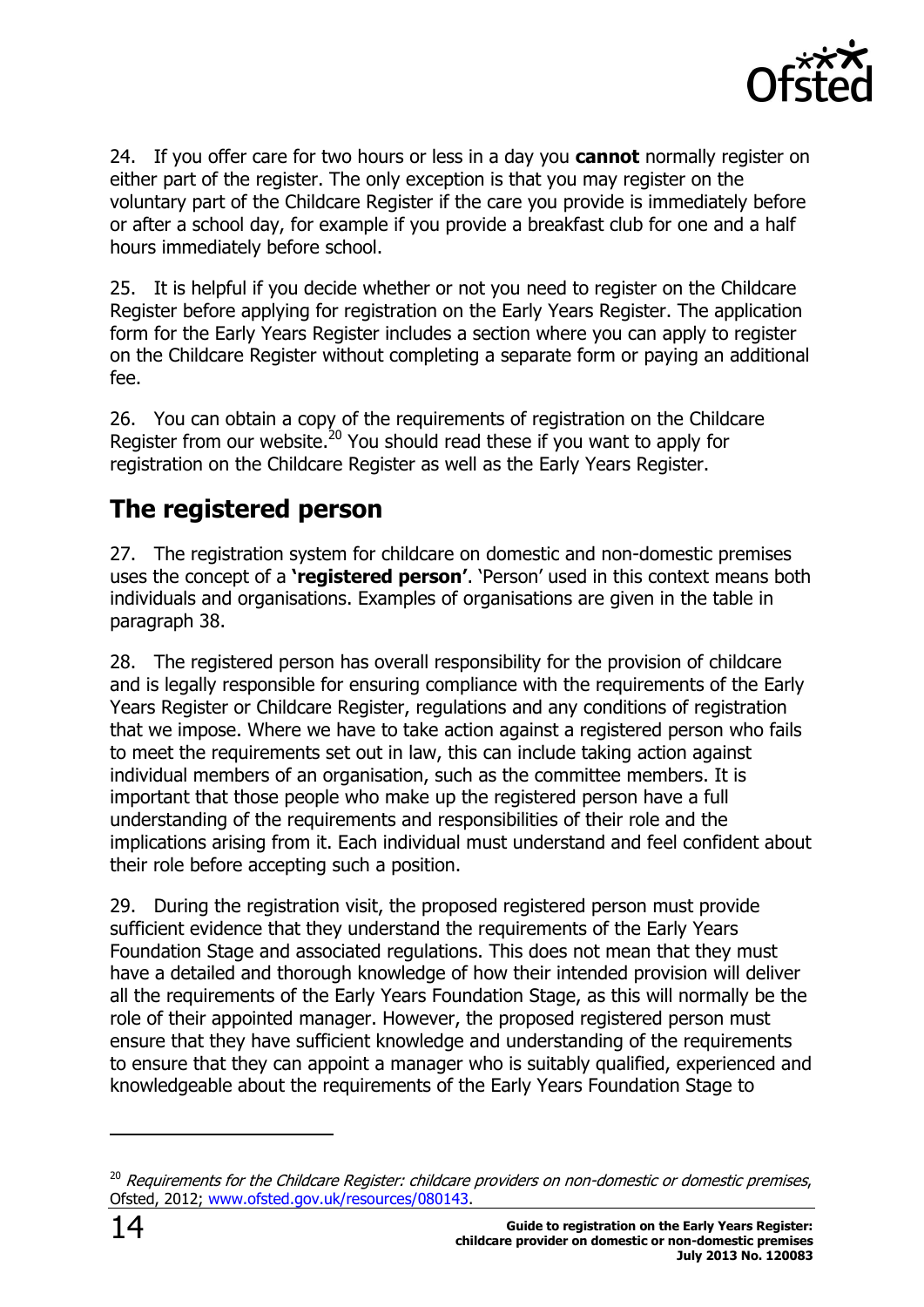

deliver all of them. In addition to requirements relating to children in the setting, the Early Years Foundation Stage places particular responsibilities on providers in relation to matters such as staff recruitment and training, qualifications, how to safeguard children, supervision and support, and it is essential that the registered person can fulfil these responsibilities in relation to the manager they appoint. The manager of the setting will support the registered person in the delivery of the Early Years Foundation Stage, but the registered person is responsible for the overall provision.

30. Registered persons do not have to work with children or be involved in the dayto-day organisation of the childcare, or have childcare as the main purpose of any business they run.

31. The registered person must have a secure postal address where we can serve legal documents such as certificates of registration. Where the registered person is an organisation this should be the head office or main business address. Where the registered person is an individual, or an organisation without a separate secure business address, we will accept the home address of the individual applicant or of a person who has the authority to represent the organisation.

32. The registered person may give their consent for certain documents to be sent electronically. In order for notices to be sent electronically the registered person must provide an address suitable for this purpose. This cannot be a generic email address such as info@nursery.com because the information that we send through this route could be personal information, for example relating to a check that we have carried out on the registered person. The email must be confidential and only accessible to the registered person or their nominated person.

# <span id="page-14-0"></span>**Applying for registration**

33. If you are an individual who wishes to provide childcare you must make the application yourself. You cannot get another person to do this for you. This is the case whether you intend to provide the childcare on domestic or non-domestic premises.

34. For organisations that intend to provide childcare as their main purpose, an application for registration must be made by someone who is part of the registered person such as a company director, a partner or a chairperson of a committee. An application made by an organisation whose main purpose is to provide childcare should include the details of all the people who make up the registered person such as directors, school governors, partners and committee members. This includes situations where two or more people want to apply to provide childcare together on domestic premises.

35. We recognise that some organisations that may apply to register as childcare providers do not provide childcare as their main purpose. Examples include: a local authority; a company that wants to provide a nursery for its employees' children; a college that wants to provide childcare for the children of its students. In these circumstances we will accept an application for registration from the most senior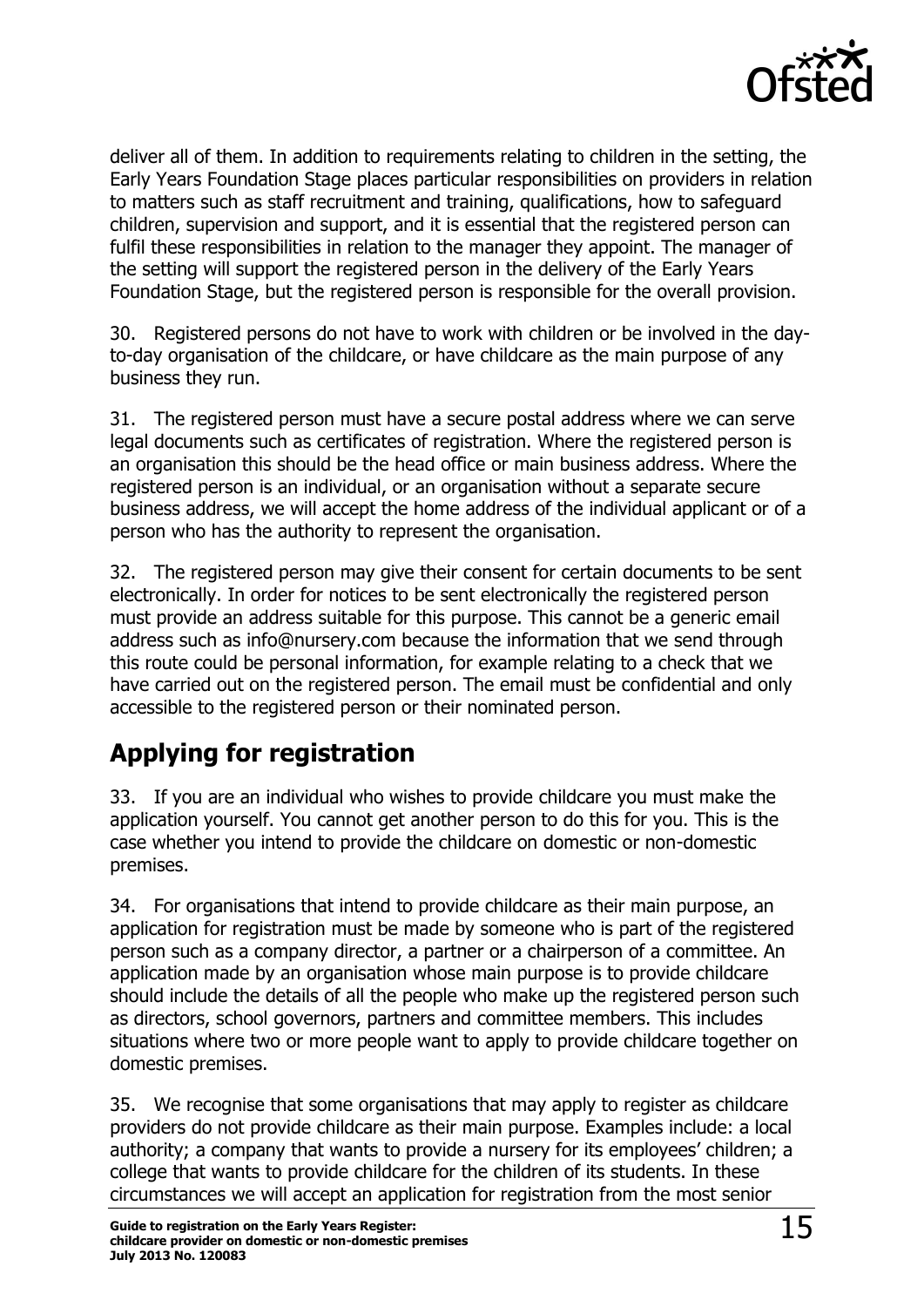

person in the organisation with delegated, clearly identifiable and direct responsibility for managing, planning and monitoring the childcare (known as the **nominated person**). An application made by an organisation that does not have childcare as its main purpose should **not** list details of all the people who make up the registered person such as directors, school governors, partners or committee members.

36. If you are registering as a childcare provider and you are buying an existing registered provision or changing your legal entity, then you must tell us about this on your application, so that we may, wherever possible, arrange for a changeover between registrations so that there is no gap in registration. This makes sure there is continuity of care for children.

37. If you are not sure if you require registration, or who should complete an application, please contact us on **0300 123 1231**. Annex C identifies other sources of information and advice.

38. The following table identifies:

- $\blacksquare$  the registered person (including descriptions)
- who makes and signs the application
- who will be checked as part of the organisation applying to provide childcare
- who will be named on the certificate.

| Registered<br>person                           | <b>Description</b>                                                                                                                              | <b>Application</b><br>signed by                           | <b>Ofsted</b><br>carries out<br>checks on | Name on<br>the<br>certificate                                                                                |
|------------------------------------------------|-------------------------------------------------------------------------------------------------------------------------------------------------|-----------------------------------------------------------|-------------------------------------------|--------------------------------------------------------------------------------------------------------------|
| Individual                                     | The sole owner of a provision.                                                                                                                  | Individual                                                | Individual                                | Individual                                                                                                   |
| Companies<br>set up to<br>provide<br>childcare | Companies are legally<br>constituted, have a company<br>name, are registered with<br>Companies House and have a<br>company registration number. | A director or<br>directors on<br>behalf of the<br>company | All directors                             | Company<br>name and<br>registered<br>number<br>and<br>registered<br>charity<br>number<br>where<br>applicable |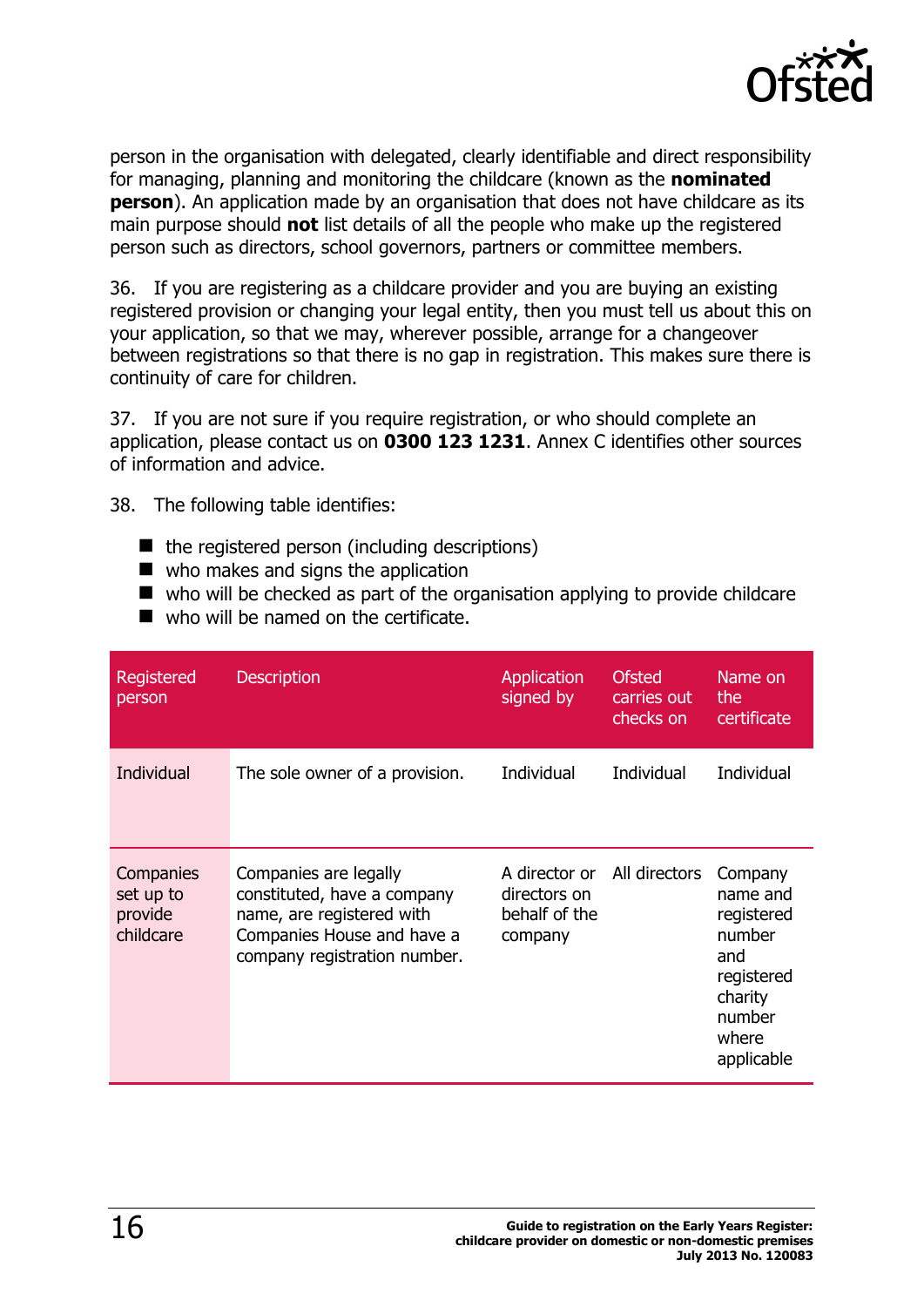

| Registered<br>person                                                  | <b>Description</b>                                                                                                                                                                                                                                                                                                                                                                            | Application<br>signed by                                                                | <b>Ofsted</b><br>carries out<br>checks on  | Name on<br>the<br>certificate                                                                                        |
|-----------------------------------------------------------------------|-----------------------------------------------------------------------------------------------------------------------------------------------------------------------------------------------------------------------------------------------------------------------------------------------------------------------------------------------------------------------------------------------|-----------------------------------------------------------------------------------------|--------------------------------------------|----------------------------------------------------------------------------------------------------------------------|
| Companies<br>whose prime<br>purpose is<br>not to provide<br>childcare | Companies are legally<br>constituted, have a company<br>name, are registered with<br>Companies House and have a<br>company registered number.                                                                                                                                                                                                                                                 | Person<br>responsible<br>for childcare<br>on behalf of<br>the<br>company*               | Person<br>responsible<br>for<br>childcare* | Company<br>name and<br>registered<br>number<br>and<br>registered<br>charity<br>number<br>where<br>applicable         |
| <b>Statutory</b><br>body                                              | An organisation where the main<br>purpose of that organisation is<br>set out in legislation; for example<br>a local authority or school<br>governing body.                                                                                                                                                                                                                                    | Person<br>responsible<br>for the<br>childcare on<br>behalf of the<br>statutory<br>body* | Person<br>responsible<br>for<br>childcare* | Statutory<br>body and,<br>in the case<br>of schools,<br>the name<br>of the<br>school                                 |
| Partnerships<br>providing<br>childcare                                | A partnership is where two or<br>more individuals act together to<br>provide the childcare. The<br>registered person is each of the<br>individuals making up the<br>partnership. Partnerships can be<br>formally constituted under a<br>legal agreement, or informal.                                                                                                                         | A partner or<br>partners on<br>behalf of all<br>partners or<br>the firm                 | All partners                               | The name<br>of the<br>partnership<br>or each<br>partner's<br>name                                                    |
| Committee<br>providing<br>childcare                                   | Committees are not constituted<br>in law and are informal<br>associations/groups. Each<br>individual in the committee is<br>considered as the registered<br>person and is equally responsible<br>and accountable for the<br>provision. The committee<br>includes everyone who is part of<br>the committee on the date that<br>Ofsted takes any action in<br>connection with the registration. | Chairperson<br>on behalf of<br>the<br>committee                                         | All<br>committee<br>members                | Committee<br>of [name<br>of childcare<br>provision]<br>and<br>registered<br>charity<br>number<br>where<br>applicable |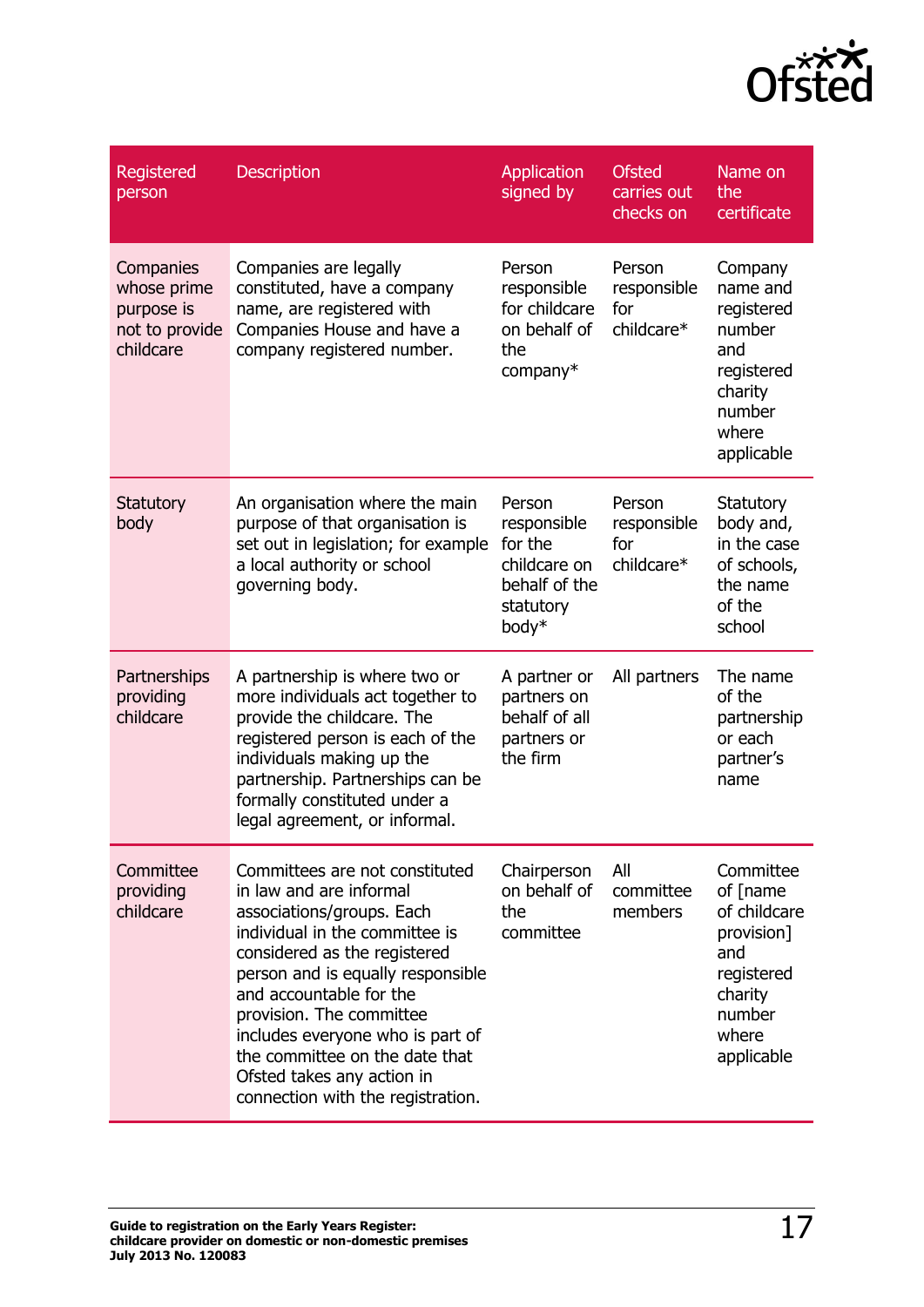

| Registered<br>person   | <b>Description</b> | Application<br>signed by                                          | <b>Ofsted</b><br>carries out<br>checks on  | Name on<br>the<br>certificate              |
|------------------------|--------------------|-------------------------------------------------------------------|--------------------------------------------|--------------------------------------------|
| Other<br>organisations |                    | A<br>responsible<br>person<br>representing<br>the<br>organisation | Determined<br>on an<br>individual<br>basis | Determined<br>on an<br>individual<br>basis |

\*Known as the nominated person, this person must be the most senior person in the organisation who has delegated, clearly identifiable and direct responsibility for managing, planning and monitoring the childcare.

# <span id="page-17-0"></span>**The nominated person**

39. If you are an organisation applying to provide childcare on domestic or nondomestic premises, you should nominate a person to represent the organisation in its dealings with us. Normally this should be a committee member, partner, director or someone in a comparable position. They will be interviewed on behalf of the organisation during the registration process. We will send all legal documents and correspondence to the nominated person at the organisation's address.

40. Where the prime purpose of an organisation is not the provision of childcare, the most senior person with delegated, clearly identifiable and direct responsibility for planning and monitoring the childcare is the nominated person.

41. The organisation must ensure that the nominated person has a full and thorough understanding of their role in terms of representing the organisation in relation to the registered childcare provision. In particular, they must have a good understanding of the requirements for registration and associated regulations and provide evidence of this to inspectors. As set out above, if they are involved in the recruitment and continuing employment of the manager of the setting (for example if they act as the manager's line manager on behalf of the organisation), they will also need to understand their responsibilities in relation to the manager.

42. Where inspectors have concerns about the nominated person's knowledge and understanding of the requirements, Ofsted will tell another senior person in the organisation that the nominated person does not have the relevant knowledge. The organisation may appoint another nominated person. Unless the nominated person holds the required knowledge about registration we will refuse registration. Nominated people may change during the lifetime of a registration and Ofsted will check that registered providers continue to understand their responsibilities and appoint suitable people to represent them to Ofsted at inspection.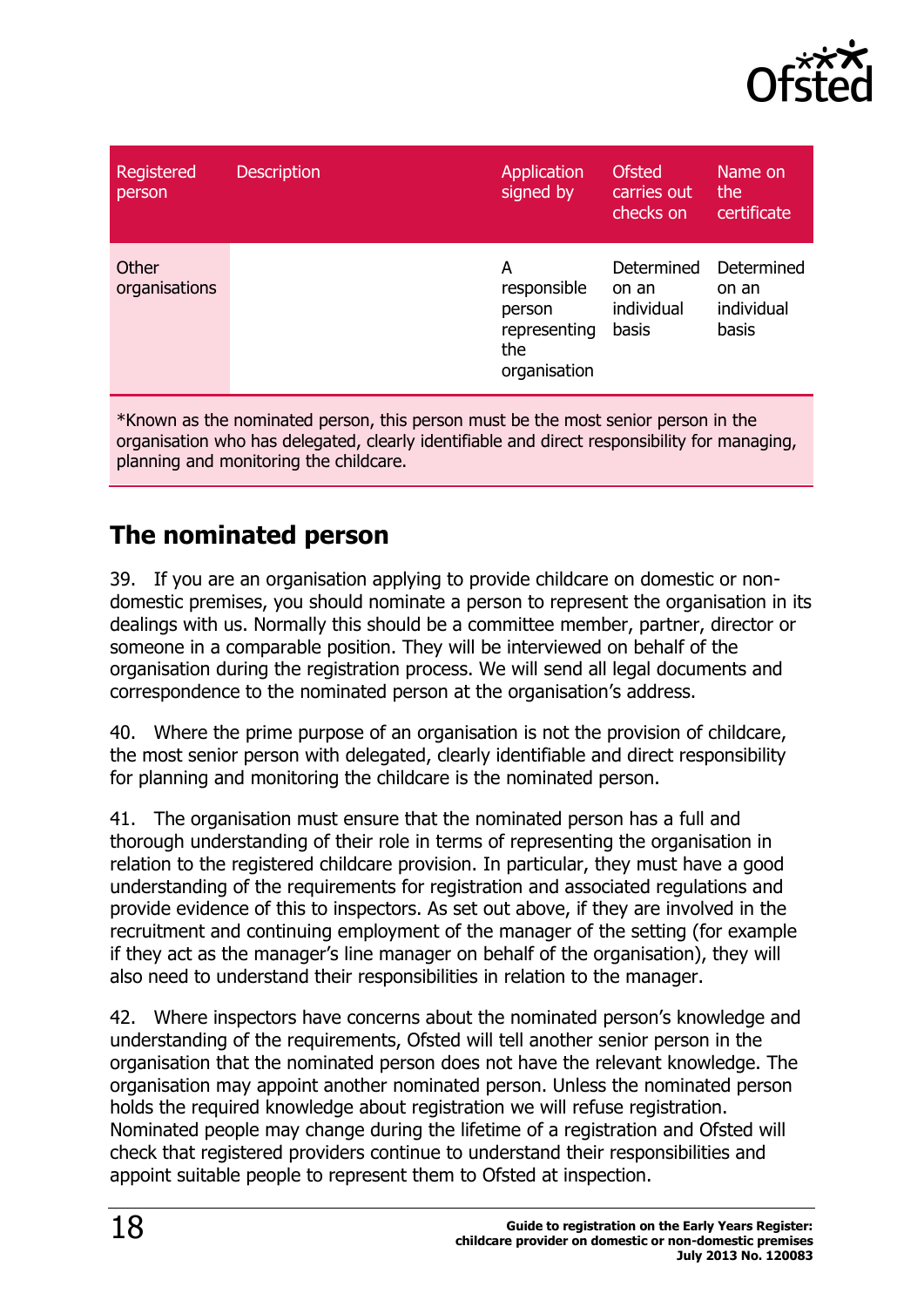

43. In some cases organisations change frequently after registration, for example where provision is run by a committee made up of parents and other community members. The organisation must make sure that new members are fully appraised of their roles and responsibilities in relation to the childcare and can deliver these effectively. Where whole membership of an organisation changes, for example when an entire committee changes, the outgoing members will be expected to ensure that there is continuity with the new committee in relation to understanding their roles and responsibilities.

# <span id="page-18-0"></span>**The manager**

44. The manager is the person who has actual day-to-day responsibility for the provision. The registered person and the manager may be the same person, but in many cases the registered person may not want to deliver the day-to-day care or may not have the qualifications to do so. In such cases they must appoint a manager to take control of the day-to-day delivery of childcare. This applies to childcare provision on both domestic and non-domestic premises.

45. The registered person as the employer must decide on the suitability of the manager to work or be in regular contact with children and on their capacity to act as a manager of registered provision. This includes making sure they hold appropriate qualifications and have the experience and knowledge to hold such a position. Where inspectors have concerns about the manager's knowledge and understanding of the requirements they will tell the registered person.

46. We cannot grant registration until the registered person has appointed a manager whom they believe to be suitable to carry out that role. At the first inspection, we will test the manager's knowledge and understanding of the requirements of the Early Years Foundation Stage.

47. For childcare on non-domestic premises, the individual or organisation that appoints the manager must decide on their suitability to be in regular contact with children through carrying out a Disclosure and Barring Service check and any other checks as necessary. For childcare on domestic premises where the applicant does not intend to manage the provision directly Ofsted will discuss with the applicant the arrangements for managing the provision including how to obtain checks on the proposed manager.

48. If you provide childcare on non-domestic premises, you may wish your manager to carry out business with us on your behalf, for example to complete and submit a self-evaluation form. We need to hold details about your manager in these cases so that we make sure we are carrying out business with the right person. If this is what you want to happen you must obtain the consent of your manager for Ofsted to hold these details and confirm this to us by completing and returning form EY3 (see paragraph 85).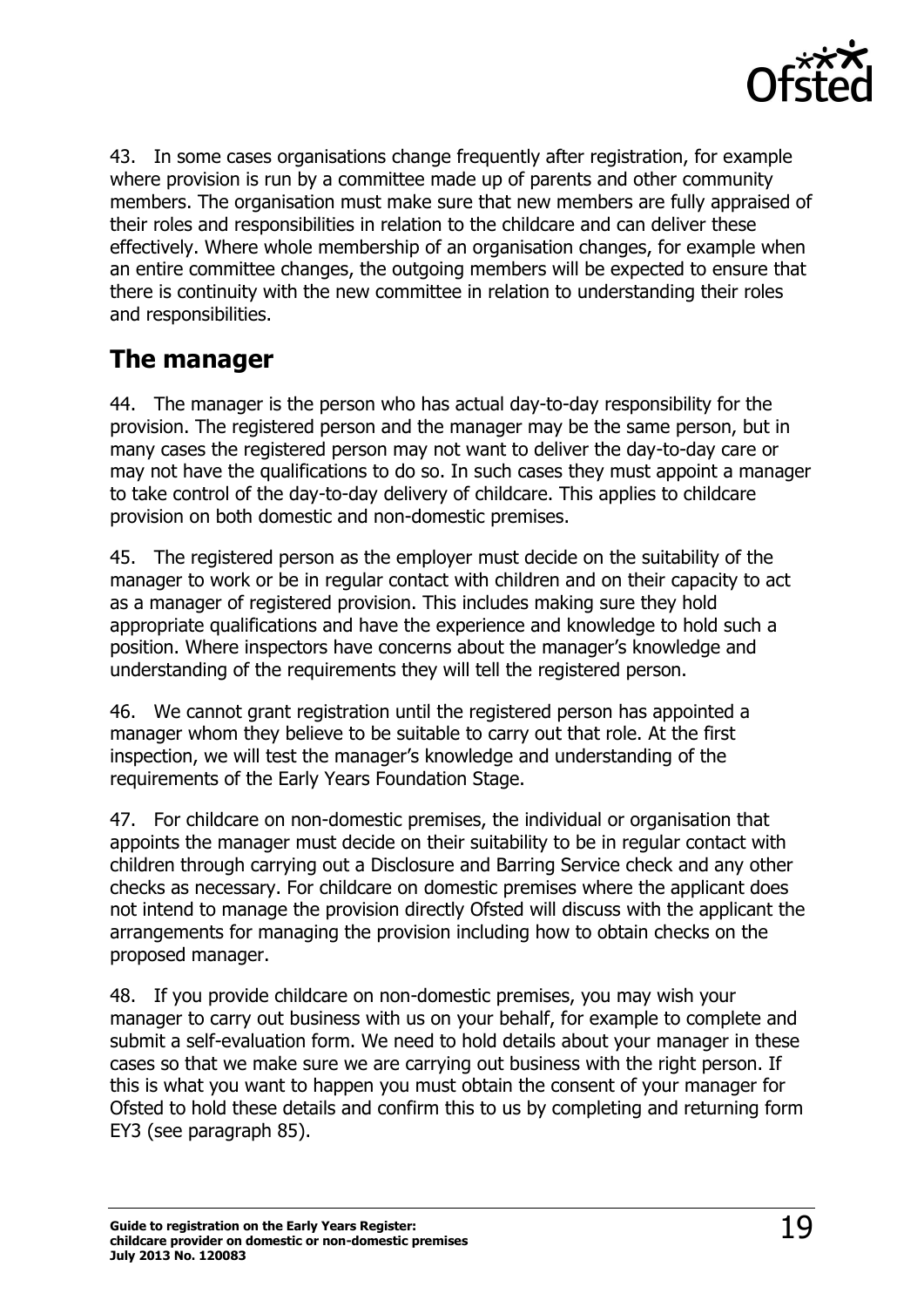

# <span id="page-19-0"></span>**The requirements for registration on the Early Years Register**

### **Deciding about registration**

49. Before you can be registered you will have to demonstrate to us that:

- $\blacksquare$  every person looking after children on the premises where you provide childcare is suitable to look after children in the early years age group
- $\blacksquare$  every person living or working on the premises where you provide childcare is suitable to be in regular contact with children in the early years age group
- $\blacksquare$  the premises, including any equipment, are suitable for looking after children in the early years age group
- you meet or will meet all the safeguarding and welfare and learning and development requirements of the Early Years Foundation Stage, all regulations and any conditions of registration that we impose.

### **Deciding on suitability**

50. We carry out a number of checks on:

- $\blacksquare$  all individuals who make up the registered person and/or the nominated person
- where applicable, all people employed to care for children on domestic premises
- $\blacksquare$  where applicable, all people aged 16 and over who live or work on any domestic premises where childcare is provided.

51. For childcare on non-domestic premises, the applicant/registered person is responsible for checking the suitability of:

- $\blacksquare$  the manager
- all other staff employed to care for children
- all other people who live or work on the premises where childcare is provided.

52. You can find information on how to assess the suitability of these people, including how to obtain a Disclosure and Barring Service check for them, in Annex B of this document.

53. If you or other people associated with your application have lived abroad in the past five years we need to know the countries where you have lived. The Disclosure and Barring Service has reciprocal arrangements with some countries that allow it to check on the criminal history of those who have lived there. Where there is no such arrangement, we will normally require extra evidence of people's suitability if they do not have a continuous history of living in this country. The types of evidence we might ask for include: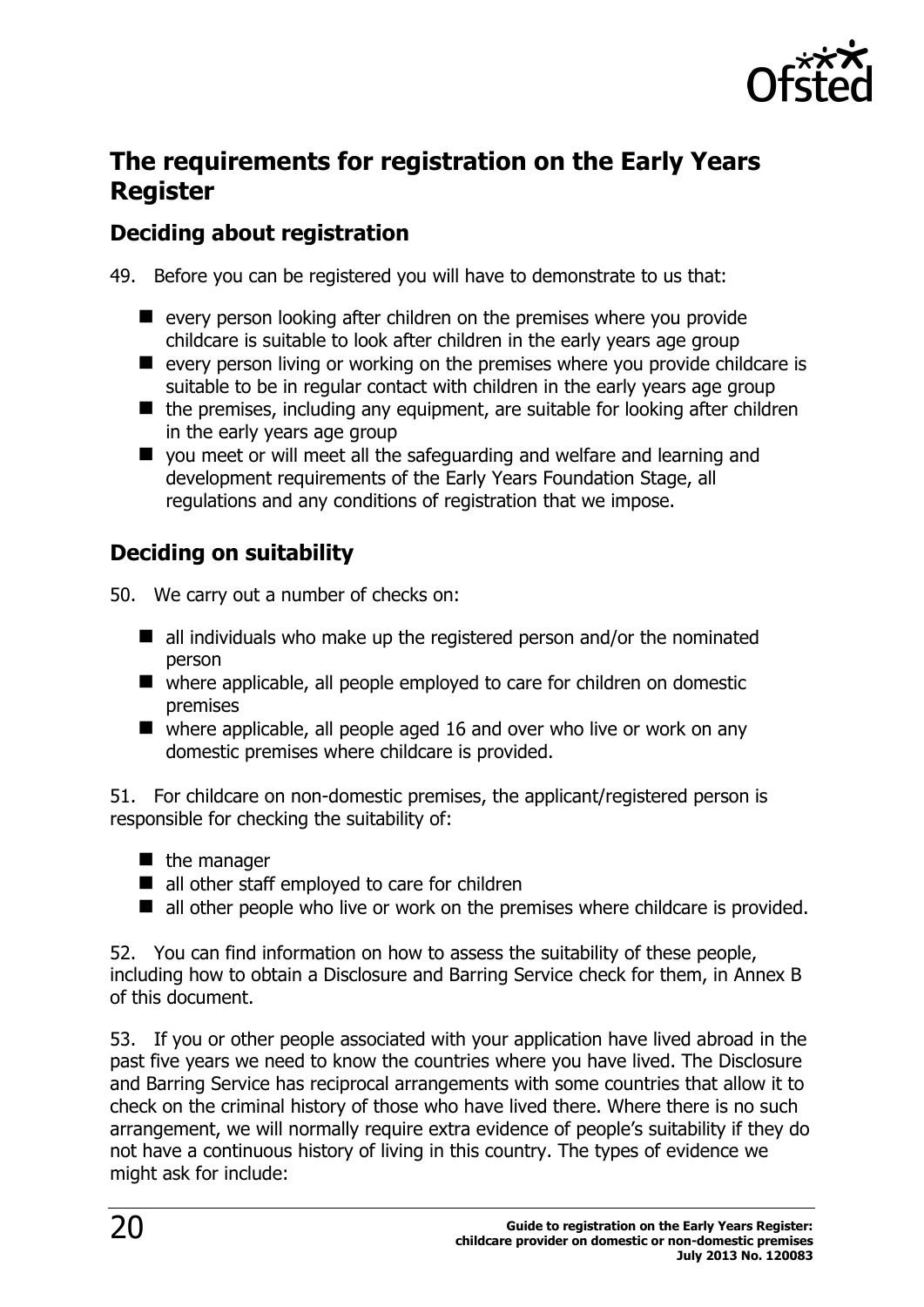

- a certificate of good conduct or police report from the embassy of the country in which you have lived, accompanied where necessary by a certified translation into English
- $\blacksquare$  a reference from someone of standing in the country in which you lived, such as a doctor or lawyer
- $\blacksquare$  evidence to support any work permit
- references from past employers.

54. We will contact you, or other people connected with your application, where we need additional evidence. If you are not able to supply sufficient evidence we may have to refuse your registration, as we cannot be sure you are suitable to provide childcare or work with children. If other people connected with the registration do not supply sufficient information or are not suitable we will tell you so, but we cannot give you the details of why they are not suitable. You must then decide whether or not to proceed with the application. We will refuse registration if you allow, or intend to allow, someone whom we consider not suitable to have access to children.

55. We will also take into account any other information that we hold about you. This will include information that relates to a previous registration you might have held, such as information about complaints.

56. We will interview the proposed registered person, or their nominated person, during the registration process. This is explained later in this booklet.

# **Charges for applying**

j

57. There is a fee to apply for registration and an annual fee is payable each year on the anniversary of your registration. The amount is set by the Government. You can find information about fees on our website. $^{21}$  There is only one fee to pay if you apply to register on the Early Years Register and also want to be on the compulsory or voluntary part of the Childcare Register.

# **Things that prevent you from becoming a childcare provider**

58. Certain circumstances disqualify you from registering as a childcare provider. You **may** be disqualified from registration if you, or a person who lives with you, or a person who works with you and cares for children, or who lives and works on the premises where you provide childcare, have been:

 $\blacksquare$  found to have committed a relevant offence against a child<sup>22</sup>

 $21$  Childcare registration form - Paying fees for application and continued registration on the Early Years Register and Childcare Register, Ofsted, 2012; [www.ofsted.gov.uk/resources/120236.](http://www.ofsted.gov.uk/resources/childcare-registration-form-paying-fees-for-application-and-continued-registration-early-years-regis)

 $22$  'Found to have committed' means a person has been: a) convicted of an offence; b) found not guilty of an offence by reason of insanity; c) found to be under a disability and to have done the act charged against them in respect of such an offence; or d) on or after 6 April 2007, given a caution in respect of an offence by a police officer after admitting that offence. A person is found to have committed an offence that is 'related to' an offence if that person has been found to have committed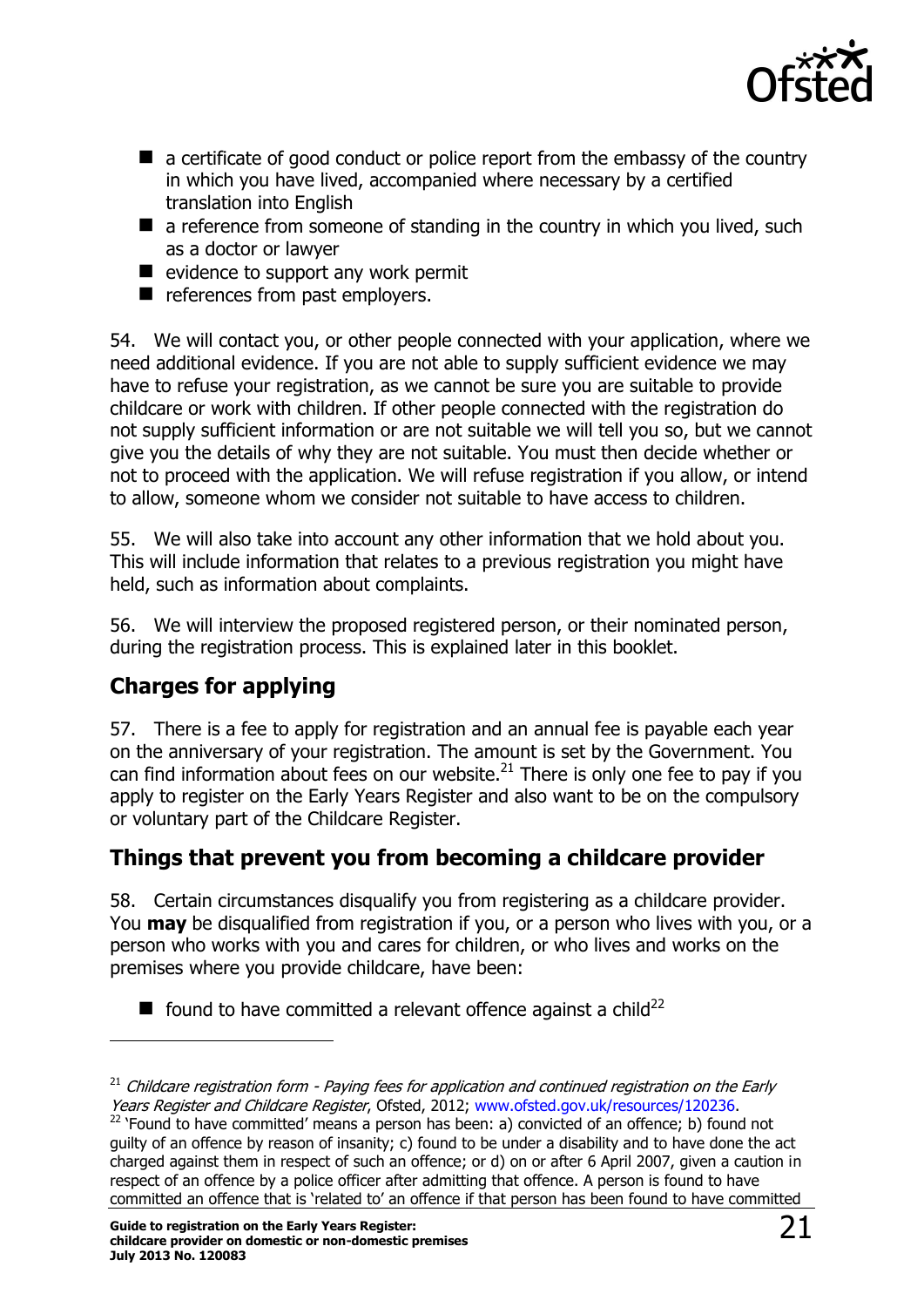

- subject to an order or determination removing a child from your care or preventing a child from living with you
- $\blacksquare$  found to have committed certain offences against an adult (for example, murder, kidnapping, rape, indecent assault, assault causing actual bodily harm)
- charged with certain offences against an adult, or an offence that is related to an offence, and had a relevant order imposed
- $\blacksquare$  included on the list of those who are barred from working with children held by the Independent Safeguarding Authority<sup>23</sup>
- made the subject of a disqualifying order
- $\blacksquare$  refused registration as a childcare provider previously or have had registration cancelled, other than cancellation for non-payment of the fee for continued registration after 1 September  $2008<sup>24</sup>$
- refused registration as a provider or manager of children's homes or have had registration cancelled.

59. A full list of the circumstances that disqualify you from registering is available in the Childcare (Disqualification) Regulations 2009.<sup>25</sup> If you think that you, or a person you are considering employing, may be disqualified, you can talk to us confidentially by contacting **0300 123 1231**.

60. If you are disqualified from registration you can, in some cases, ask us to consider waiving the disqualification so that you may still apply to be registered as a childcare provider. Please get in touch with us if you wish to apply for a waiver.

61. It is an offence to employ a person to look after children who you know is disqualified from working with children. If you want to employ someone who is disqualified, or discover that someone you employ is disqualified, then you must tell us. The person must apply to us to have the disqualification waived. We will make a decision about whether to waive the disqualification but will not make the employment decision. If we decide to waive the disqualification, as an employer you must still carry out the required vetting to make a decision on whether the person is suitable to work or be in contact with children.

[www.legislation.gov.uk/uksi/2009/1547/contents/made.](http://www.legislation.gov.uk/uksi/2009/1547/contents/made)

an offence of: a) attempting, conspiring or incitement to commit that offence; or b) aiding, abetting, counselling or procuring the commission of that offence (The Childcare (Disqualification) Regulations 2009). 'Given a caution' includes a reprimand or warning for an offence (Childcare Act 2006, section 75(6)).

 $23$  The Independent Safeguarding Authority is set up under the Safeguarding Vulnerable Groups Act 2006.

<sup>&</sup>lt;sup>24</sup> From 6 April 2007 this applies to those providers whose registration on the voluntary part of the Childcare Register was cancelled solely for non-payment of the fee for continued registration.  $25$  The Childcare (Disqualification) Regulations 2009 are available from: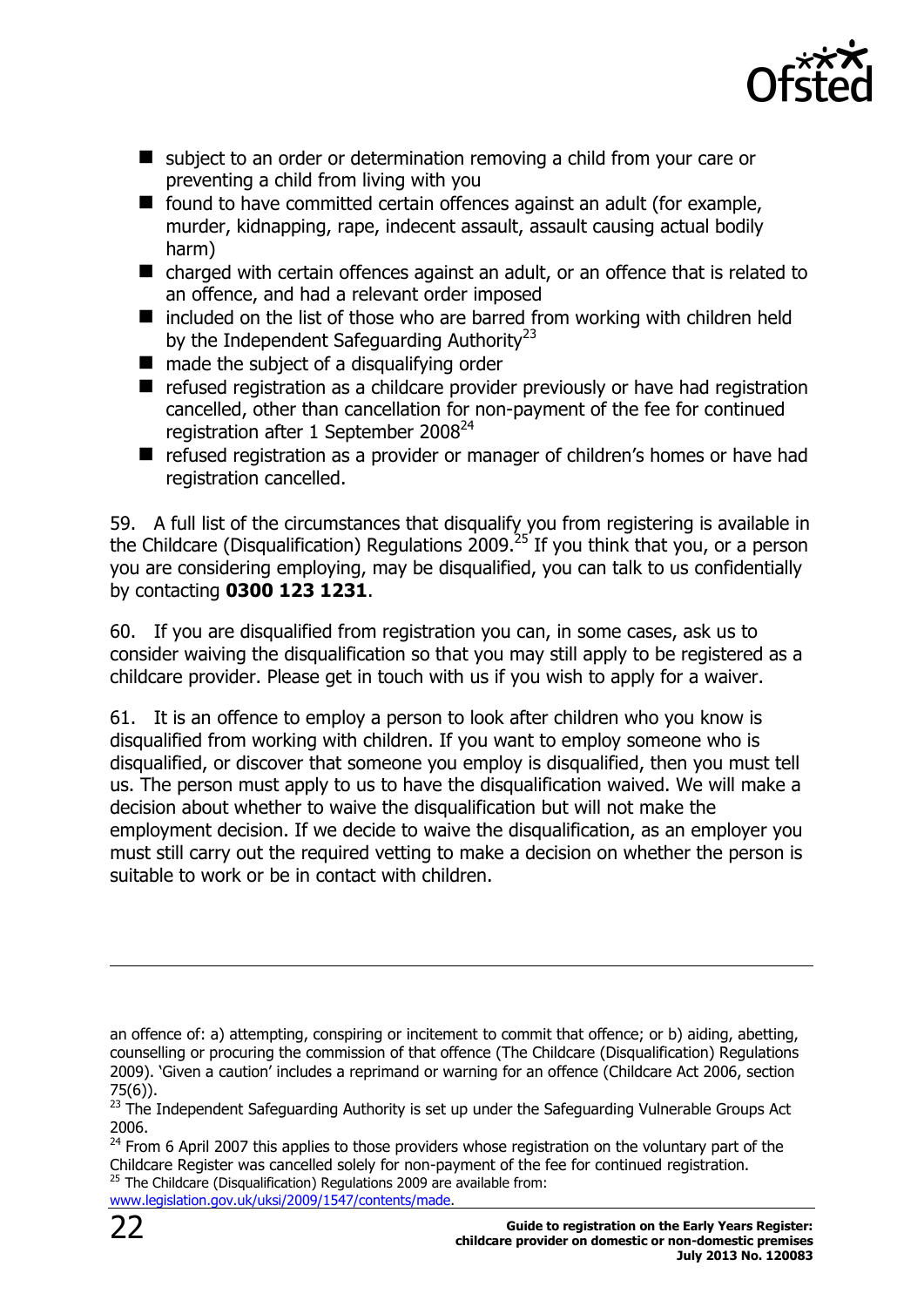

62. We cannot waive a disqualification for most people who are included on the list of people barred from working with children held by the Independent Safeguarding Authority.<sup>26</sup> The only exception to this is where the disqualification relates to someone who lives with anyone who makes up part of the registered person. In these cases we may waive disqualification if it is appropriate to do so.

# <span id="page-22-0"></span>**Other agencies**

63. As well as Ofsted, other agencies may be involved in your registration. You must meet the requirements of other legislation that Ofsted is not responsible for, including employment laws, anti-discriminatory legislation, health and safety legislation, data protection regulations and duty of care.

### **Environmental health**

64. You should seek advice from your local authority environmental health department to ensure that you are aware of, and comply with, your legal obligations under the Health and Safety at Work Act 1974, the Food Safety Act 1990 and all associated legislation.

### **Fire safety**

j

65. You can seek advice and general information on fire safety matters from your local fire authority. We may notify your local fire authority of your application. Your fire authority may then contact you to arrange an inspection. You will have to meet any recommendations made by your fire authority.

### **Planning permission and building control**

66. You can seek advice on planning permission from your local planning department. You must ensure that you obtain any necessary planning permission and that the local authority building control department is satisfied with the standard of any building work undertaken.

# <span id="page-22-1"></span>**The application process**

67. We aim to complete the registration process within 25 weeks of receiving an application. Your application is not complete until we have received all relevant forms, including declaration and consent forms (EY2), from everyone associated with the application, and confirmation that you have your Disclosure and Barring Service disclosure for everyone who is named in your application. A number of stages in the process depend on information from other agencies and action that you need to take. These may cause delays that are outside our control.

 $26$  Further information about the Independent Safeguarding Authority is available from: [www.isa](http://www.isa-gov.org.uk/)[gov.org.uk](http://www.isa-gov.org.uk/).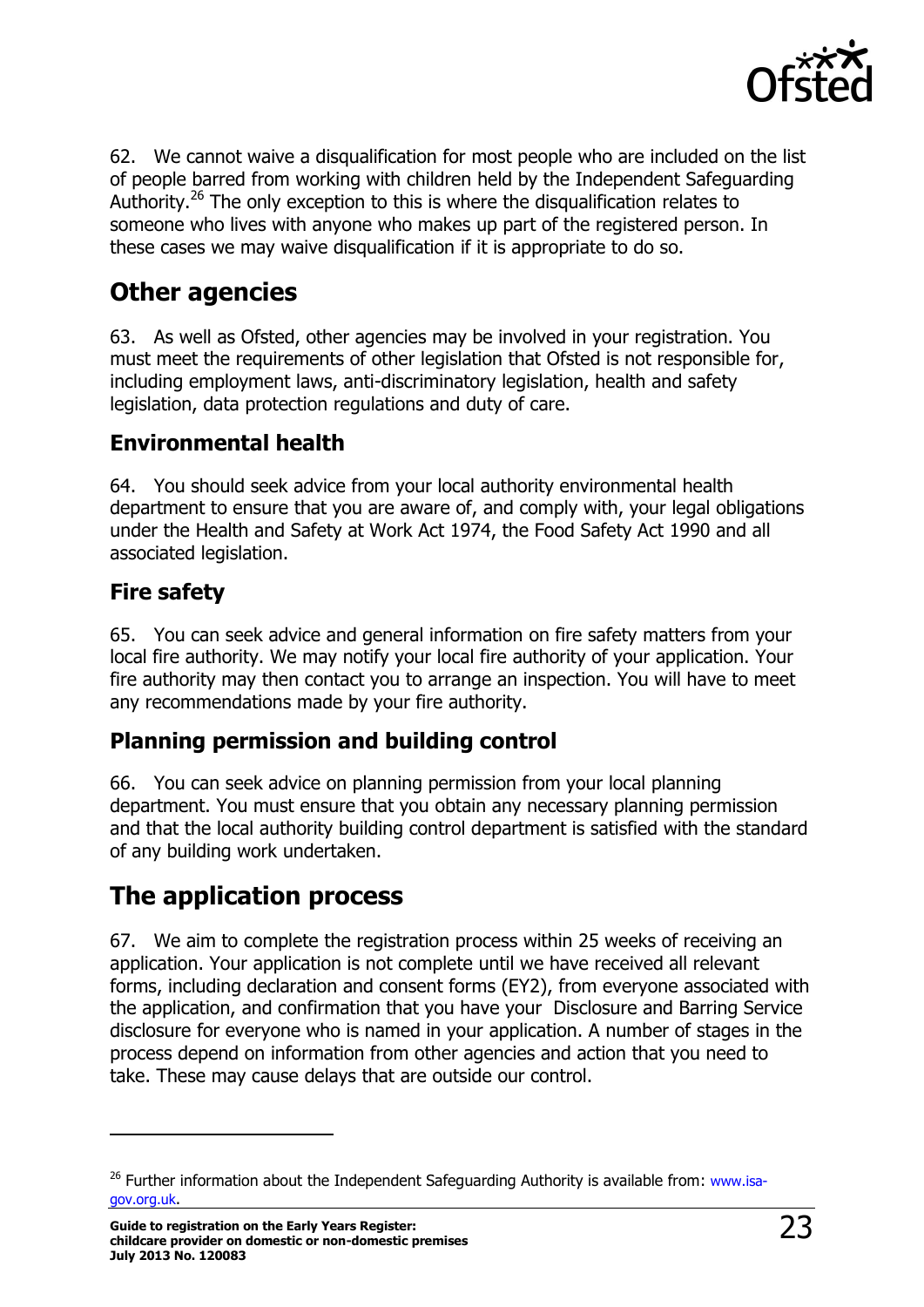

# **Before applying**

68. You should contact your local authority family information service before applying to Ofsted. Some local authorities offer pre-registration briefing sessions for prospective applicants. Local authorities must provide you with information about:

- $\blacksquare$  training, including first aid training
- advice and support that the local authority and its family information service make available
- $\blacksquare$  the requirements of the Early Years Foundation Stage.

They may also help you to obtain and complete application forms.

69. You must always read the Early Years Foundation Stage **before** applying to make sure you are able to meet its requirements. You should not apply unless you think you will be able to do so as we will not be able to register you if you cannot meet the requirements.

### **Making an application**

70. You can apply online on our website<sup>27</sup> through the Ofsted online portal. This is the quickest and easiest way to apply. You will only need to complete the sections that relate to your provision. There are guidance notes to help you through the process.

71. Access to Ofsted's online services is managed via the Government Gateway. This is a secure system to protect the data and information you give us, and is used by a number of government departments, such as Her Majesty's Revenue and Customs.

72. To apply online you must first sign up for a Government Gateway account, if you do not already have one. You may already have such an account if, for example, you complete your tax return online. Anyone may sign up for a Government Gateway account, either via the Ofsted online portal or through a visit to any other government website that uses the Gateway.

73. Once you have an account, you can access a range of Ofsted services including an online application for the Early Years and Childcare Register.

74. You can also download the application form from the Ofsted website or ask us for an application form to complete. We will help you to complete your application if you have problems with either of these methods of applying. You can telephone for help on **0300 123 1231** or write to us at Ofsted's National Business Unit, Piccadilly

<sup>27</sup> [https://online.ofsted.gov.uk/OnlineOfsted/default.aspx.](https://online.ofsted.gov.uk/OnlineOfsted/default.aspx)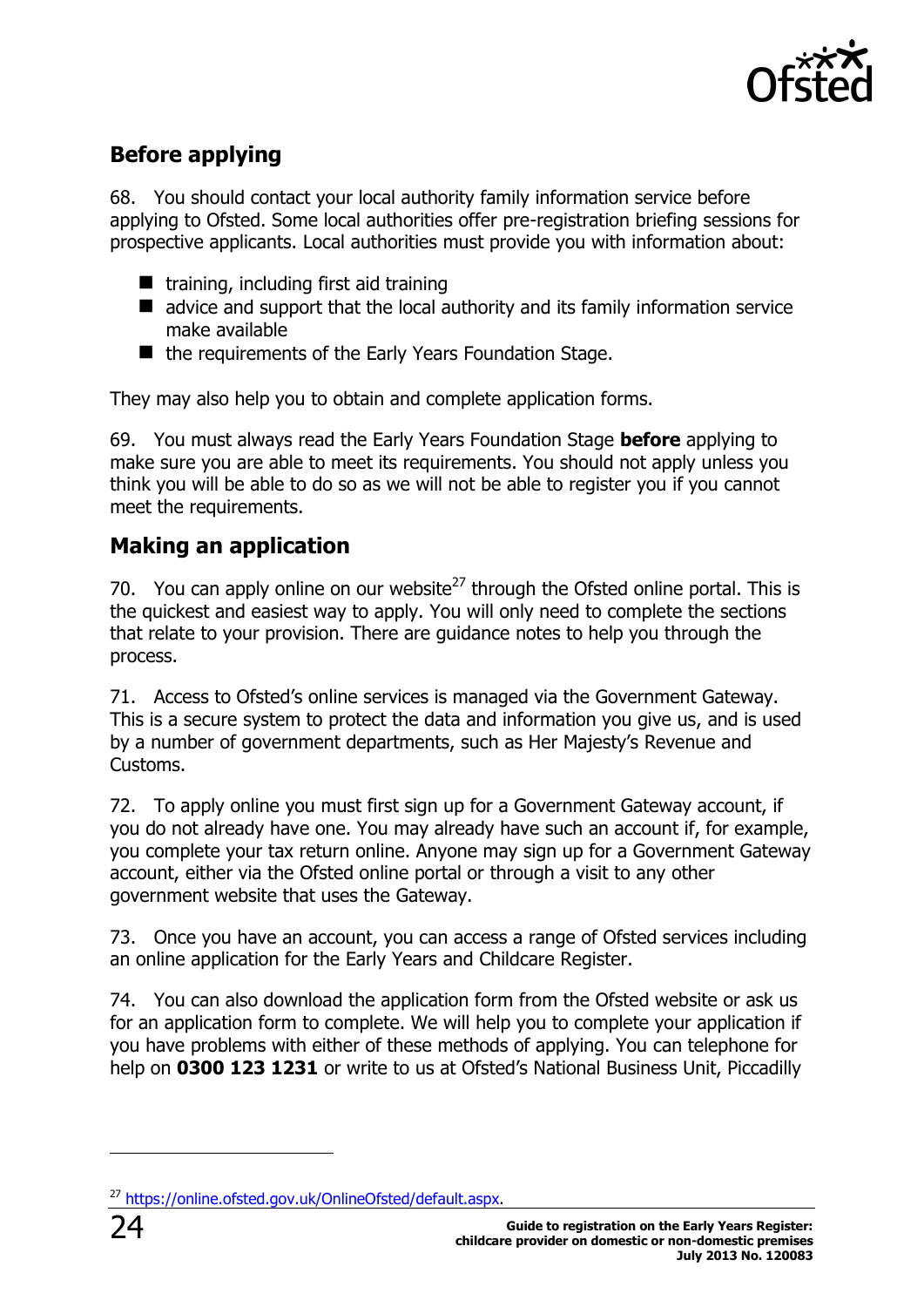

Gate, Store Street, Manchester M1 2WD. You can also ask your local authority for help. $^{28}$ 

### **The application**

75. The application forms consist of:

- $\blacksquare$  the main application form for registration as a childcare provider (EYO)
- $\blacksquare$  declaration and consent forms (EY2)
- notification to Ofsted form (EY3)
- the health declaration booklet.

There is further guidance that will help you complete the application process, including:

- a checklist of things you must complete
- Early Years Register: preparing for your registration visit
- $\blacksquare$  a leaflet on fees
- Requirements for the Childcare Register: childcare providers on domestic or non-domestic premises
- $\blacksquare$  this quidance.

### **Application form (EYO)**

76. This form asks for information about the registered person and the premises on which you intend to provide childcare. It also asks for details of how you intend to organise your childcare. We ask you to sign a declaration, giving consent for us to carry out checks and agreeing to notify us of any changes to the information on the application form that may affect the registered person's suitability to provide childcare. The form explains how we will use the information you provide.

### **Declaration and consent form (EY2)**

77. You should arrange for each person who makes up the registered person or is the most senior responsible person (nominated person), as identified in the table at paragraph 38, to complete a declaration and consent form unless they have already completed one for us within the past three years and not had an employment break of more than three months since their last involvement with registered childcare. This form asks for consent to carry out a series of checks and for us to use the information from these checks to determine each person's suitability.

78. The form asks for a self-declaration about criminal records and other matters of suitability to work with or be in contact with children.

 $28$  Local authorities have responsibility for providing advice and support to applicants and childcare providers.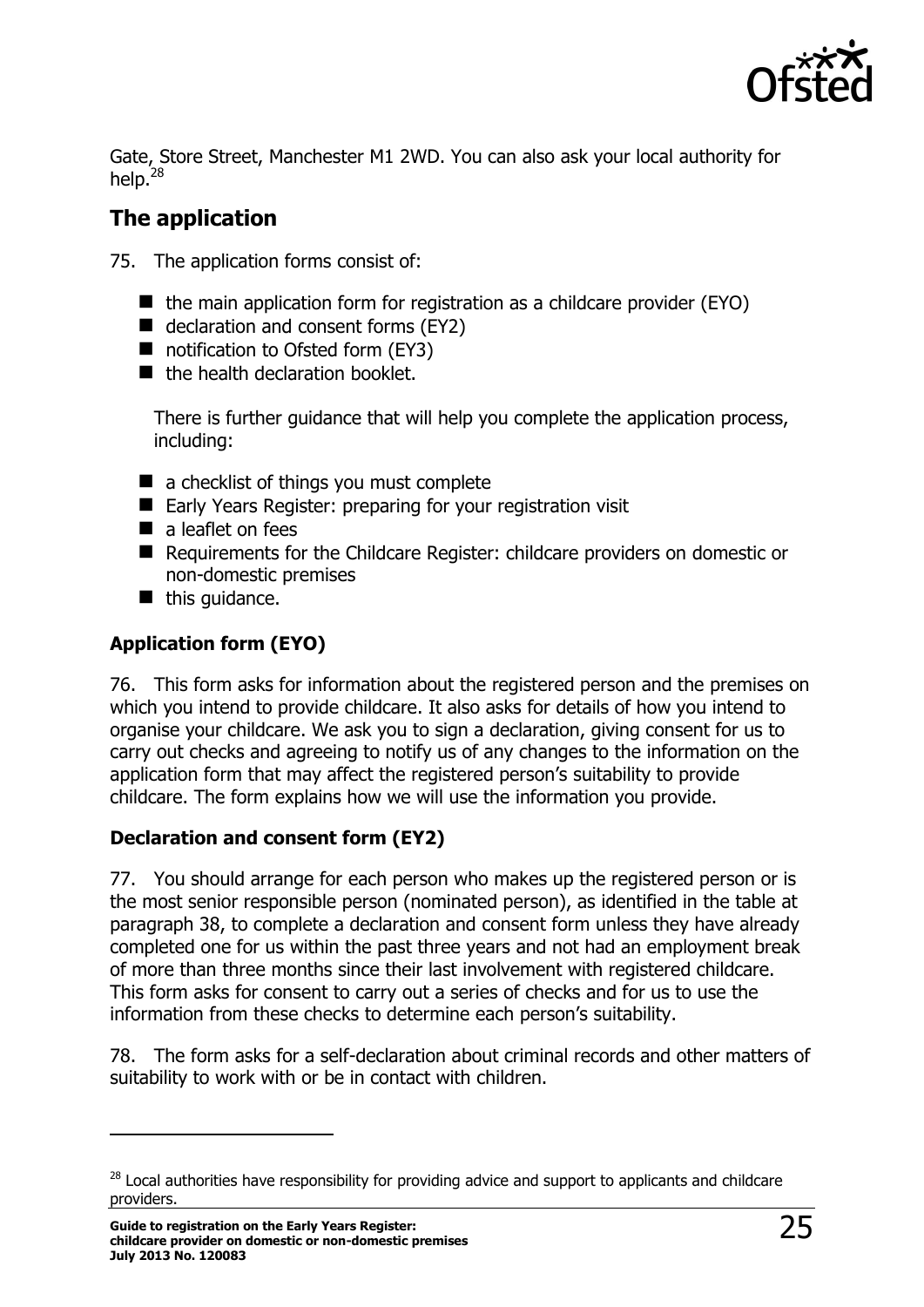

- 79. It also asks for consent to pursue checks with:
	- directors of children's services (children's service records, child protection register)
	- a general practitioner or other medical professional, including a second medical opinion by a medical practitioner appointed on behalf of Ofsted, if necessary
	- the Disclosure and Barring Service, including details of spent convictions normally exempt from disclosure under the Rehabilitation of Offenders Act 1974
	- the Independent Safeguarding Authority
	- the Soldiers, Sailors, Airmen and Families Association (SSAFA) Forces Help
	- **n** referees
	- **P** previous employers.

80. We may carry out any or all of these checks. We may also carry out any further checks we think are necessary to establish a person's suitability. These could include checks with, for example, the probation service or the National Society for the Prevention of Cruelty to Children.

81. Where the childcare is provided on domestic premises, all people aged 16 and over who live or work on the premises where childcare is provided, and all people who work directly with the children, must also complete a declaration and consent form.

82. We use information from these checks to decide if each person connected with an application is suitable to work or be in contact with children in the early years age group.

#### **Applying for a criminal check with the Disclosure and Barring Service**

83. All Ofsted's Disclosure and Barring Service checks are processed by Capita. Once an applicant submits an application to Ofsted they are directed to the Capita website: [http://ofsteddbsapplication.co.uk.](http://ofsteddbsapplication.co.uk/) In order to apply for a check the applicant must have the Capita Organisation Reference Number. This is:

- **'OfSTEDP'** for those applying for or linked to a new EY application for registration. This includes individuals who make up the registered person, individuals living or working on domestic premises where the childcare is provided who are aged 16 and over, and also on childcare assistants.
- **'OfSTEDA'** for those applying to be associated to a provision that is already registered. This includes if there is a change to those living or working on the premises. For example if there is a change of assistants on domestic premises or if there is a change to people living or working on the domestic premises where childcare is provided, such as where someone living in the household turns 16.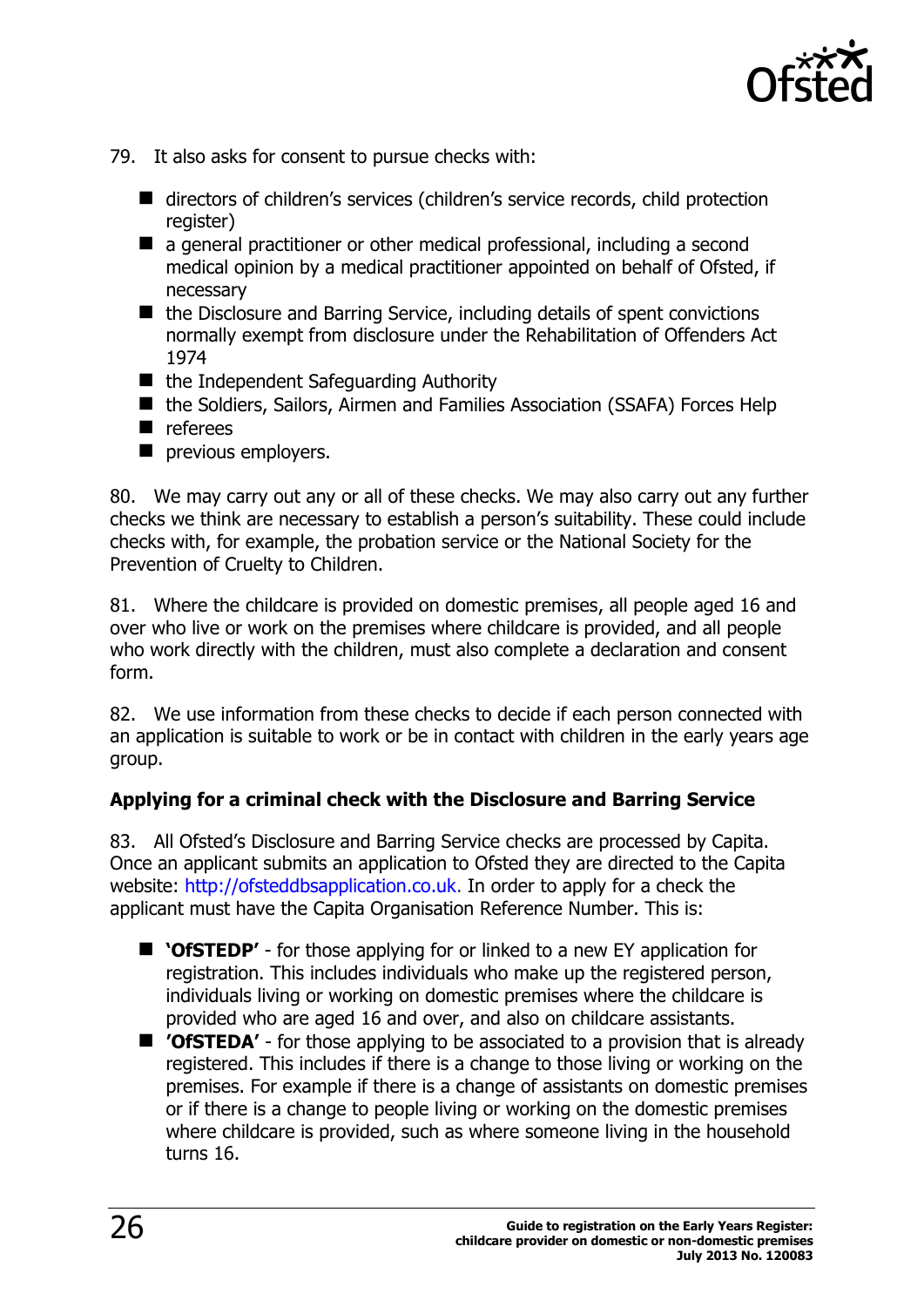

84. The Capita website provides guidance on how to apply for a check including information about the online subscription service and checking ID by a 'responsible person' or at the post office. The childcare applicant and any individual that is required to have a criminal records check will receive their hard copy disclosure in the post.

#### **Health declaration booklet**

- 85. This booklet must be completed by:
	- $\blacksquare$  the registered person if they are working directly with children as part of the staff ratio and they have not already completed a booklet within the past three years. This includes members of a committee that provides childcare who work as part of the staff ratio. Committee members do not have to complete the booklet if they work with children on an occasional basis on a parent rota and do not form part of the staff ratio.

86. The booklet asks for information about each person's current and past health so that we can determine their mental and physical suitability to care for children. Each person should complete sections A and B of the health declaration booklet and take it to their GP so that they can complete section C and verify the information provided. The GP may charge each person a fee for providing this information. The GP will send the booklet to us in the envelope provided.

#### **Notification to Ofsted form (EY3)**

87. At the point of application, you may not have appointed everyone who makes up the registered person, or appointed your manager, or know everyone who will care for children or live and work on the domestic premises where you intend to provide care. You must use the notification form, EY3, to tell us of any new people connected with your registration after you have completed and returned the application. Some of these people may also have to complete declaration and consent forms. This is explained further on the EY3 form. You must have appointed a manager before we can grant your registration and you must let us know when you have done so.

#### **Completing the application pack**

88. Make sure that you and others associated with your registration complete all forms as fully as possible. The guidance notes that accompany the form should help you. You can also contact us for advice on completing the forms on **0300 123 1231**. You may obtain extra copies of forms from our website or, if you have applied online, each person may also complete the declaration and consent forms online.

89. If the forms are not completed fully we cannot start to process your application. We may return your application if it has not been completed satisfactorily.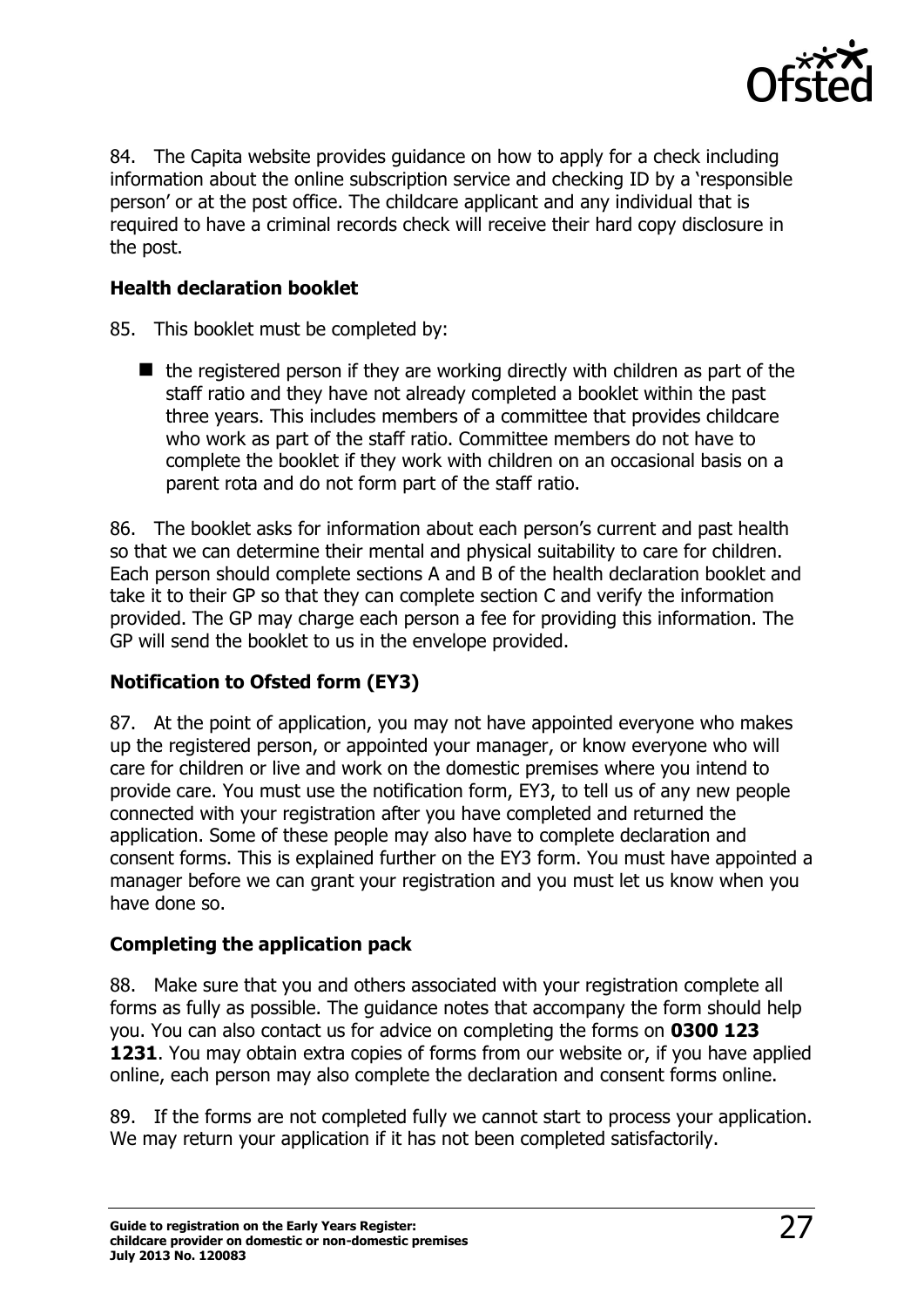

#### 90. **Please note that you are guilty of an offence if you knowingly make a statement which is false or misleading in an application.**

### **What happens next**

- 91. We will:
	- acknowledge your application
	- $\blacksquare$  return it to you or telephone you for more information if you have not provided enough details
	- $\blacksquare$  ask you to download and complete additional declaration and consent form(s) if these are needed for all relevant people associated with your application where we are responsible for checking their suitability
	- **E** ask you to pay the non-refundable application fee
	- **P** provide you with your Capita Organisation Reference number
	- ask you to contact Capita to apply for your Disclosure and Barring Service disclosure for yourself and everyone else connected with your application where Ofsted is responsible for determining their suitability, unless Ofsted already holds such a check
	- $\blacksquare$  begin to carry out checks, once we receive your completed application
	- **T** arrange for an inspector to visit you.

92. Before the visit, the inspector will telephone you to confirm the date of the visit and make sure you have all the necessary documents to hand. Registration may be granted very soon after the visit so you must have everything prepared by this point, including your premises. You should not proceed with the visit unless you have everything in place.

93. Please note that whenever an Ofsted inspector visits you, you should always ask to see their proof of identity. All our inspectors carry identification and authorisation documents that include the inspector's photograph and details of rights of entry.

# <span id="page-27-0"></span>**Preparing for the inspector's visit**

94. The inspector's role during the visit is to:

- $\blacksquare$  check your identity by looking at personal documents
- check your premises and equipment
- $\blacksquare$  interview you to assess your suitability to register as a childcarer and your ability to ensure the delivery of the Early Years Foundation Stage
- $\blacksquare$  assess what you intend to put into place and monitor practice that helps children feel secure and make good progress in their learning and development in line with the Early Years Foundation Stage
- **E** assess how you will meet the safeguarding and welfare requirements of the Early Years Foundation Stage, including how you identify and manage any risks to children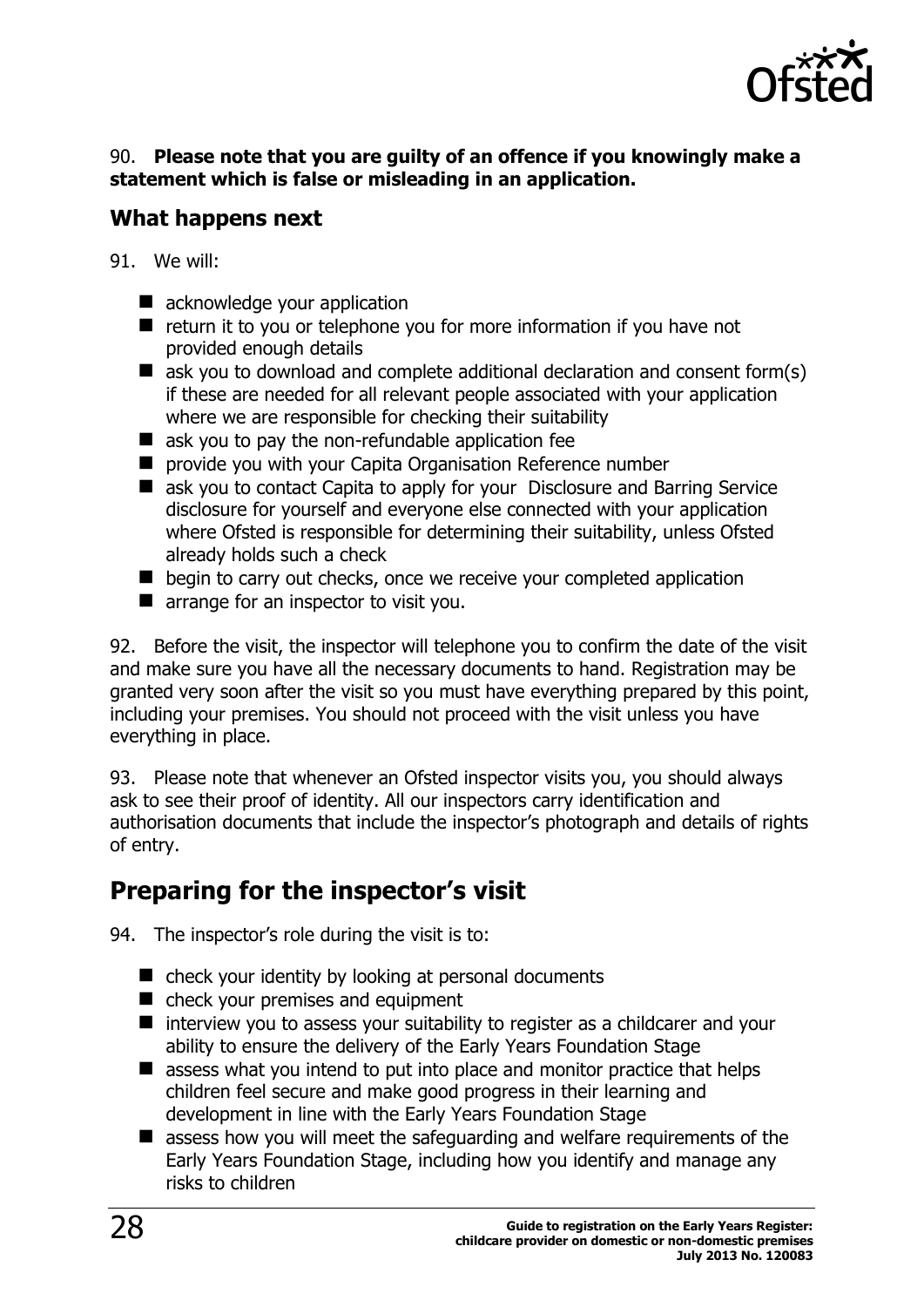

■ assess your ability to put the requirements of the Early Years Foundation Stage into practice.

95. You must be familiar with the *Statutory framework for the Early Years* Foundation Stage before this visit. You may also wish to refer to associated resources such as the publication *Development matters*. Reading through the framework and guidance will help you to identify anything you need to show the inspector.

96. We also have a quidance booklet: Early Years Register: preparing for your registration visit that you may find useful in helping you answer questions. It sets out a number of areas the inspector will cover so that you can think about how you intend to deliver your childcare service and how you will demonstrate this to the inspector when they visit.

97. It may be necessary to make more than one visit during the registration process. If you are unable to demonstrate to the inspector that you have fully understood and can deliver the requirements of the Early Years Foundation Stage, we will refuse your application.

### **Documents**

98. For individual applicants who are not part of an organisation you must provide identity documents that prove your current name and any other names that you have used. One document should preferably be photographic identity such as a current passport or a photographic driving licence with the associated counterpart. If you do not have photographic identity, the inspector will need to see your full birth certificate.

99. If you have changed your name by marriage, deed poll, adoption, statutory declaration or any other means you need to provide evidence of this change, such as a marriage certificate or decrees.

100. In addition, you will need to provide two pieces of evidence to confirm your current address, such as:

- $\blacksquare$  a utility bill (gas, telephone, electricity)
- a credit card, bank, mortgage or benefit statement such as child allowance
- any recent communication from your local authority or a government agency such as the Department for Work and Pensions.

#### **Additional documentation**

101. If you intend to work with children and have any childcare qualifications, the inspector will ask to see any certificates you have. You will need to provide original documents; we cannot accept photocopies as evidence of qualifications and completed training. Inspectors may also ask to see proof of qualifications for staff members.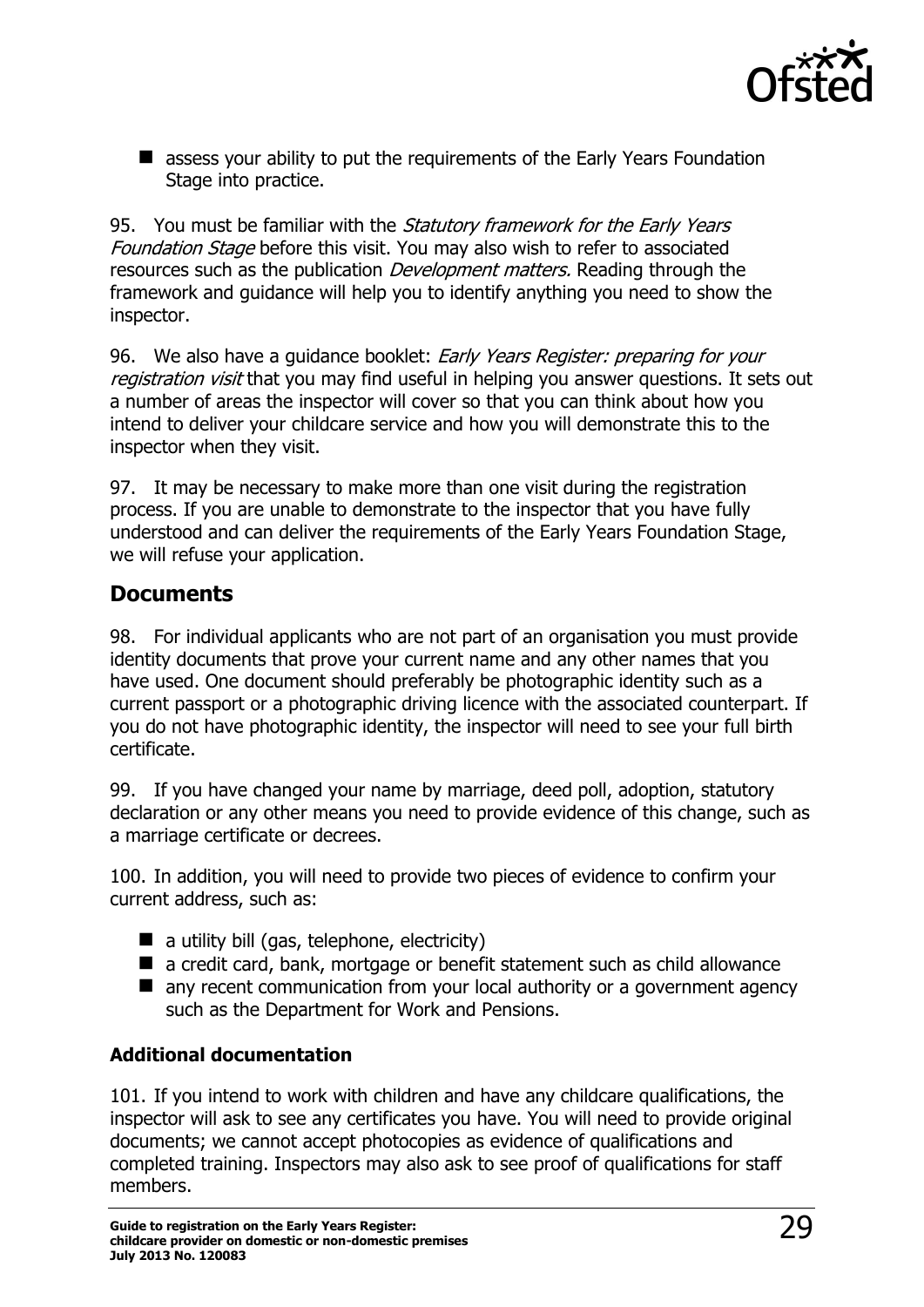

102. You must show the inspector a current, valid first aid certificate, including infants and young children, for someone who is going to work with children.

103. You must also show the inspector any documents you have relating to staff recruitment, including a record of Disclosure and Barring Service checks. Annex B gives information about staff recruitment.

104. If you intend to use a motor vehicle for transporting the children you care for, you will need to show the inspector driving licences, valid insurance documents and an MOT certificate (where applicable) for each vehicle and person driving the vehicle.

105. The Statutory framework for the Early Years Foundation Stage contains information about the written records you will need to keep as a provider of childcare. You must draft all required policies and procedures in advance as the inspector will ask to see these at the registration visit.

#### **Your premises**

106. The inspector will want to see all the rooms that you intend to use for childcare and any outdoor space. He or she will check to see if you have minimised risks for children by making sure that:

- children cannot leave the premises or outdoor area unsupervised
- you assess risks and take appropriate safety measures, taking into account the age and stage of development of the children
- $\blacksquare$  the premises are a suitable learning environment for children.

### **Outings**

107. Inspectors must be confident about your knowledge and processes for outings and the system to make sure that only children whose parent/carer has given their written consent are permitted to go on outings. You must ensure that a risk assessment of hazards and potential hazards is undertaken for all outings. The assessment of risk must include the action taken to remove or minimise those risks. The assessment must also include consideration for the adult:child ratios that will ensure children will be kept safe while on an outing.

### **What equipment will the inspector want to see?**

108. The inspector will need to see any furniture, equipment or toys you intend to use with young children, such as:

- safety equipment
- $\blacksquare$  equipment to assist children
- $\blacksquare$  equipment to help with transport
- $\blacksquare$  toys and materials for children to play with.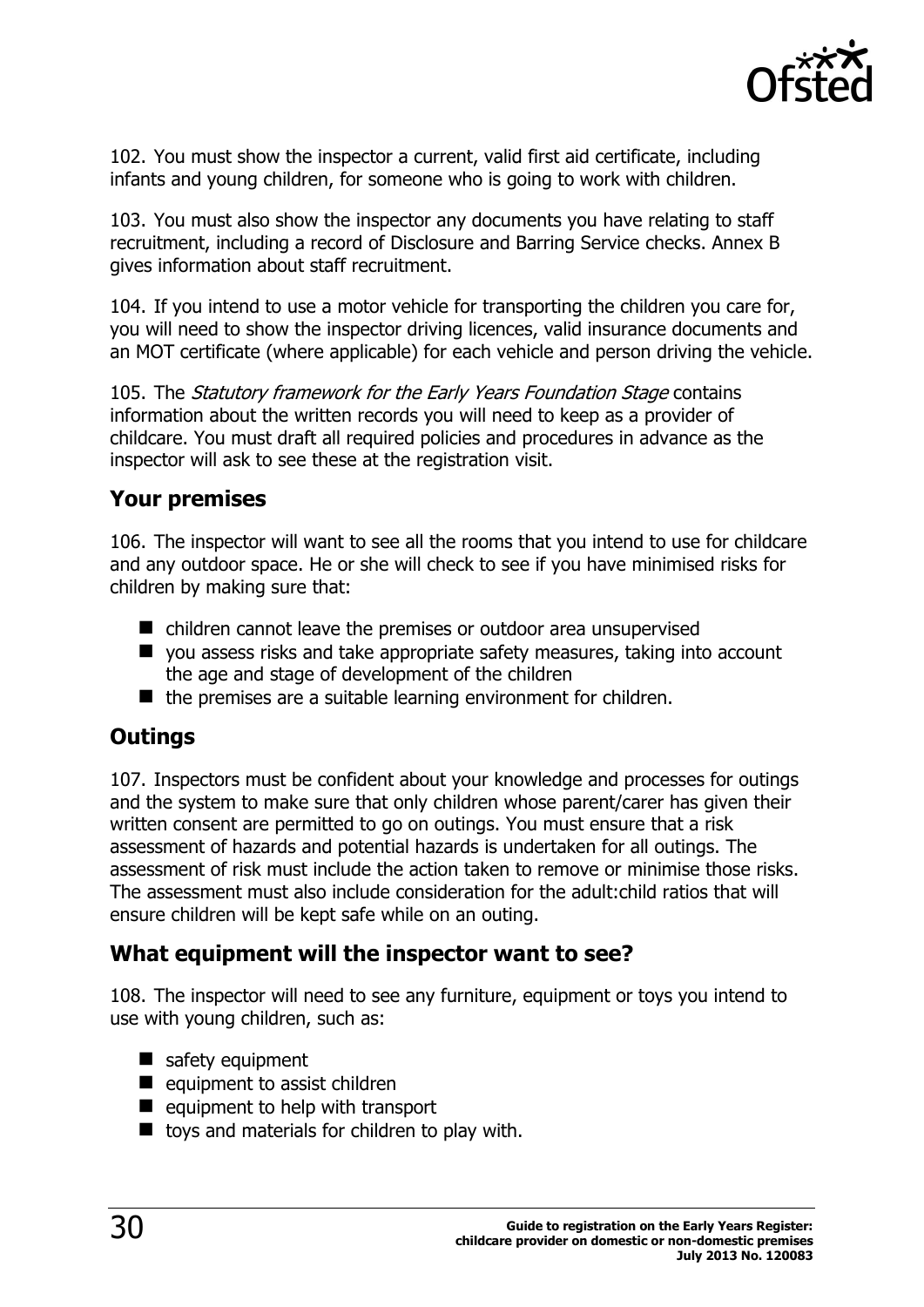

109. You will need to explain to the inspector how you will organise your premises and equipment to help you deliver the Early Years Foundation Stage and how you will provide opportunities for daily outdoor play.

### **Suitable person interview**

110. The inspector will discuss **all** aspects of the Early Years Foundation Stage with the registered person or their nominee. The discussion will relate to the type of provision that you are applying to set up. You will have to explain how you will deliver the Early Years Foundation Stage, including its safeguarding and welfare and the learning and development requirements. Working through the questions in the Early Years Register: preparing for your registration visit booklet included in your application pack will help you think about how you will meet these.

111. You will be asked how you will provide for children's learning and development in the three prime areas of learning: communication and language; physical development; and personal, social and emotional development, and in the four specific areas of learning: literacy; mathematics; understanding the world; and expressive arts and design. You will need to show how you have identified any possible risks to health and safety, and what you have done to minimise those risks, and your processes for vetting any staff or other people who have regular contact with children.

112. You will need to show how the educational programmes you intend to have in place will help children make progress towards the early learning goals set out in the Statutory framework for the Early Years Foundation Stage. You may want to think about how you will plan activities and play opportunities to meet children's individual needs, observe what they do and assess their progress. The inspector will ask you how you will meet the needs of a range of children, including any with learning difficulties and disabilities and any that might have English as an additional language, and how you will help all children to feel valued and make a positive contribution.

113. You will need to provide evidence of good recruitment procedures including how you vet staff. There is more information in Annex B. You will need to explain how you employ your staff and the process you undertake to ensure all staff are suitable and have the necessary qualifications and experience to work with children at your setting. There are various roles that must be allocated to a named person such as a key worker and a safeguarding lead. You will need to show how you have made these appointments and keep those with additional responsibilities up to date.

114. It is important that you recruit a suitably qualified and experienced manager, particularly if childcare is not the primary purpose of your organisation. This person will manage the day to day running of the setting supported by a named deputy. The Statutory framework for the Early Years Foundation Stage requires the manager to have at least two years' experience working in an early years setting or other appropriate experience.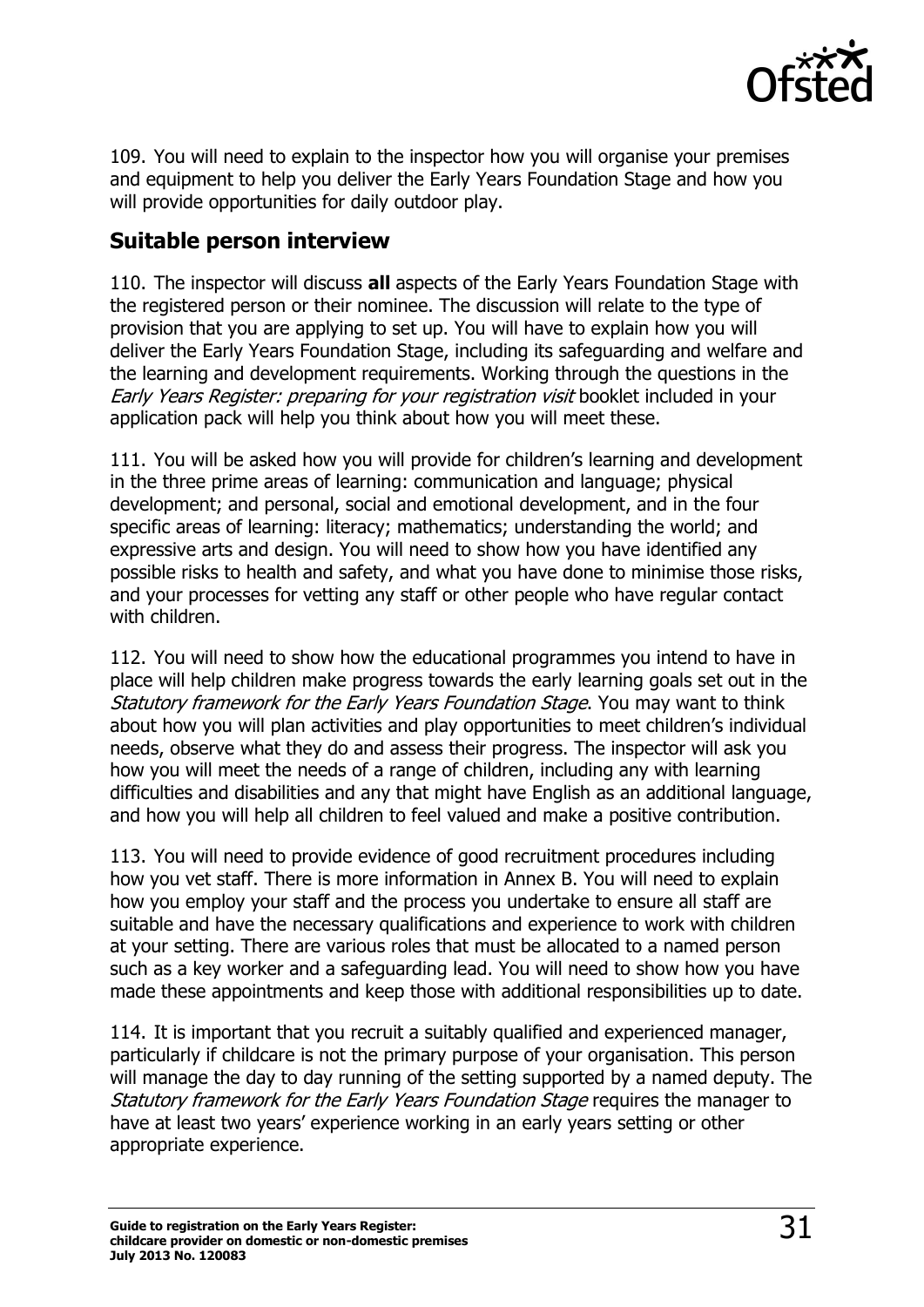

115. As the provider, you are ultimately responsible for the recruitment of all staff and the learning and development and the safety of children who attend the setting.

### **Outcome of the visit**

116. At the end of the visit the inspector will tell you about the next steps in the registration process, including their judgement about your readiness for registration. If the inspector thinks you are not ready, you may choose to withdraw your application to register at this stage (see section below). Once we have completed the registration visit we will notify you of our registration decision as soon as possible. The decisions we can make are to:

- register you as a childcare provider
- refuse registration.

### **Conditions of registration**

117. Conditions of registration restrict what you might do (for example, in certain circumstances we may not allow you to care for babies). In most cases, we will not set conditions on your registration. This is because the Early Years Foundation Stage sets out the requirements you must meet at all times whilst registered with Ofsted. However, there may be occasions where we have to set conditions due to the specific circumstances of your service. If we grant registration with conditions we will set these out on your certificate of registration that you must display to parents. You must comply with those conditions at all times. It is an offence not to do so, unless you have a reasonable excuse.

# <span id="page-31-0"></span>**After the registration visit**

### **Checks**

118. We will not make a registration decision until we have results from all the checks we carry out or from those we have asked you to carry out.

### **Registration**

119. When an inspector has completed the registration visit and all the checks are complete, we will decide whether registration should be granted or refused. If registration is granted, we will send you a registration certificate. We will also tell you how to obtain information to help you manage your registration, including about the inspection process.

### **Refusing registration**

120. If we are going to refuse your application, we will first write to you to let you know that this is our intention. We do this in a letter called a notice of intention. This is a legal document that sets out the reasons why we intend to refuse registration. You have a right to object to our intention to refuse registration. You must tell us you intend to do this within 14 days of the date on the notice of intention and we will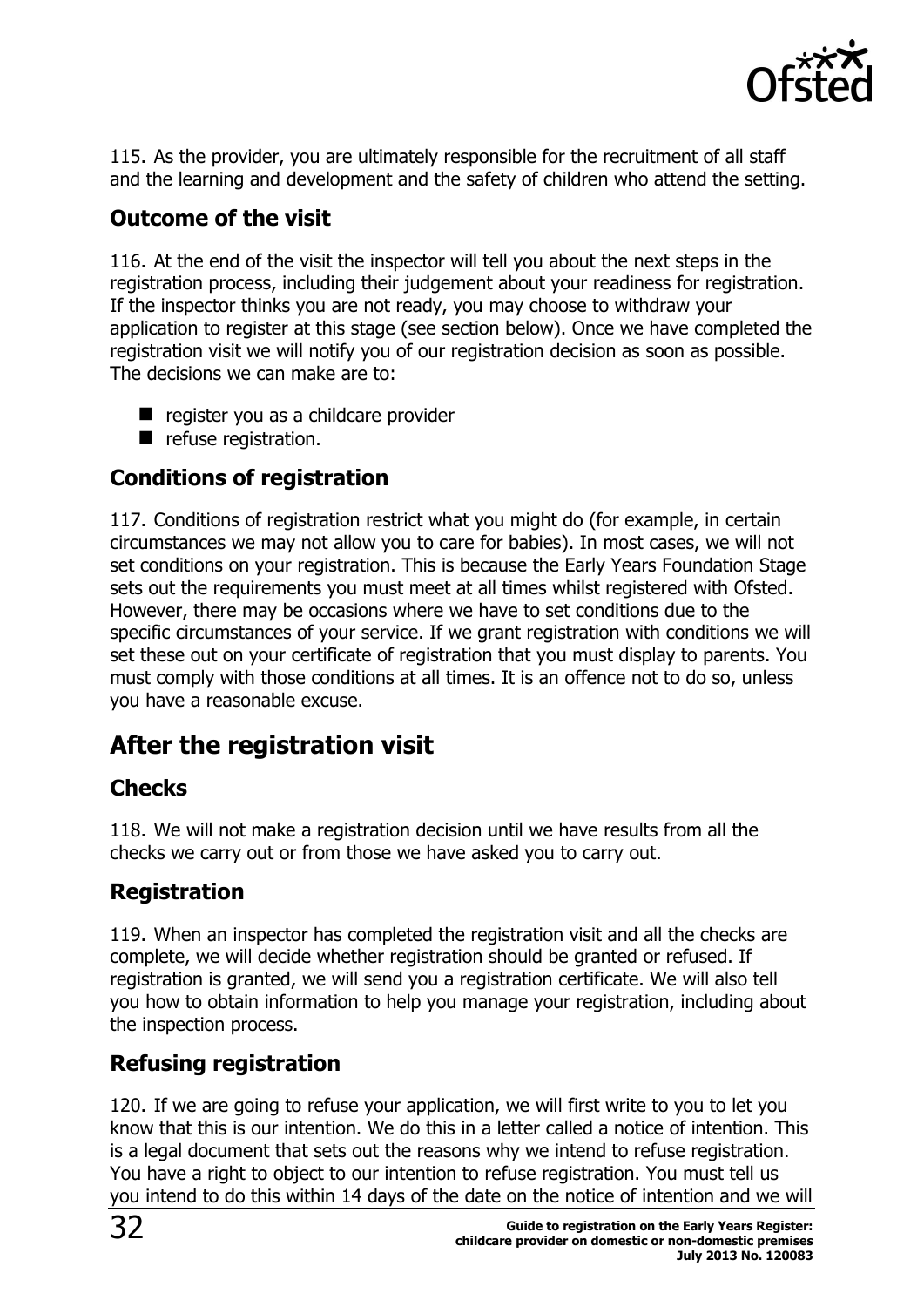

tell you how to do this in the letter we send you. If you do object, we will consider your objections and then write again to tell you whether or not we still decide to refuse registration.

121. If you do not object, or if after you object we still decide to refuse registration, we send you a second letter called a notice of decision, which gives our final decision to refuse registration. Refusal of registration is a serious step that disqualifies you from providing childcare in the future.

122. You have the right to appeal against our decision to an independent external body, the Health, Education and Social Care Chamber First Tier Tribunal, within three months of the date that we send the notice of decision. We will send you a leaflet on how to object and appeal if we intend to refuse registration.<sup>29</sup>

### **The certificate of registration**

123. The certificate of registration is your proof of registration. This certificate states your registration number, the date of registration, your name as the registered person, the name and address of the childcare provision, the register or registers on which you are registered and any conditions that apply to your registration.

124. Once you have received your certificate of registration you can begin providing childcare.

125. Your certificate is a legal document and will remain valid until:

- any of the conditions of registration are changed, added to or removed, either as a result of a request by you or because we decide to make the changes
- we cancel your registration
- **v** you resign your registration.

126. It is a legal requirement of the Early Years Foundation Stage that you display the certificate. If you lose, damage or destroy your certificate you will need to get a replacement. There is a fee for this service. For the current amount, please refer to the leaflet available on our website.<sup>30</sup>

127. You must have a secure postal address where we can serve legal documents such as certificates of registration. You may also give your consent for certain documents to be sent electronically. In order for notices to be sent electronically you must provide an address suitable for this purpose. This cannot be a generic email that may be shared with other members of the household, such as jonesfamily@london.com, because the information that we send through this route

 $\overline{a}$ 

 $29$  Compliance, investigation and enforcement handbook: childminding and childcare, Ofsted, 2012; [www.ofsted.gov.uk/resources/ciehandbook](http://www.ofsted.gov.uk/resources/compliance-investigation-and-enforcement-handbook-childminding-and-childcare).

<sup>&</sup>lt;sup>30</sup> Childcare registration form - Paying fees for application and continued registration on the Early Years Register and Childcare Register, Ofsted, 2012; [www.ofsted.gov.uk/resources/120236.](http://www.ofsted.gov.uk/resources/childcare-registration-form-paying-fees-for-application-and-continued-registration-early-years-regis)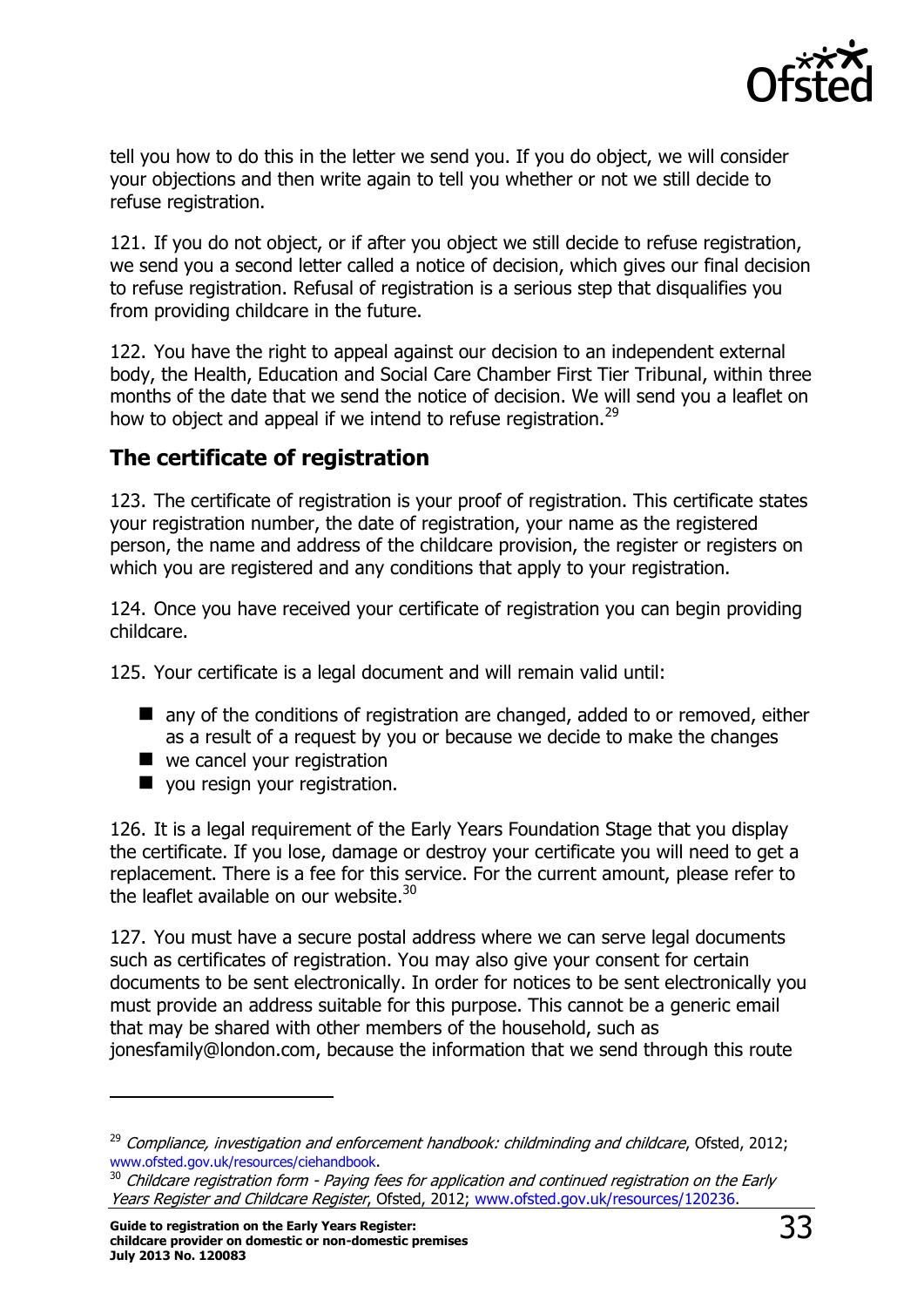

could be personal information. The email must be confidential and only accessible to you as the registered person.

# <span id="page-33-0"></span>**Withdrawing your application**

128. During the registration process you may change your mind about continuing your application to register as a childcare provider. You must tell us if this is what you decide in order to stop the registration process. If you do not tell us that you want to withdraw your application, we will continue the process and may have to refuse your registration if you have not met all of the requirements for registration. Refusing registration is a serious step as it disqualifies you from providing childcare in the future.

129. Please note that the application fee is non-refundable.

130. You cannot withdraw an application if we have already served you with a notice of intention to refuse your registration, unless we give you our consent to do so. This does not affect your right to make an objection or an appeal against our decision.

# <span id="page-33-1"></span>**What you need to tell us about once you are registered**

131. The things you must tell us about are set out in the *Statutory framework for* the Early Years Foundation Stage. You should inform us at the earliest opportunity of any changes or proposed changes that may affect your childminding. Where it is not possible to notify us in advance, you must let us know of the change as soon as you can and no later than 14 days after the event occurs. You can also find details in our factsheet, Records, policies and notification requirements of the Early Years Register.<sup>31</sup>

# <span id="page-33-2"></span>**The records, policies and procedures you must keep**

132. The Statutory framework for the Early Years Foundation Stage sets out the records, policies and procedures that you are required to keep. You can also find further details in our factsheet Records, policies and notification requirements of the Early Years Register 32

133. You must keep records on site unless you have a prior agreement with us to keep them off site, for example because there is no secure on-site storage. Where you keep them off site they must be easily available to inspectors whenever they ask to see them.

 $\overline{a}$ 

<sup>&</sup>lt;sup>31</sup> [http://www.ofsted.gov.uk/resources/factsheet-childcare-records-policies-and-notification](http://www.ofsted.gov.uk/resources/factsheet-childcare-records-policies-and-notification-requirements-of-early-years-register)[requirements-of-early-years-register](http://www.ofsted.gov.uk/resources/factsheet-childcare-records-policies-and-notification-requirements-of-early-years-register)

<sup>32</sup> [http://www.ofsted.gov.uk/resources/factsheet-childcare-records-policies-and-notification](http://www.ofsted.gov.uk/resources/factsheet-childcare-records-policies-and-notification-requirements-of-early-years-register)[requirements-of-early-years-register](http://www.ofsted.gov.uk/resources/factsheet-childcare-records-policies-and-notification-requirements-of-early-years-register)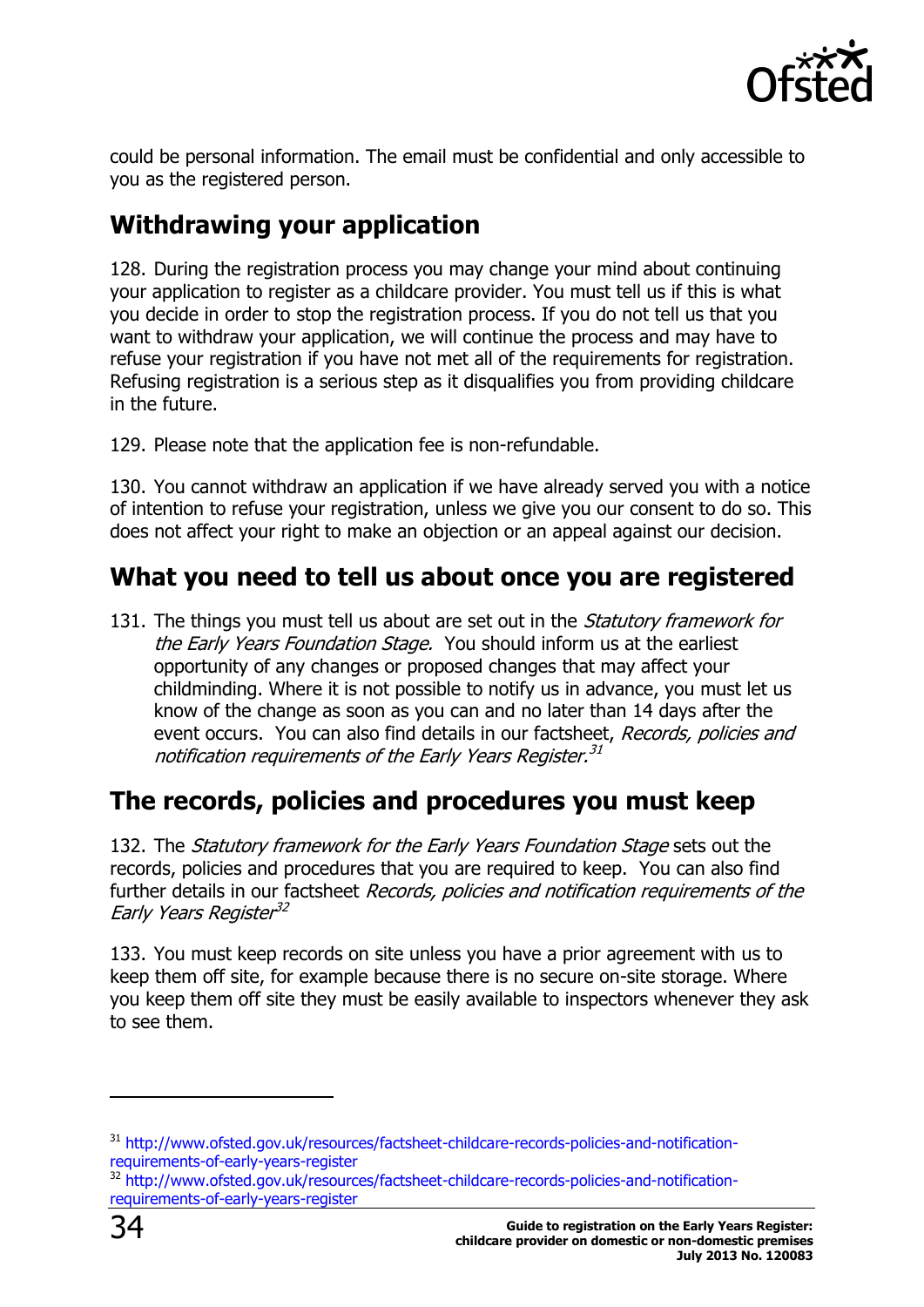

# <span id="page-34-0"></span>**Corporal punishment**

134. You must not give corporal punishment to a child or allow other people who look after children or live and work on the premises to give corporal punishment.

# <span id="page-34-1"></span>**Paying the annual fee**

135. Regulations require registered people to pay us a fee, on an annual basis, for registration to continue. For the current amount, please refer to our website.<sup>33</sup> We will tell you when the fee is due. We will cancel your registration if you do not pay the fee when it is due. If you are registered on the Early Years Register you do not have to pay an additional fee for registration on the compulsory or voluntary part of the Childcare Register.

# <span id="page-34-2"></span>**Continuing registration**

136. You must continue to demonstrate your suitability to be a childcare provider throughout the time that you are registered. We monitor this through:

- $\blacksquare$  regular inspections
- other visits, for example to follow up any concerns we receive about the service you provide
- **E** repeating or carrying out additional checks including asking you to carry out another criminal records check where we receive information that brings your suitability into question, as set out in paragraphs 38 and 50-56
- $\blacksquare$  if you choose to do so, your completed self-evaluation form.

137. We expect you to reflect on your practice and consider how you might improve on what you do. Once you are registered, we make available a self-evaluation form to help you do this. You should complete this online if possible. You will be given more information about this with your certificate of registration. If you complete your self-evaluation in another way using a different form you need not complete another one for Ofsted.

138. Whenever an inspector visits you, always check their identity. All our inspectors carry identification and authorisation documents that include the inspector's photograph and details of our rights of entry.

# <span id="page-34-3"></span>**Inspection**

j

139. We will normally inspect you within seven months of your registration. At this first inspection the inspector will want to have a detailed discussion with your

 $33$  Childcare registration form - Paying fees for application and continued registration on the Early Years Register and Childcare Register, Ofsted, 2012; [www.ofsted.gov.uk/resources/120236.](http://www.ofsted.gov.uk/resources/childcare-registration-form-paying-fees-for-application-and-continued-registration-early-years-regis)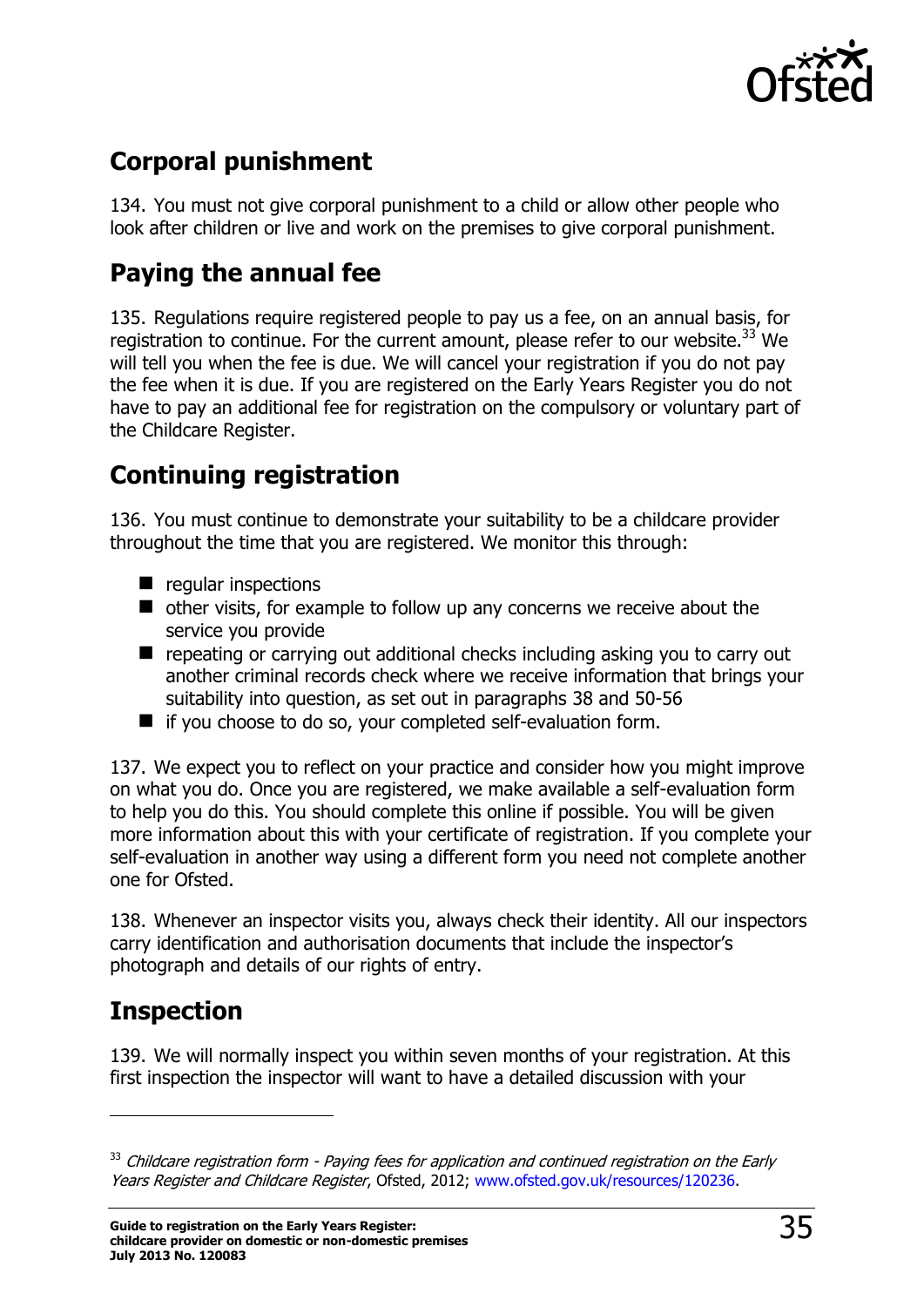

appointed manager, to test their knowledge and understanding of the Early Years Foundation Stage and to see in practice how they deliver its requirements to meet the needs of all children. Where practicable, we will give you, or your nominee, an opportunity to be present during the inspection.

140. We will then inspect you at regular intervals, at least once every three to four years. The inspector will judge the quality of the childcare you provide and write a report. We will send you the report and publish a copy on our website. There is more information about inspection in the booklet *Are you ready for your inspection?* This is available on our website.<sup>34</sup>

# <span id="page-35-0"></span>**Other visits**

141. We may visit at other times, for example:

- $\blacksquare$  to check on actions given at an inspection
- $\blacksquare$  to consider a request by you to change the conditions of your registration
- **E** because something about your registration has changed, for example you have extended your premises
- **E** because we have received information from a parent or other person that raises concerns about whether you meet the requirements for registration.

142. You do not receive a report from these visits but we may send you a letter that sets out the outcome(s) of the visit where this is appropriate. This may include actions and/or recommendations to bring about improvement.

143. Following a visit arising from concerns, we will tell you about any enforcement action we intend to take. In extreme cases this may include prosecution and/or cancellation of your registration. Where necessary, we may issue a notice of intention to vary, add or remove conditions applying to your registration or to cancel registration. You have the right to object or appeal against any notice that we issue. We publish the outcomes of all investigations where we, or you, take action to ensure you meet requirements.

144. Inspectors can:

- $\blacksquare$  enter your childcare premises at any reasonable time
- $\blacksquare$  inspect and take copies of any records kept by a childcare provider
- seize and remove any document or other material that may be used as evidence of failure to comply with the law or the requirements of the Early Years Foundation Stage
- $\blacksquare$  take measurements, photographs or make recordings
- $\blacksquare$  interview you in private

<sup>&</sup>lt;sup>34</sup> Are you ready for your inspection? A guide to inspections of provision on Ofsted's Childcare and Early Years Registers, Ofsted, 2012; [www.ofsted.gov.uk/resources/120085.](http://www.ofsted.gov.uk/resources/are-you-ready-for-your-inspection-guide-inspections-of-provision-ofsteds-childcare-and-early-years-r)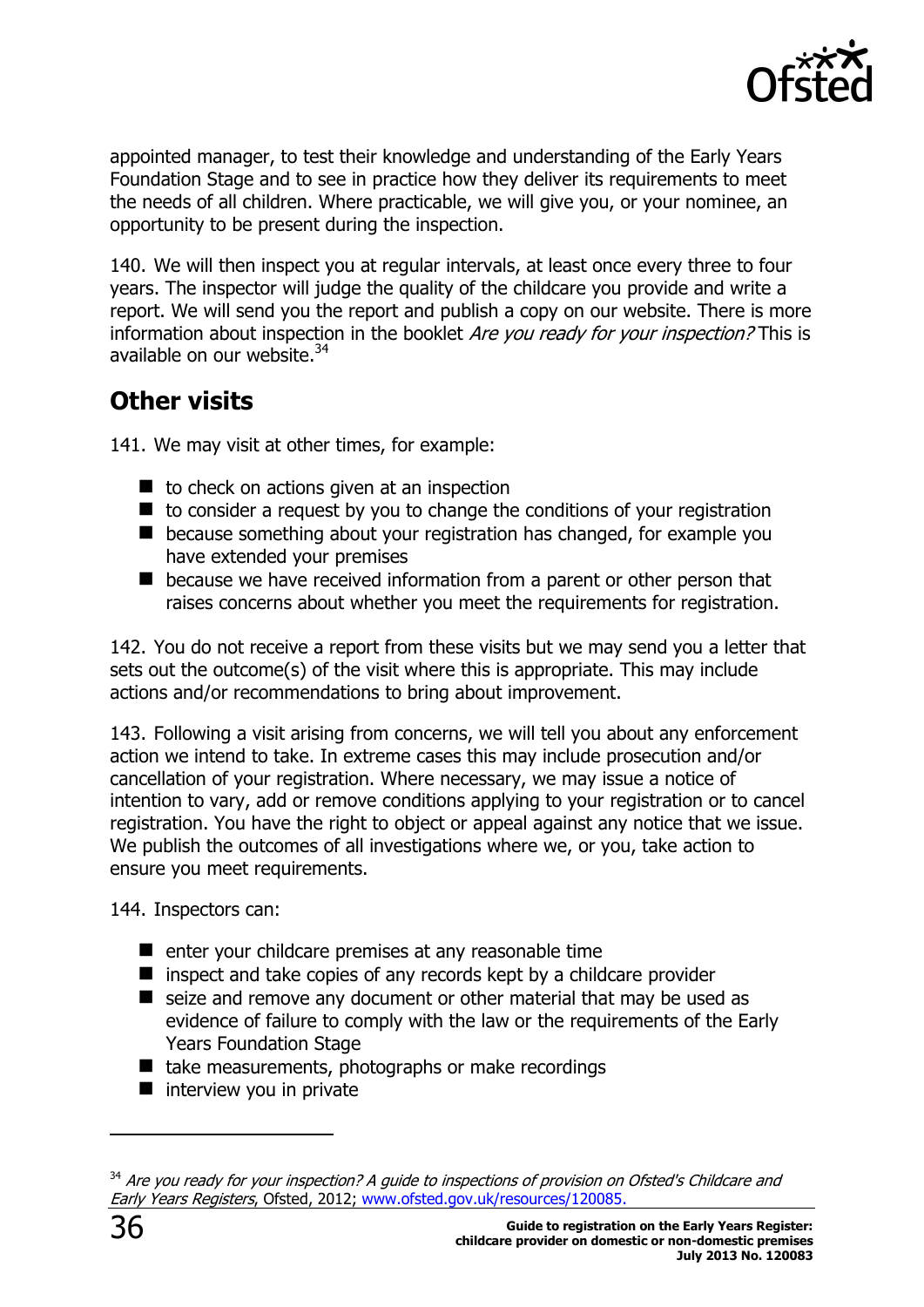

 $\blacksquare$  interview another adult in private if they consent. If you prevent an inspector carrying out any of the above you are committing an offence.

### <span id="page-36-0"></span>**How we use information related to your registration**

145. We will process any personal information we hold about you in accordance with the law and, in particular, the Data Protection Act 1998. Under this Act you can request in writing to see any information we hold about you.

146. We may get information about you from others, for example when we carry out checks, or we may give information to them. We will only do so in accordance with the law. We may check information we receive about you with what is already in our records. This can include information provided by you as well as by others such as other government departments and agencies. We will not give information about you to anyone unless the law permits us to do so.

147. We have a duty to provide information about childcare providers to local authorities, so they can fulfil their role in relation to childcare services in their area, and to Her Majesty's Revenue and Customs in relation to tax credits. We may supply information about childcare providers and applicants for registration to inspection service providers who undertake registration and inspection visits on behalf of the Chief Inspector or other government and local authority departments, for example environmental health.

148. We will also give information to our inspection service providers who, by law, are permitted to carry out registration processes on behalf of Ofsted.

149. We may also give information to parents who have, or have had, a child looked after by a childcare provider, in response to a written request.

150. We will give information to children's services departments or the police if there are any concerns about the well-being of children in a provider's care.

# <span id="page-36-1"></span>**Publication of name, address and telephone number**

151. We publish information related to your registration on our website: [www.ofsted.gov.uk.](http://www.ofsted.gov.uk/) We also publish the name and address of your provision if you provide childcare on non-domestic premises, any conditions of registration, inspection reports and letters, survey letters and monitoring letters. We publish the name and addresses of childcare on domestic premises where they give their consent for us to do so. Letters relating to inspection are removed from our website 12 months after the date of inspection.

152. For childcare on domestic premises, the occupier of the home must give their consent for their contact details to be made public. They may do this on the application form or by accessing details on our website at a later stage. You do not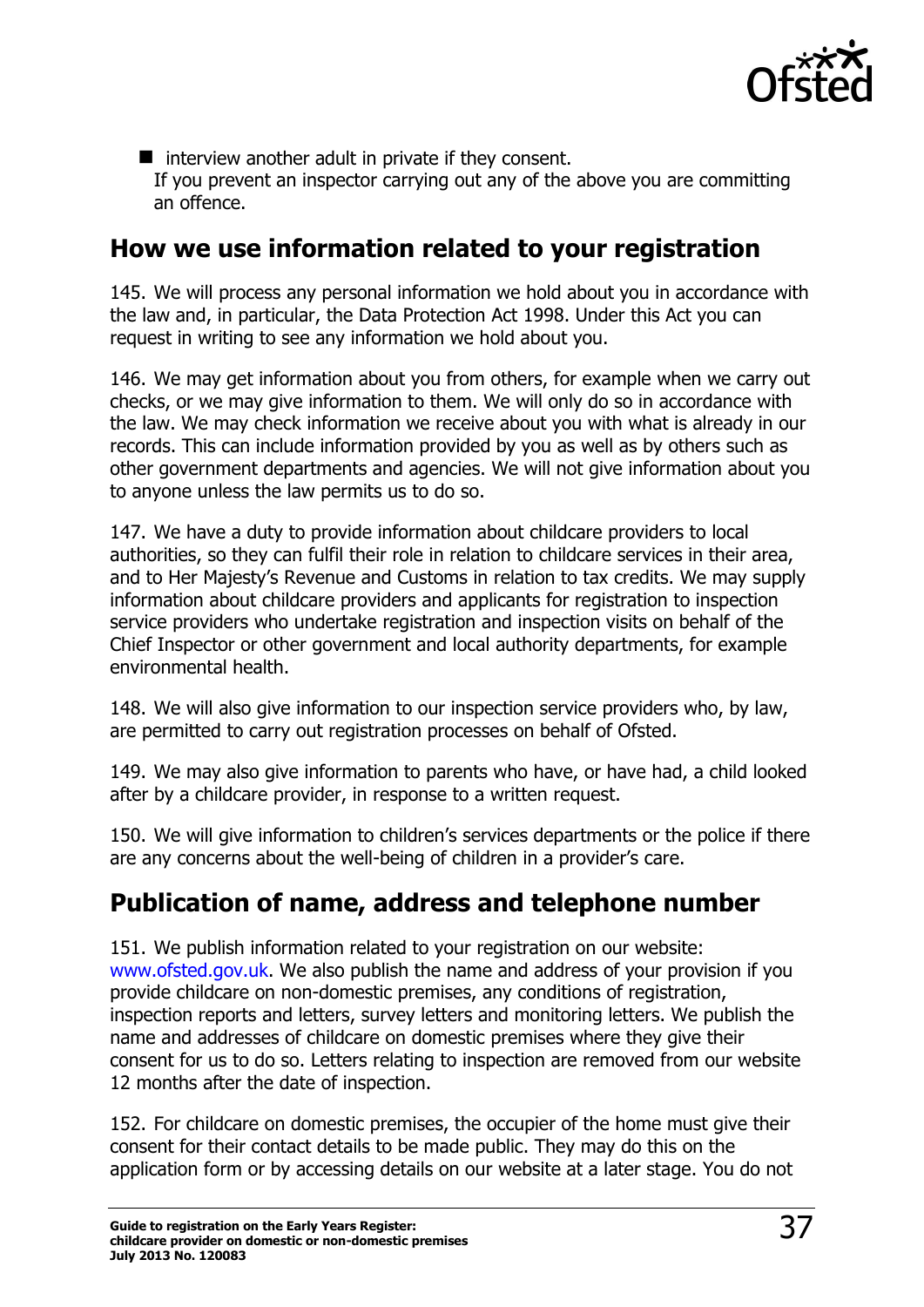

have to give consent for Ofsted to publish your details if you choose not to, but it may help parents to make contact with you more easily if you do so.

# <span id="page-37-0"></span>**Resigning registration**

153. If you no longer wish to be a registered provider, you need to resign your registration. You must let us know by telephone or in writing that you intend to resign. We will write to you to confirm receipt of your resignation. You should not assume that we have taken you off the register, for example if you do not pay the annual fee. If you do not pay the fee, we will cancel your registration if you do not tell us you want to resign.

154. If you have **not** looked after children between your inspections you may wish to resign. At the inspection you should tell the inspector of your decision to resign before the inspection begins and complete the resignation request form. You can download this form from the Ofsted website or ask your inspector for a hard copy. If you have not looked after children between inspections and have no children on your register we will cancel your registration. For further information, please see our factsheet Inspecting registered providers with no children on roll or no children present at the time of the inspection.<sup>35</sup>

155. You may not resign if you have been served with a notice of intention to cancel your registration unless we give you permission to do so. You cannot resign your registration if we have served you with a notice of decision to cancel your registration or if you are waiting for the outcome of an appeal to the Health, Education and Social Care Chamber First Tier Tribunal.

156. Resigning as a childcare provider does not affect any future application you wish to make to provide childcare.

<sup>35</sup> Inspecting registered providers with no children on roll or no children present at the time of the inspection, Ofsted, 2012; [www.ofsted.gov.uk/resources/080173.](http://www.ofsted.gov.uk/resources/process-and-guidance-for-inspecting-childminders-and-childcare-settings-no-children-roll-or-no-child)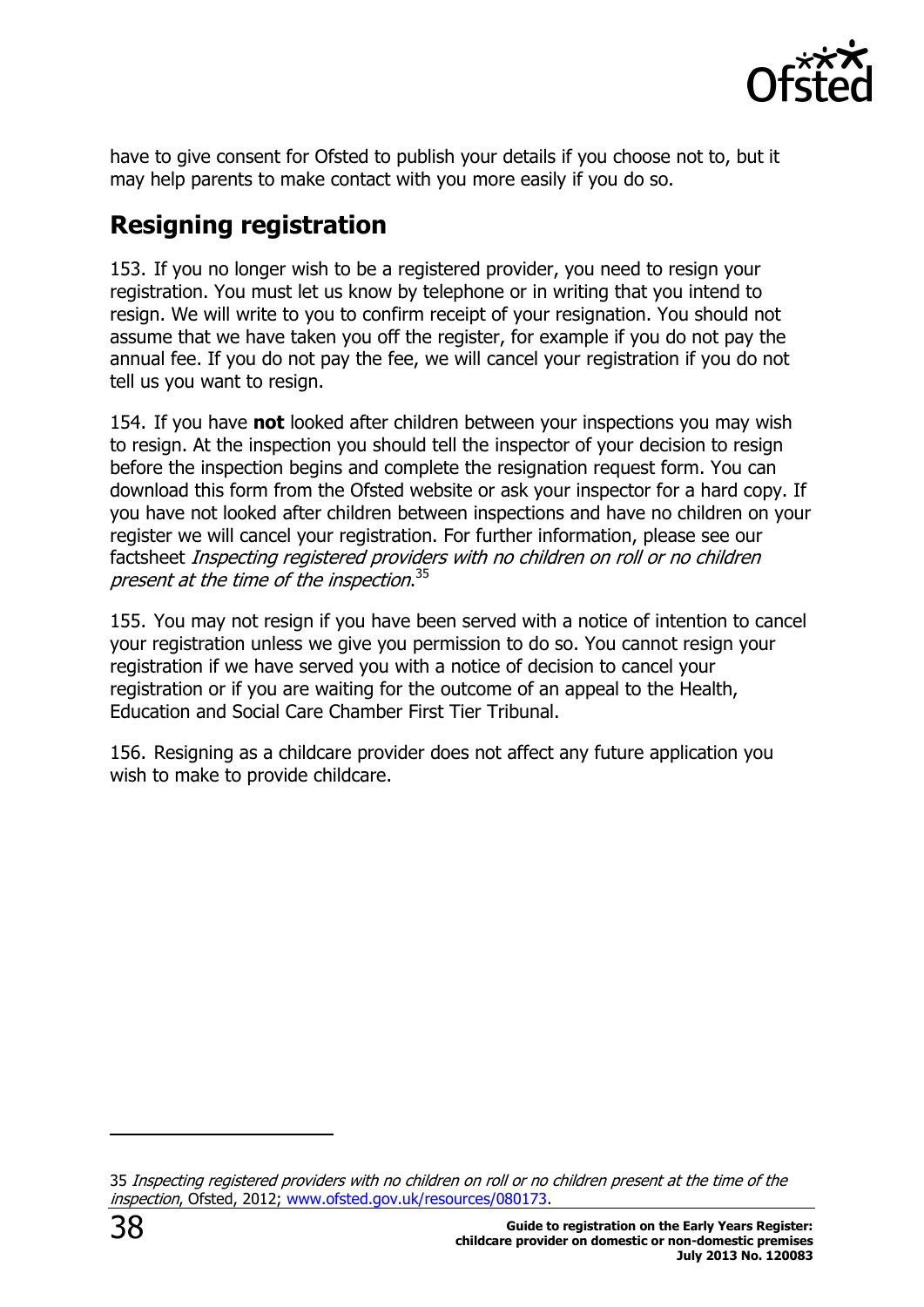

# <span id="page-38-0"></span>**Annex A: Registration on the Childcare Register**

Applicants for registration on the Early Years Register can apply for registration on the Childcare Register at the same time.

Any applicant who **only** wants to apply for the Childcare Register should read the Guide to registration on the Childcare Register<sup>36</sup> and the Requirements for the Childcare Register: childcare providers on non-domestic or domestic premises.<sup>37</sup>

If you are applying for registration on the Early Years Register, there is no separate application fee to register on the Childcare Register if you apply at the same time. If you are not registered on the Early Years Register you must pay a separate application fee to register on the Childcare Register. Details of the fees are available on our website.

The Childcare Register is not linked to the delivery of the Early Years Foundation Stage. The definitions at the start of this guide will help you understand more about this register.

#### **Registration on the Early Years Register and the Childcare Register – your inspection and certificate**

We will issue one registration certificate showing that you are registered on the Early Years Register and the Childcare Register.

We will inspect your compliance with the requirements of the Childcare Register at the same time that we carry out the inspection of the Early Years Foundation Stage. We will include a statement of your compliance with the requirements of the Childcare Register in that report.<sup>38</sup>

We may also carry out a separate inspection of compliance with the requirements of the Childcare Register if we receive information about your childcare provision that relates to the requirements of registration on the Childcare Register or any conditions we may have imposed on your registration for that register. If we do this, we will send you a letter either confirming that you were meeting your requirements for registration or detailing what you must do in order to remain registered. We will publish this letter on our website, in addition to your early years inspection report, within 20 days of the end of the inspection and send a copy to your local authority and to the person who made the complaint.

<span id="page-38-1"></span> $36$  Guide to registration on the Childcare Register, Ofsted, 2012; [www.ofsted.gov.uk/resources/120084.](http://www.ofsted.gov.uk/resources/guide-registration-childcare-register)

<sup>&</sup>lt;sup>37</sup> Requirements for the Childcare Register: childcare providers on non-domestic or domestic premises, Ofsted, 2012; [www.ofsted.gov.uk/resources/080143.](http://www.ofsted.gov.uk/resources/factsheet-childcare-requirements-for-childcare-register-childcare-providers-non-domestic-or-domestic)

<sup>&</sup>lt;sup>38</sup> There is more information about inspection of the Early Years Foundation Stage in Are you ready for your inspection? A guide to inspections of provision on Ofsted's Childcare and Early Years Registers, Ofsted, 2012; [www.ofsted.gov.uk/resources/120085.](http://www.ofsted.gov.uk/resources/are-you-ready-for-your-inspection-guide-inspections-of-provision-ofsteds-childcare-and-early-years-r)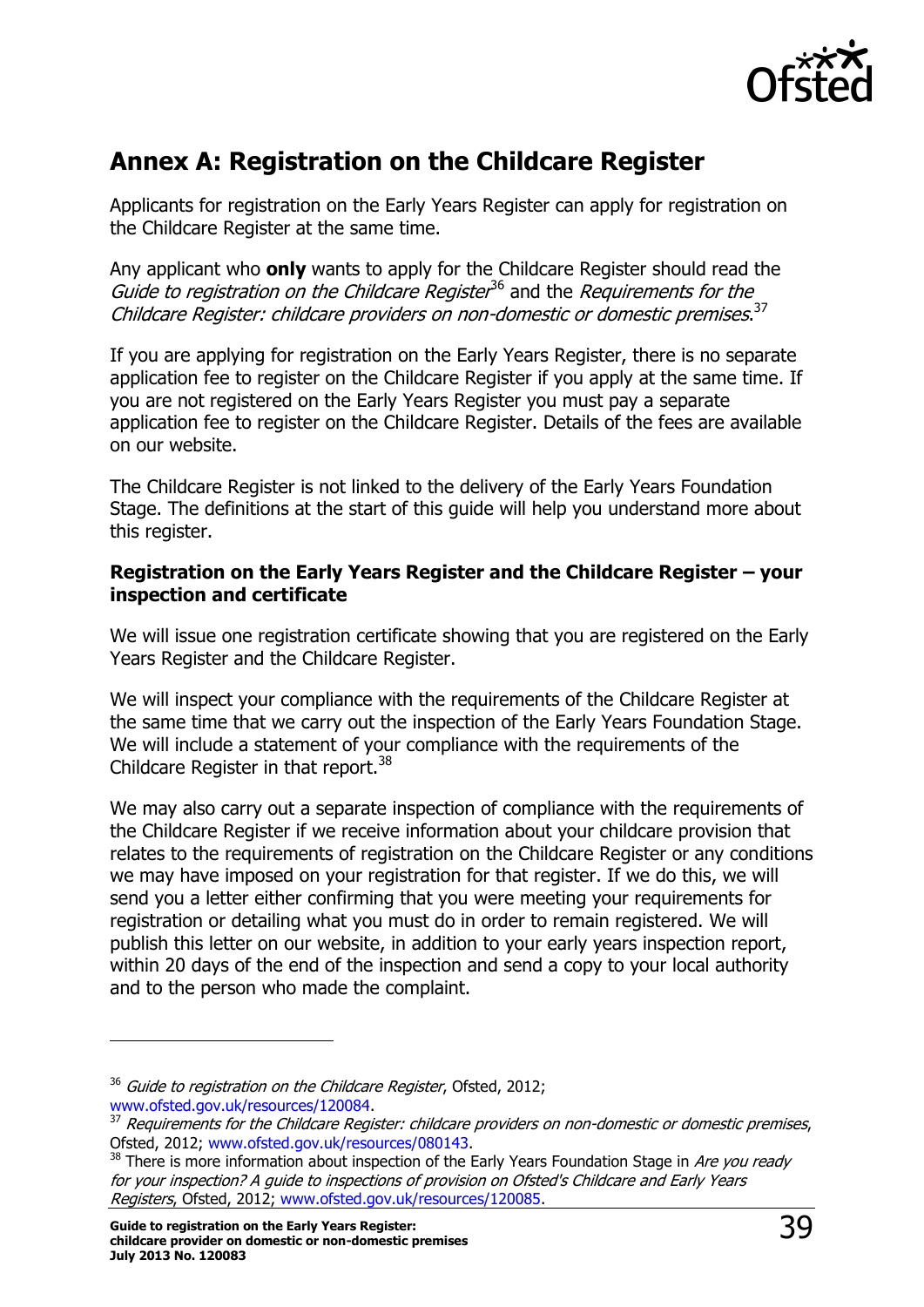

# **Annex B: Assessing the suitability of staff on domestic and non-domestic premises**

As part of the application process for the Early Years Register we carry out suitability checks on the applicant.

### **Childcare on domestic premises**

If you are applying to provide childcare on domestic premises, we must also carry out checks on the individuals living or working on domestic premises where the childcare is provided who are aged 16 and over and also childcare assistants or staff members. After registration we will carry out suitability checks if there is a change to the registered person, for example if a new committee member joins the organisation; if there is a change of assistants on domestic premises; or if there is a change to people living or working on the domestic premises where childcare is provided, such as someone living in the household turns 16.

### **Childcare provision on non-domestic premises**

The applicant/registered provider is responsible for assessing the manager and staff suitability by carrying out checks on them and any person working on the premises where childcare is provided, such as cooks and caretakers.

### **What this means for you**

The applicant/registered provider on non-domestic premises is responsible for having suitable vetting processes in place to safeguard children. You must have in place rigorous vetting and recruitment procedures that make sure that those who work for you or who work or live on the premises where you provide childcare are suitable for both employment and to work or be in regular contact with young children. You need to undertake any necessary checks that provide you with sufficient information on which to base your employment decision. One of those checks must be a check with the Disclosure and Barring Service, which will include a check against the list of people who are barred from working with children.

When making your employment decision, you should carefully consider any information that is revealed about a person as a result of any check. When considering such matters you may wish to think about:

- what information the individual disclosed
- $\blacksquare$  the circumstances surrounding the event
- $\blacksquare$  the person's level of involvement in the event
- $\blacksquare$  the age of the person at the time of the event
- **P** previous and subsequent good character
- **n** any other mitigating circumstances.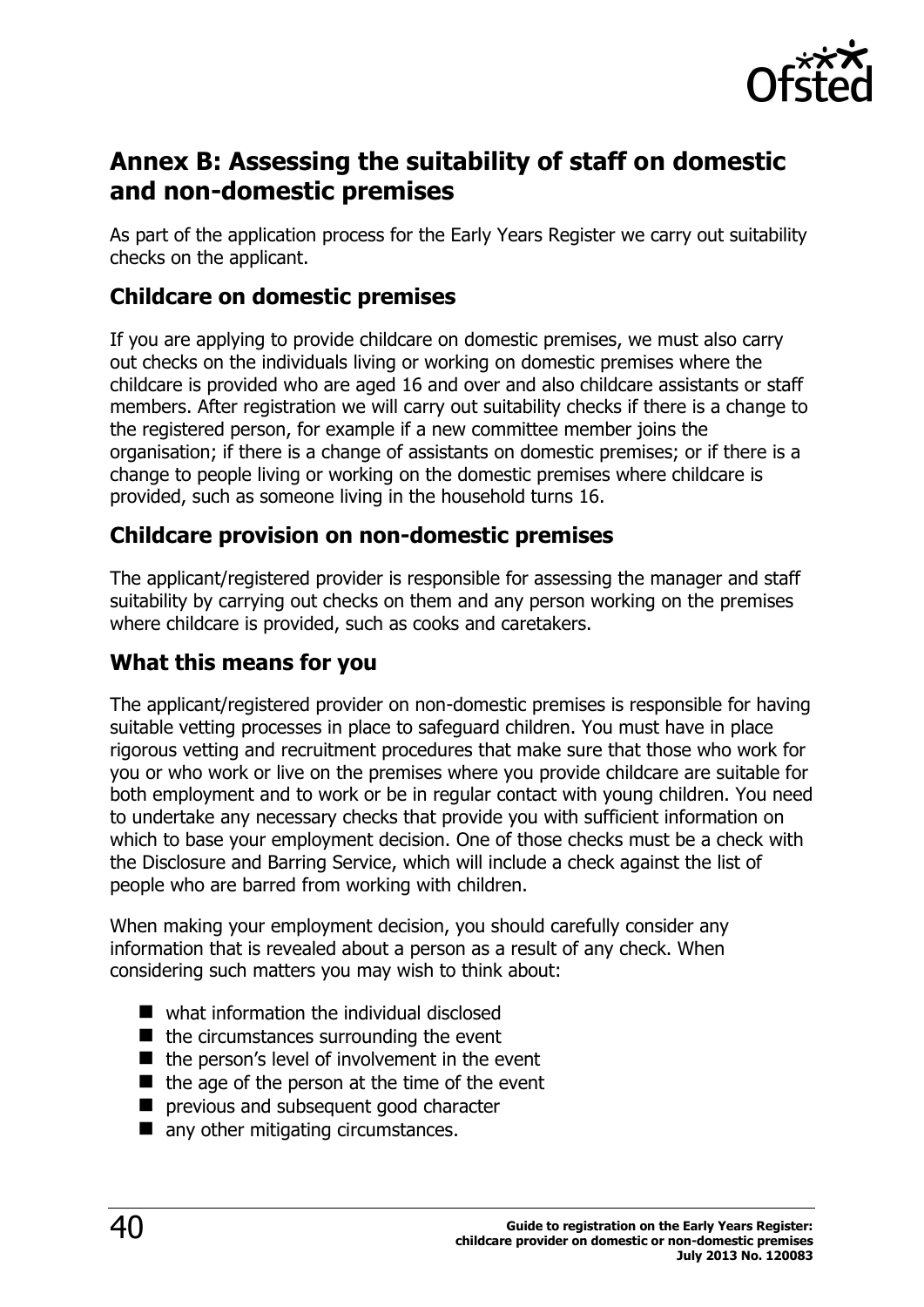

Where you are not able to carry out such checks, for example because you do not have the authority to check those who live on the premises, you must make sure that they cannot have unsupervised access to children.

### **Applying for Disclosure and Barring Service disclosures**

All people who work directly with children must have an enhanced Disclosure and Barring Service disclosure certificate and a check of barred status with the Independent Safeguarding Authority. To obtain this, you will need to:

■ contact Capita, they are the organisation that will undertake all DBS checks on Ofsted's behalf. All checks will be processed online through the Capita website. You can access information on how to apply for a check on the Capita website:

http://ofsteddbsapplication.co.uk.

■ register with the Disclosure and Barring Service as a body authorised to carry out checks; this option is normally only available to large organisations which carry out a large number of checks.

If Ofsted is responsible for carrying out your suitability checks, then you must use Capita. Capita will answer all queries that relate to how DBS checks are processed or any problems with accessing the online application. Applicants should go to: [http://www.capitarvs.co.uk/guidance-on-completing-an-online-disclosure](http://www.capitarvs.co.uk/guidance-on-completing-an-online-disclosure-application-form-self-employed)[application-form-self-employed](http://www.capitarvs.co.uk/guidance-on-completing-an-online-disclosure-application-form-self-employed)

#### **Applicants can email Capita on: dbs.enquiries@capita.co.uk Persons who are disqualified**

Some people are not allowed to work with children because they are disqualified from doing so. It is an offence to employ someone who you know is disqualified from working with children.

We have set out some of the things that disqualify people from working with children in paragraphs 58–62.

If you think that someone you are considering employing has a conviction that may disqualify them from working with children, you can talk confidentially to us by calling our helpline on **0300 123 1231**. You can find out more about the circumstances that disqualify people from working with children in the regulations relating to disqualification.<sup>39</sup>

People who are disqualified may still sometimes work with children by applying for a waiver from the Chief Inspector. If you want to employ someone who is disqualified,

<sup>39</sup> The Childcare (Disqualification) Regulations 2009: [www.legislation.gov.uk/uksi/2009/1547/contents/made.](http://www.legislation.gov.uk/uksi/2009/1547/contents/made)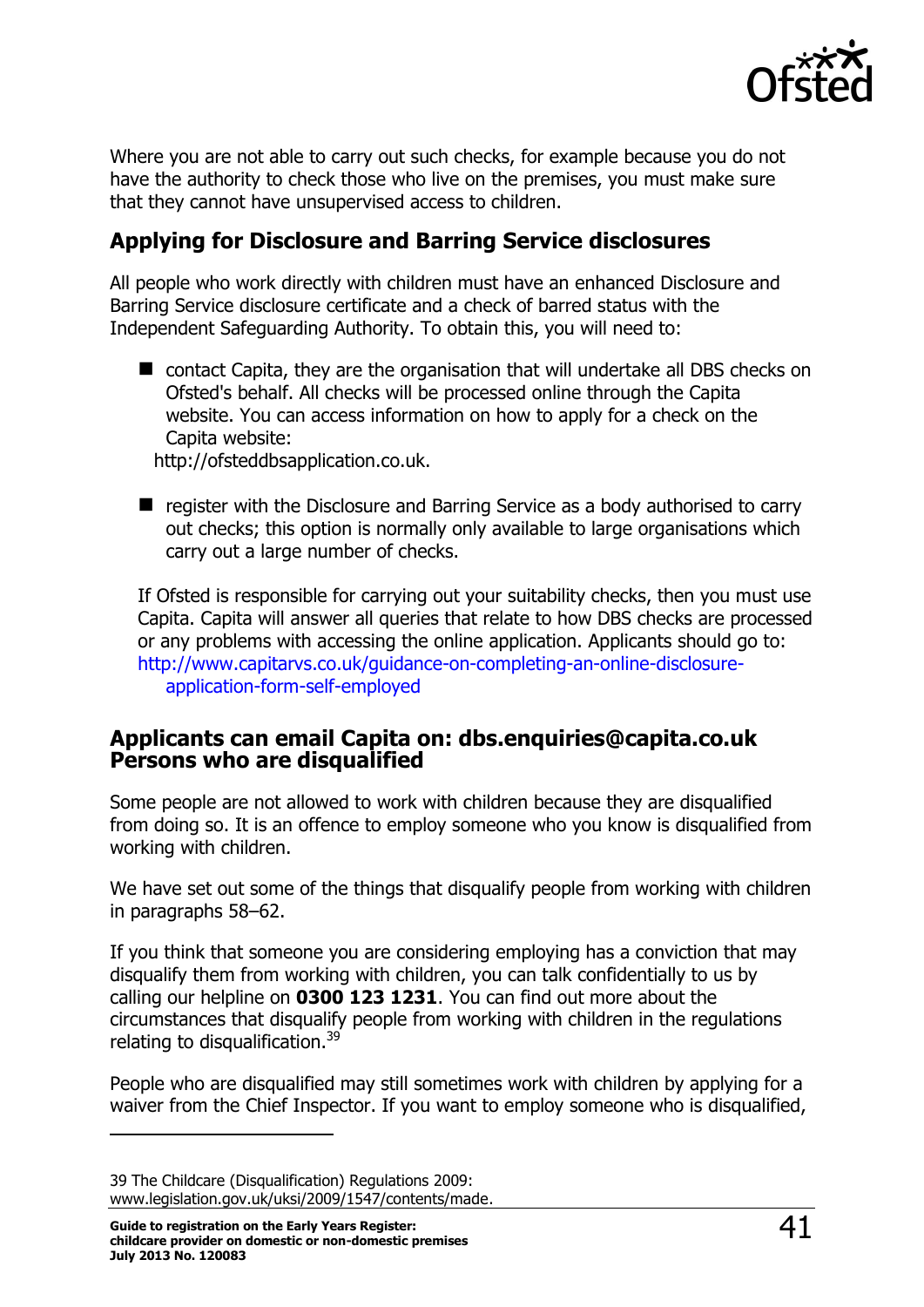

or discover that someone you employ is disqualified then you must tell us. The person must apply to us to have the disqualification waived. We will make a decision about whether to waive the disqualification but will not make the employment decision. If we decide to waive the disqualification, as an employer you must still carry out the required vetting to make a decision that the person is suitable to work or be in contact with children.

We cannot normally waive a disqualification for anyone who you intend to employ if they are included on the list of people who are barred from working with children held by the Independent Safeguarding Authority.<sup>40</sup> The only exception to this is where the disqualification relates to someone who lives with anyone that makes us the registered person. In these cases we may waive disqualification if it is appropriate to do so.

### **What we look for**

We will assess how well you make decisions about the suitability of your staff during our regular inspections of childcare providers. As part of the inspection, the childcare inspector will look for evidence that you have secure procedures for vetting and recruiting staff and that any person who has not been vetted is never left alone with the children. We have published further information about our policy on Disclosure and Barring Service checks on our website at [www.ofsted.gov.uk/resources/090103.](http://www.ofsted.gov.uk/resources/090103)

All those who apply for registration must undertake full checks on all proposed staff and make a judgement on suitability prior to registration being granted. We will make the decision about whether the applicant is suitable to work with children. During the registration process, or at inspection, the inspector may ask you to provide evidence of:

- an enhanced Disclosure and Barring Service disclosure, including the number and date of issue following the Disclosure and Barring Service code of practice on handling disclosures
- references
- **full employment history**
- qualifications
- $\blacksquare$  interviews
- **nedical suitability**
- any other checks you have undertaken.

The inspector may also ask individual members of staff for sight of their enhanced disclosure.

When asking for evidence of the above, inspectors will not determine the suitability of members of staff working for you. However, if we are not satisfied that you are

<sup>40</sup> Further information about the Independent Safeguarding Authority is available from: [www.isa](http://www.isa-gov.org.uk/)[gov.org.uk/.](http://www.isa-gov.org.uk/)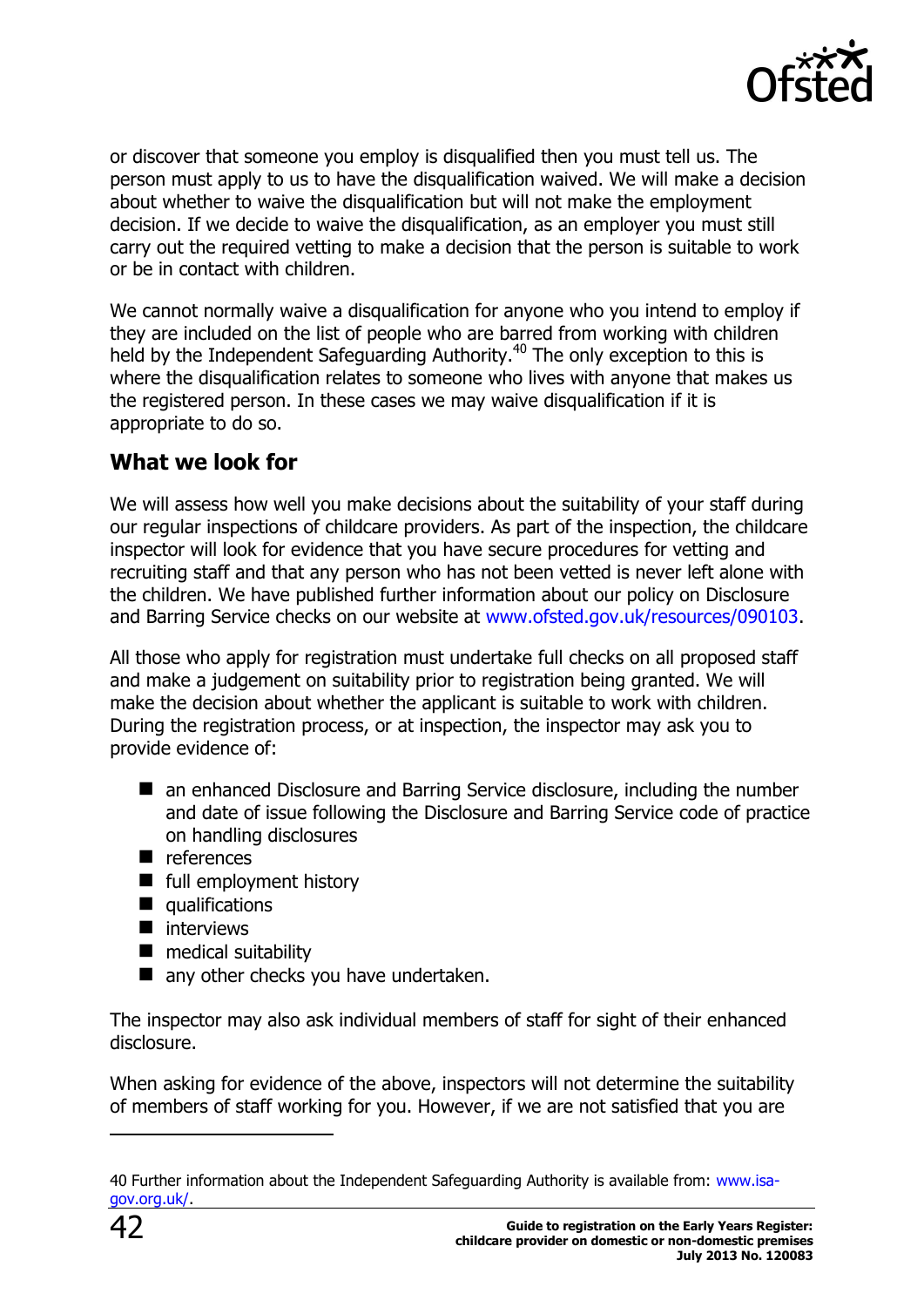

<span id="page-42-0"></span>acting in accordance with the requirements of the Early Years Foundation Stage and other legal requirements in relation to the recruitment and vetting of staff, we will assess your continued suitability to provide childcare. If necessary we will take action to safeguard the welfare of children.